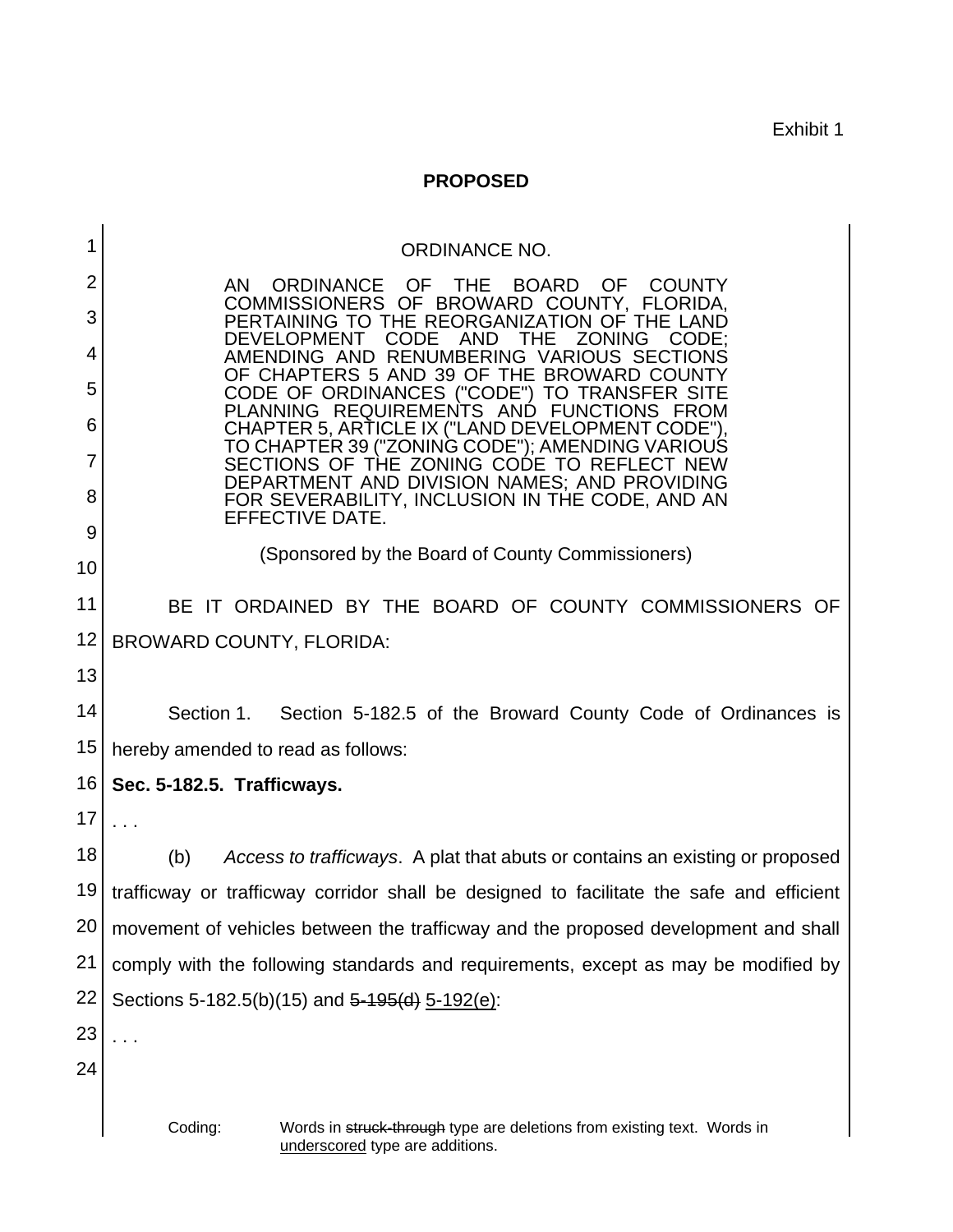(5) In order to provide for the installation of traffic control equipment, additional right-of-way shall be provided pursuant to Section 5-195(b)(3)b) 5-192(c)(3)b).

- (9) If the development abuts a trafficway or trafficway corridor, a nonvehicular access line shall be delineated along the trafficway and the trafficway corridor, except at those points of access not in conflict with the standards provided in Section  $5-195(b)$  5-192(c) of this article.
- 9 10 11 12 13 14 15 (10) If the development abuts a trafficway or trafficway corridor, then left-turn, U-turn, or right-turn lanes, and bus pullout bays shall be required pursuant to Sections  $5-195(b)(8)$  5-192(c)(8) and  $5-195(b)(11)c(6)$  5-192(c)(11)c)6). However, in regard to the requirements for turn lanes, if a traffic study acceptable to the Broward County Traffic Engineering Division demonstrates that the absence of such turn lanes will not adversely affect traffic conditions, the County Commission may waive this requirement.
- 16 17 18 (11) If the development abuts a trafficway or trafficway corridor, sidewalks adjacent to the development shall be required pursuant to Section 5-195(a)(17) 5-192(b)(4).
	- (12) If the development abuts a trafficway or a trafficway corridor, ingress and egress easements may be required in order to provide joint-use driveways for adjacent properties, pursuant to Section 5-195(b)(11)c)8) 5-192(c)(11)c)8).
		- (13) The design of a plat abutting a trafficway or trafficway corridor reflected on the Broward County Trafficways Plan or a road functionally classified as a

1

2

3

4

. . .

5

6

7

8

19

20

21

22

23

24

Coding: Words in struck-through type are deletions from existing text. Words in underscored type are additions.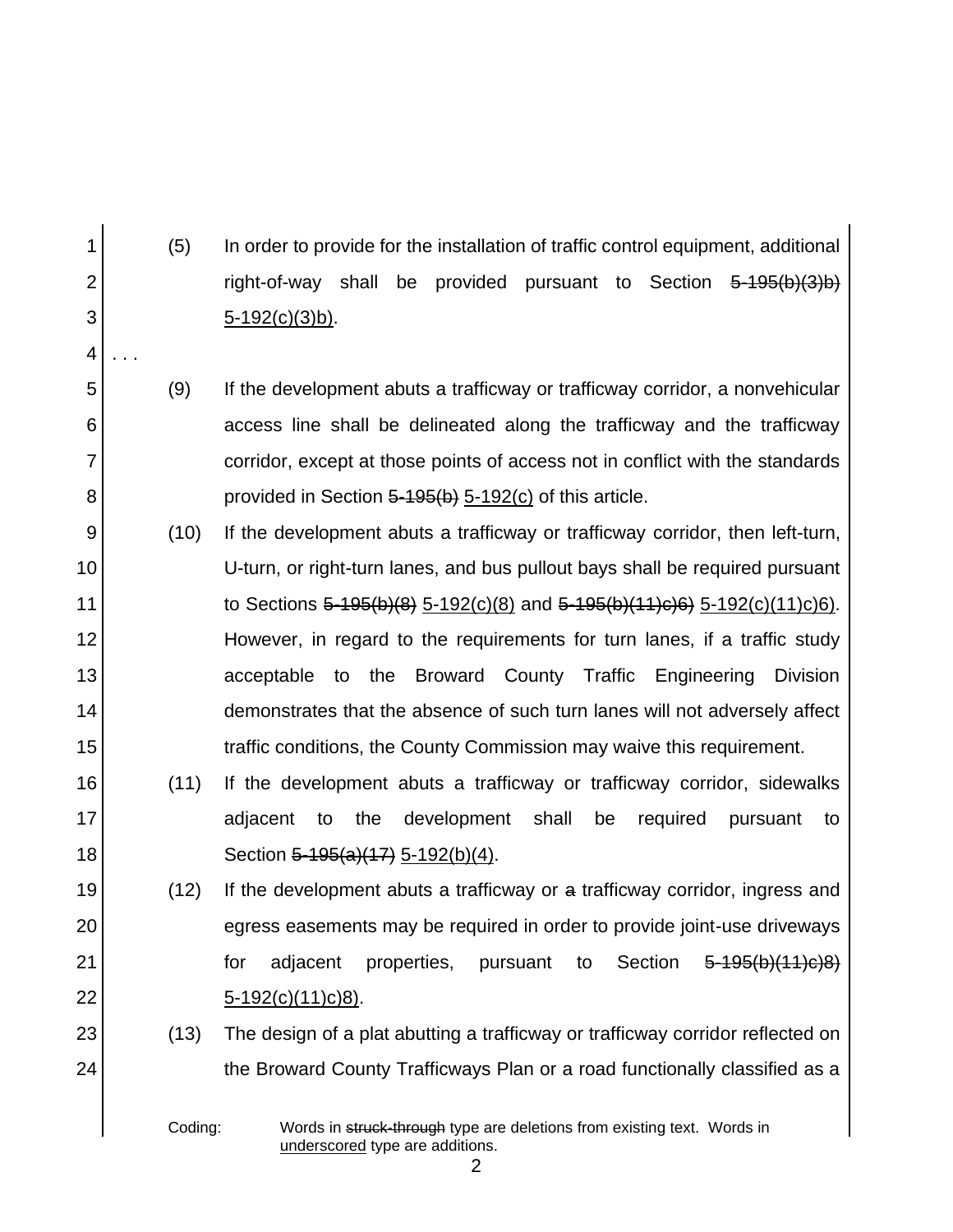County road shall be consistent with the provisions of Section 5-195(b) 5-192(c).

- 3 4 5 6 7 8 (14) If the development abuts a trafficway or trafficway corridor, additional right-of-way shall be conveyed to the public by dedication on the face of the plat, by deed, or, if acceptable to the County, by grant of easement which that is necessary for the ultimate construction of turn lanes, bicycle facilities, sidewalks, bus pullout bays, bus shelters, or roadway drainage facilities as required pursuant to Section 5-195 5-192.
- 9 10 11 12 (15) Alternative standards and criteria may be considered and applied to plats abutting a trafficway or trafficway corridor designated as "Urban Core," "Urban Residential," or "Urban Mainstreet" on the Delineated Trafficways Plan pursuant to Section 5-195(d) 5-192(e).
- 13 14 15 (16) If the development abuts a trafficway, trafficway corridor, or County jurisdiction roadway, a Traffic Signal Agreement and security may be required pursuant to Section  $5-195(b)(11)d$  5-192(c)(11)d).
- 16 17 18 (17) If the development is for a school and abuts a trafficway, trafficway corridor, or County jurisdiction roadway, provisions for school zone flashers shall be required pursuant to Section  $5-195(b)(11)e$   $5-192(c)(11)e$ .

19 20 21 22 23 (c) *Access to nontrafficway collector roads within the unincorporated area.* If development within the unincorporated area abuts a nontrafficway collector road, a nonvehicular access line shall be placed along the nontrafficway rights-of-way, except in those locations in conflict with the provisions of Sections  $5-195(a)$ ,  $5-192(a)$  and  $5 - 195(b) 5 - 192(c)$ .

24

1

2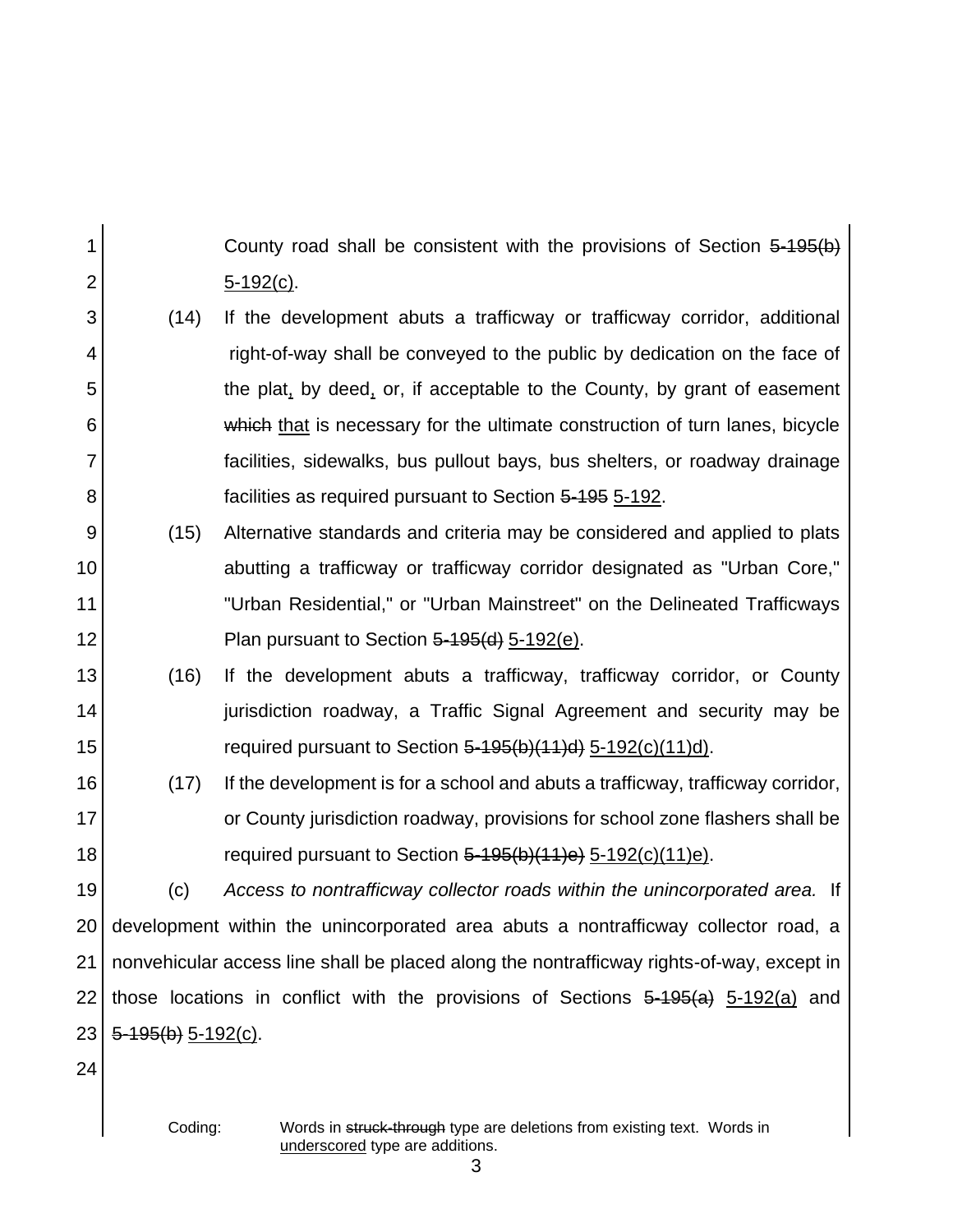1 2 3 4 5 6 7 8 9 10 11 12 13 14 15 16 17 18 19 20 21 22 23 24 Section 2. Section 5-182.8 of the Broward County Code of Ordinances is hereby amended to read as follows: **Sec. 5-182.8. Impact on environmentally sensitive lands, wetlands, and archaeological resources.** (a) Consideration of impact on environmentally sensitive lands and archaeological resources. . . . (2) a) The EIR shall: . . . b) For the purposes of this subsection, the applicant shall not have met the procedural requirements for the submittal of a complete application for a development permit until the applicant has submitted all relevant information required by the Urban Planning and Development Management Division Director to enable the preparation of the environmental impact report. Such information shall include, but is not limited to, a preliminary or final site plan for the proposed development, if available, a Generalized Resource Survey as described in subsSection 5-195(a)(14) 5-192(b)(1), and any and all material regarding the environmental sensitivity of the land to be developed that has been prepared by the applicant for submission to federal, State, regional, and local agencies. . . .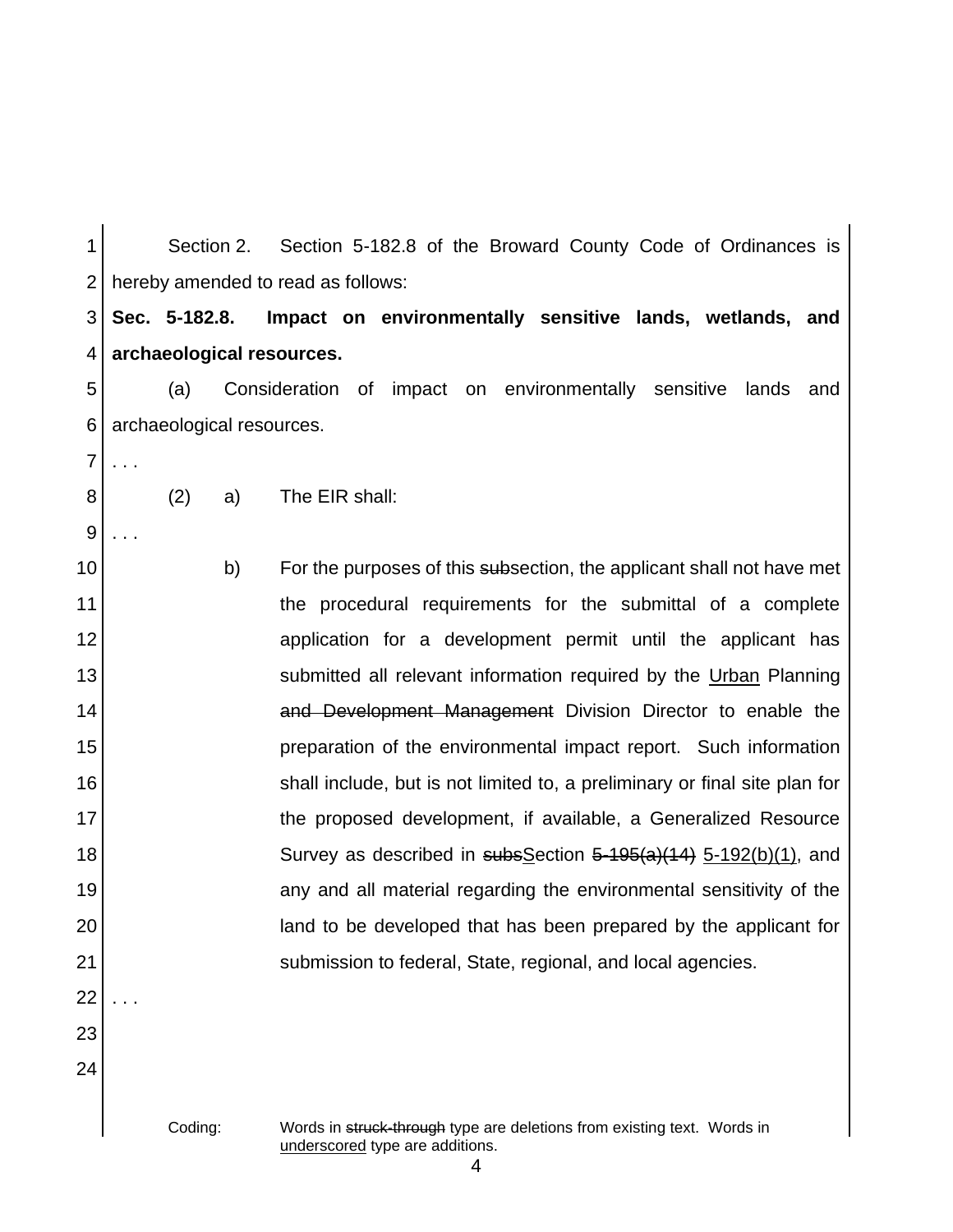| 1               | Division 4 of Chapter 5, Article IX, of the Broward County Code of<br>Section 3.                                      |
|-----------------|-----------------------------------------------------------------------------------------------------------------------|
| $\overline{2}$  | Ordinances is hereby amended to read as follows:                                                                      |
| 3               | DIVISION 4. SITE PLAN PROCEDURES AND REQUIREMENTS FOR LAND WITHIN                                                     |
| 4               | THE UNINCORPORATED AREA DEVELOPMENT STANDARDS FOR BROWARD                                                             |
| 5               | COUNTY JURISDICTIONAL ROADWAYS, RIGHTS-OF-WAY, NATURAL RESOURCE                                                       |
| 6               | <b>AREAS, AND OTHER EASEMENTS</b>                                                                                     |
| $\overline{7}$  |                                                                                                                       |
| 8               | Section 5-191 of the Broward County Code of Ordinances is hereby<br>Section 4.                                        |
| 9               | repealed in its entirety, and a new Section 5-191 is hereby created to read as follows:                               |
| 10              | Sec. 5-191. Applicability.                                                                                            |
| 11              | Unless otherwise specified, Division 4 shall apply to all County jurisdictional                                       |
| 12              | roadways, rights-of-way, natural resource areas, historic and archaeological resources,                               |
| 13              | and other easements granted in favor of the County.                                                                   |
| 14              |                                                                                                                       |
| 15              | Sections 5-192, 5-193, and 5-194 of the Broward County Code of<br>Section 5.                                          |
| 16              | Ordinances are hereby repealed in their entirety.                                                                     |
| 17              |                                                                                                                       |
| 18              | Section 5-195 of the Broward County Code of Ordinances is hereby<br>Section 6.                                        |
| 19              | renumbered and amended to read as follows:                                                                            |
| 20 <sub>1</sub> | Sec. 5-195 5-192. Site plan pParking, circulation, landscaping, and design                                            |
| 21              | right-of-way access, sidewalks, and<br>requirements<br><u>water</u><br>and<br>wastewater                              |
| 22              | easements.                                                                                                            |
| 23              | Development depicted in a site plan shall meet the following requirements, except                                     |
| 24              | where such site plan abuts a trafficway or trafficway corridor designated as "Urban Core,"                            |
|                 | Coding:<br>Words in struck-through type are deletions from existing text. Words in<br>underscored type are additions. |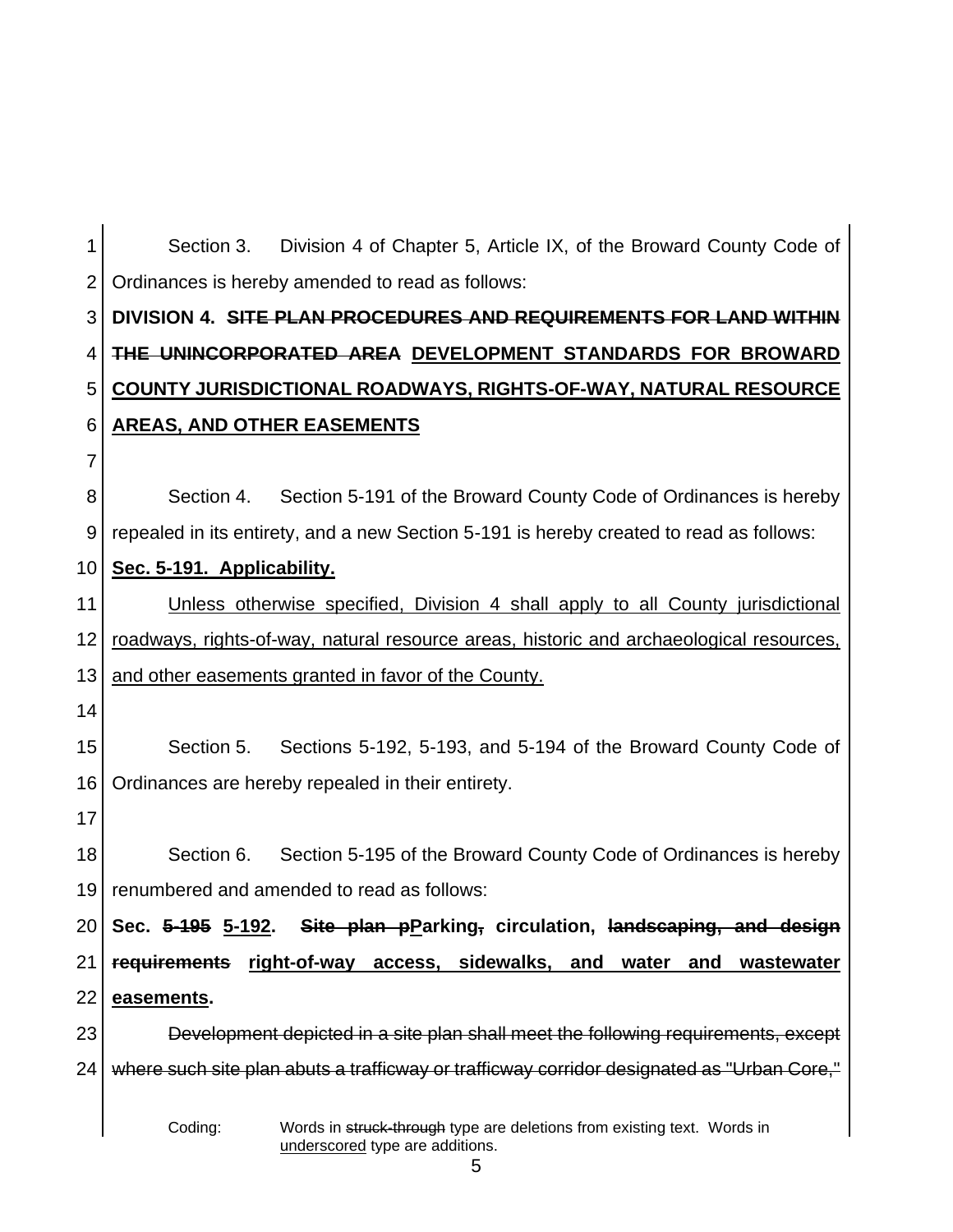1 2 3 4 5 6 7 8 9 10 11 12 13 14 15 16 17 18 19 20 21 22 23 24 Coding: Words in struck-through type are deletions from existing text. Words in underscored type are additions. "Urban Residential," or "Urban Mainstreet" on the Delineated Trafficways Plan. In the case of such exception, the site plan shall meet all of the following requirements, except to the extent they may be modified pursuant to Section 5-195(d): (a) *Site plan design Parking circulation and right-of-way access.* (1) *Offstreet parking facilities.* . . . b) Functional elements of onsite circulation system. Car parking stalls, parking aisles, driveways, reservoir areas, and entrances are the basic functional elements of the onsite circulation system. Additional eElements including, but not limited to, perimeter roads, rear collector roads, service roads within the proposed development, left turning lanes, right turning lanes, traffic lights, and frontage roads in the public rights-of-way immediately adjacent to the proposed development may also be required, pursuant to Section 5-195(b) 5-192(c) of this division. Access for emergency fire vehicles shall be in accordance with Fire Protection Standards. 1) *Parking stalls and aisles.* a. The minimum size (in feet) of a parking stall space shall be as follows:  $9' \times 18'$  - standard space  $9' \times 23'$  - parallel space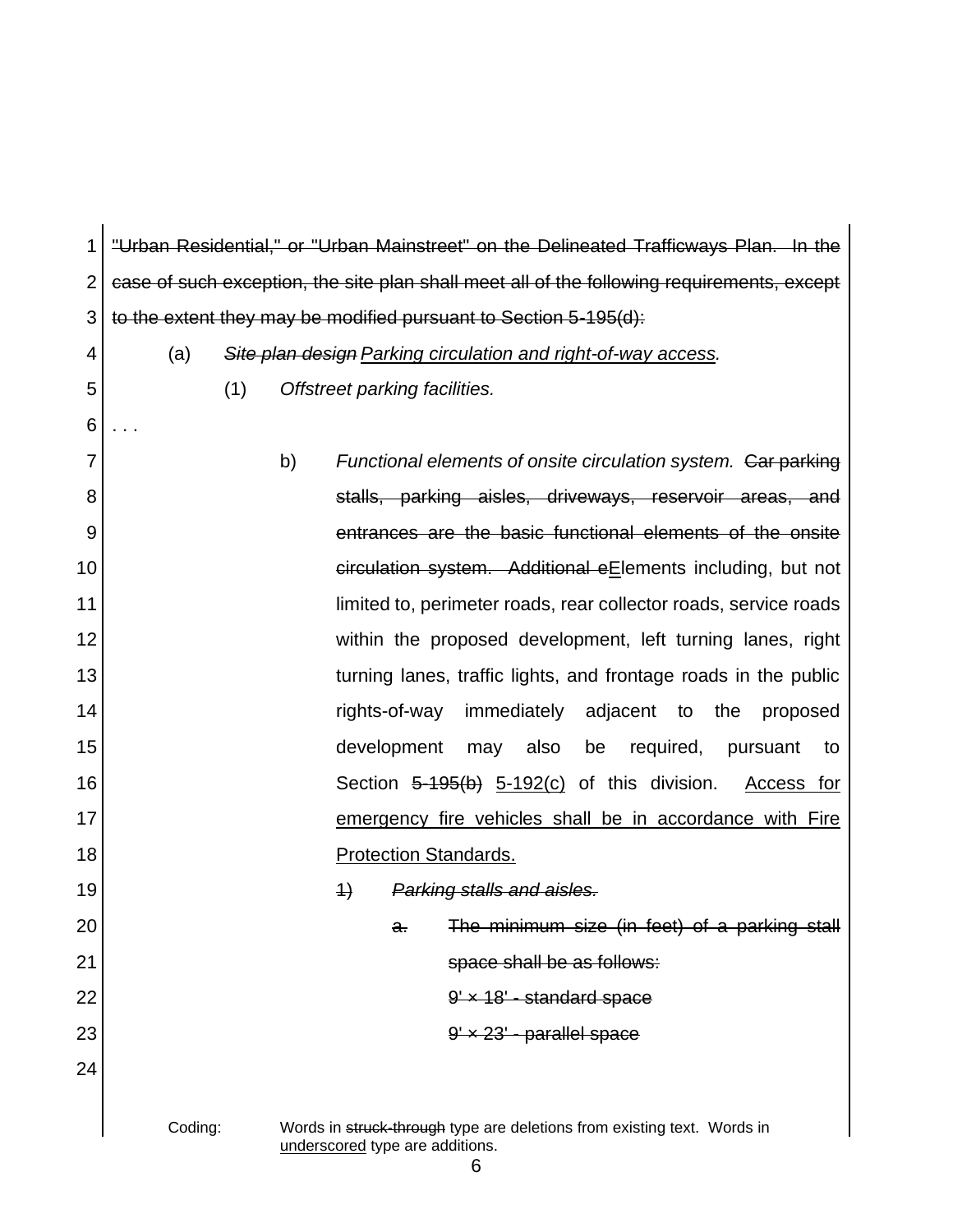| 1              |              |                                 | $10' \times 25'$ - loading space                                        |
|----------------|--------------|---------------------------------|-------------------------------------------------------------------------|
| $\overline{2}$ |              |                                 | 12 × 18 - handicap space                                                |
| 3              |              | $\mathsf{b}$ .                  | The design of parking areas and the required                            |
| 4              |              |                                 | number of parking spaces shall be in                                    |
| 5              |              |                                 | conformance with Chapter 39, Article XII, Off-                          |
| 6              |              |                                 | Street Parking and Loading, Broward County                              |
| 7              |              |                                 | Code of Ordinances.                                                     |
| 8              |              | $\epsilon$ .                    | All required parking stalls shall have direct and                       |
| 9              |              |                                 | unobstructed access from a parking aisle.                               |
| 10             |              | $d_{\tau}$                      | No parking stall shall directly abut a driveway.                        |
| 11             |              | $e$ .                           | Access for emergency fire vehicles shall be in                          |
| 12             |              |                                 | accordance with Fire Protection Standards.                              |
| 13             |              | $f_{\tau}$                      | All off-street parking areas shall be so arranged                       |
| 14             |              |                                 | and marked as to provide for orderly safe                               |
| 15             |              |                                 | loading, unloading, parking and storage of                              |
| 16             |              |                                 | vehicles with individual parking stalls clearly                         |
| 17             |              |                                 | defined with directional arrows and traffic signs                       |
| 18             |              |                                 | provided as necessary for traffic control.                              |
| 19             | <u>g. c)</u> |                                 | Acceptable plans must illustrate that proper consideration has          |
| 20             |              |                                 | been given to the surrounding street plan, traffic volumes,             |
| 21             |              |                                 | proposed street improvements, vehicular street capacities,              |
| 22             |              |                                 | pedestrian movements, and safety. Plans for adequate                    |
| 23             |              |                                 | pedestrian movements shall include sidewalks that are                   |
| 24             |              |                                 | accessible by disabled persons connecting existing or                   |
|                |              |                                 |                                                                         |
|                | Coding:      | underscored type are additions. | Words in struck-through type are deletions from existing text. Words in |

 $\frac{7}{7}$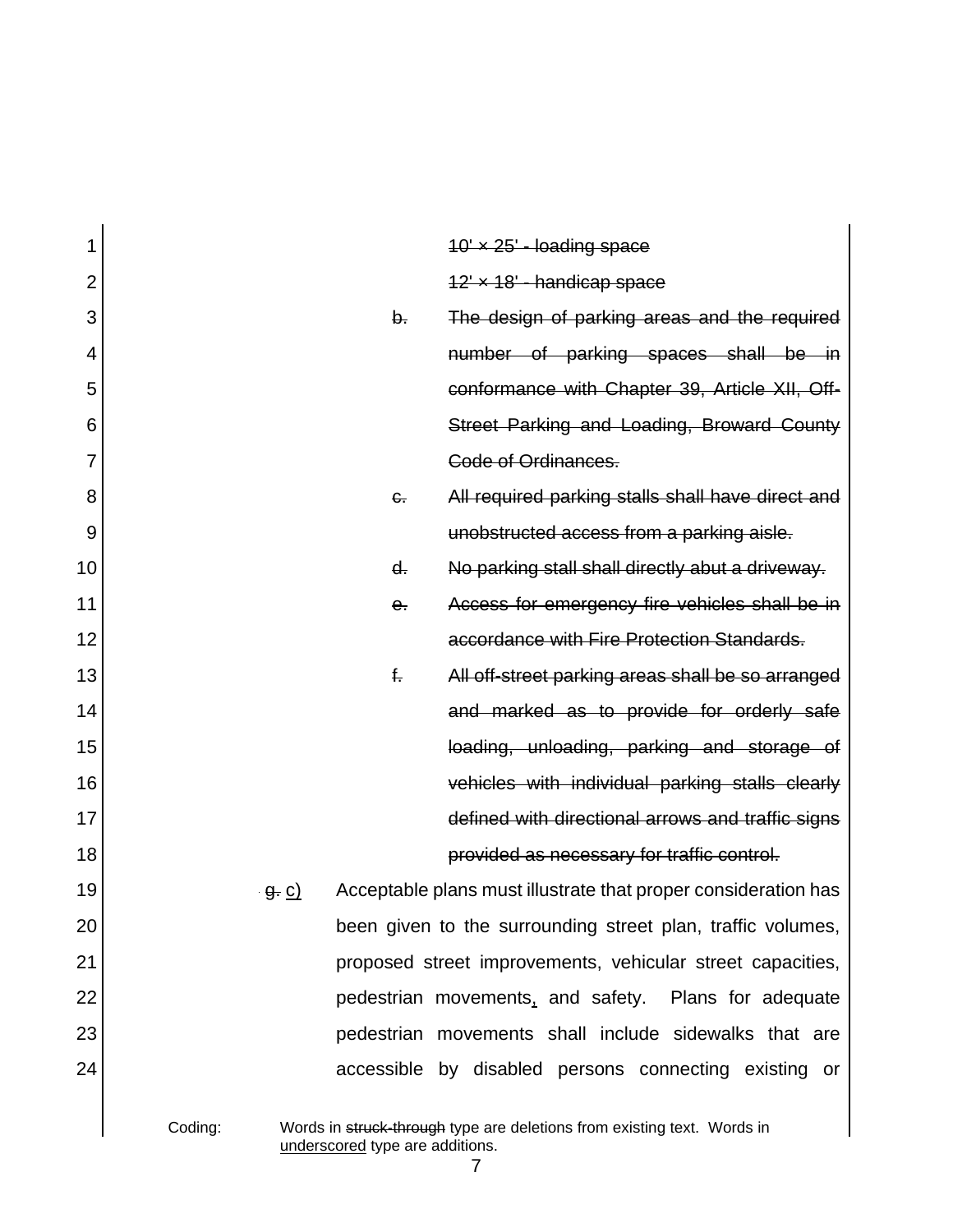| 1              | planned bus stops, bus bays, and bus shelters; and the                                                                |
|----------------|-----------------------------------------------------------------------------------------------------------------------|
| $\overline{2}$ | roadway sidewalk adjacent to the project. In addition, there                                                          |
| 3              | shall be sidewalks that are accessible by disabled persons                                                            |
| 4              | connecting the roadway sidewalk and the interior street                                                               |
| 5              | system sidewalk or, in the case of multifamily residential or                                                         |
| 6              | non-residential nonresidential development, between the                                                               |
| 7              | roadway aislewalk and doorway entrance(s) to the building(s).                                                         |
| 8              | Where sidewalks cross streets and driving aisles, proper curb                                                         |
| 9              | drops and pavement markings delineating the cross walk                                                                |
| 10             | crosswalk shall be installed.                                                                                         |
| 11             | All parking areas shall be so arranged so that, if<br>$h_{\tau}$                                                      |
| 12             | there are ten (10) or more contiguous parking                                                                         |
| 13             | stalls along the same parking aisle, the eleventh                                                                     |
| 14             | (11th) space shall be a landscaped peninsula a                                                                        |
| 15             | minimum of nine (9) feet in width, excluding                                                                          |
| 16             | curb. Other suitable solutions or innovative                                                                          |
| 17             | designs may be substituted when approved by                                                                           |
| 18             | the Highway Construction and Engineering                                                                              |
| 19             | Division.                                                                                                             |
| 20             | Reserve and overflow parking regulations. Reserve<br>$\left( \frac{2}{2} \right)$                                     |
| 21             | and overflow parking shall be in conformance with                                                                     |
| 22             | Chapter 39, Article XII, Off-Street Parking and Loading,                                                              |
| 23             | Broward County Code of Ordinances. Other suitable                                                                     |
| 24             | solutions or innovative designs may be substituted                                                                    |
|                | Coding:<br>Words in struck-through type are deletions from existing text. Words in<br>underscored type are additions. |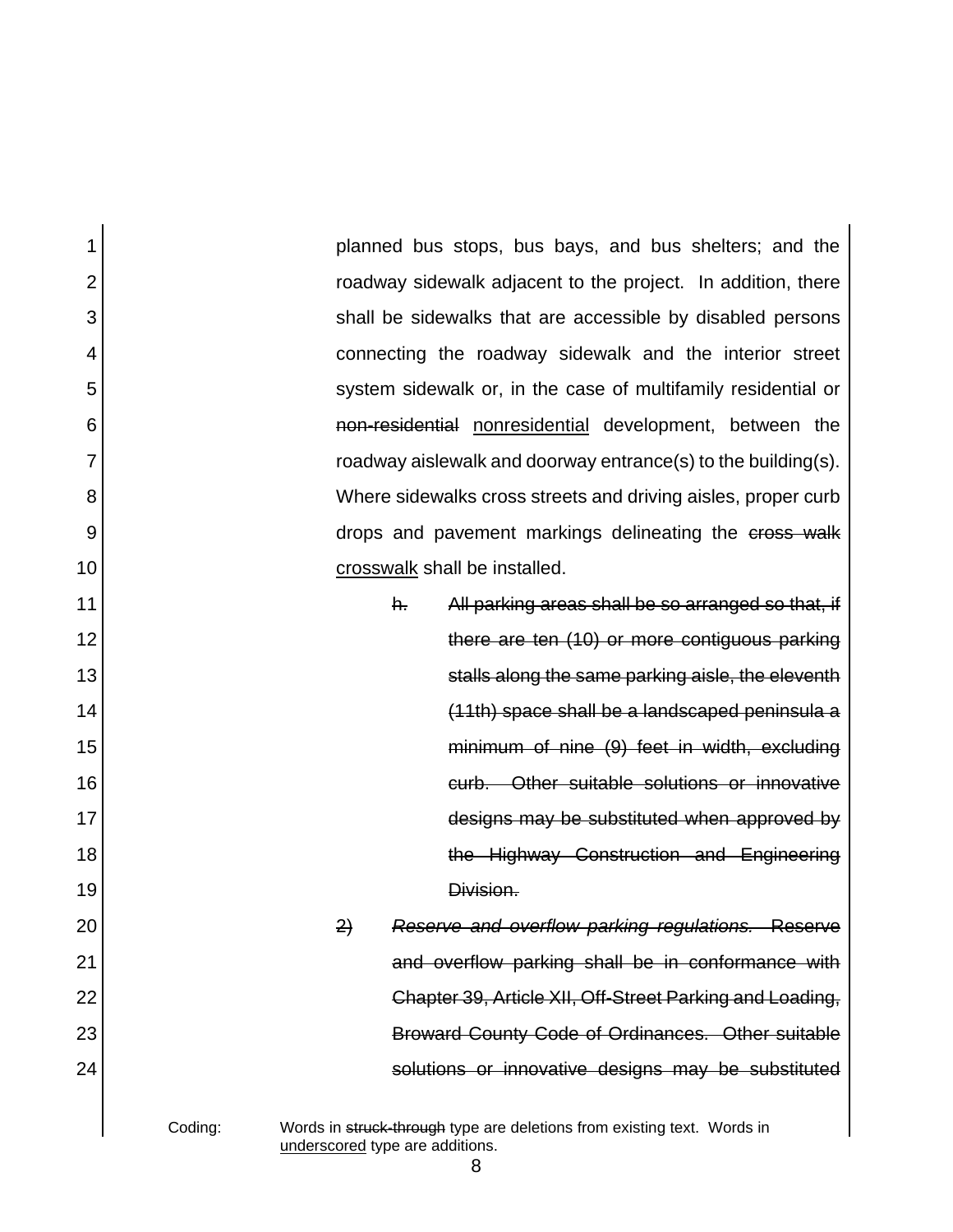| 1              | when approved by the Planning and Development                                            |
|----------------|------------------------------------------------------------------------------------------|
| $\overline{2}$ | Management Division and the Code and Zoning                                              |
| 3              | <b>Enforcement Division.</b>                                                             |
| 4              | 3 d<br>Driveways in the unincorporated areas.                                            |
| 5              | All parking aisles shall connect to a driveway.<br>a. <u>1)</u>                          |
| 6              | A parking lot which that exceeds sixty (60) parking<br>b. 2)                             |
| $\overline{7}$ | stalls shall be designed with at least one (1) two-way                                   |
| 8              | directional driveway loop system connecting the                                          |
| 9              | entrance to the parking stalls and the principal building.                               |
| 10             | Other innovative designs may be substituted when                                         |
| 11             | Highway Construction<br>by<br>the<br>approved<br>and                                     |
| 12             | Engineering Division and the Traffic Engineering                                         |
| 13             | Division.                                                                                |
| 14             | $-3)$<br>The minimum distance from a driveway, service drive,                            |
| 15             | parking stall, or parking aisle to a structure or property                               |
| 16             | line shall be nine (9) feet, excluding curb, and except                                  |
| 17             | at a drive-in teller or pickup window. The minimum                                       |
| 18             | distance to a driveway, service drive, or parking aisle                                  |
| 19             | from a right-of-way shall be ten (10) feet where there is                                |
| 20             | no connection between the driveway and the street.                                       |
| 21             | driveways<br>shall<br>minimum<br>$\frac{d. 4}{2}$<br>Two-way<br>be<br>Οf<br>$\mathsf{a}$ |
| 22             | twenty-four (24) feet wide. Required widths shall be                                     |
| 23             | increased according to vehicle type or if the number of                                  |
| 24             |                                                                                          |
|                |                                                                                          |
|                | Coding:<br>Words in struck-through type are deletions from existing text. Words in       |

underscored type are additions.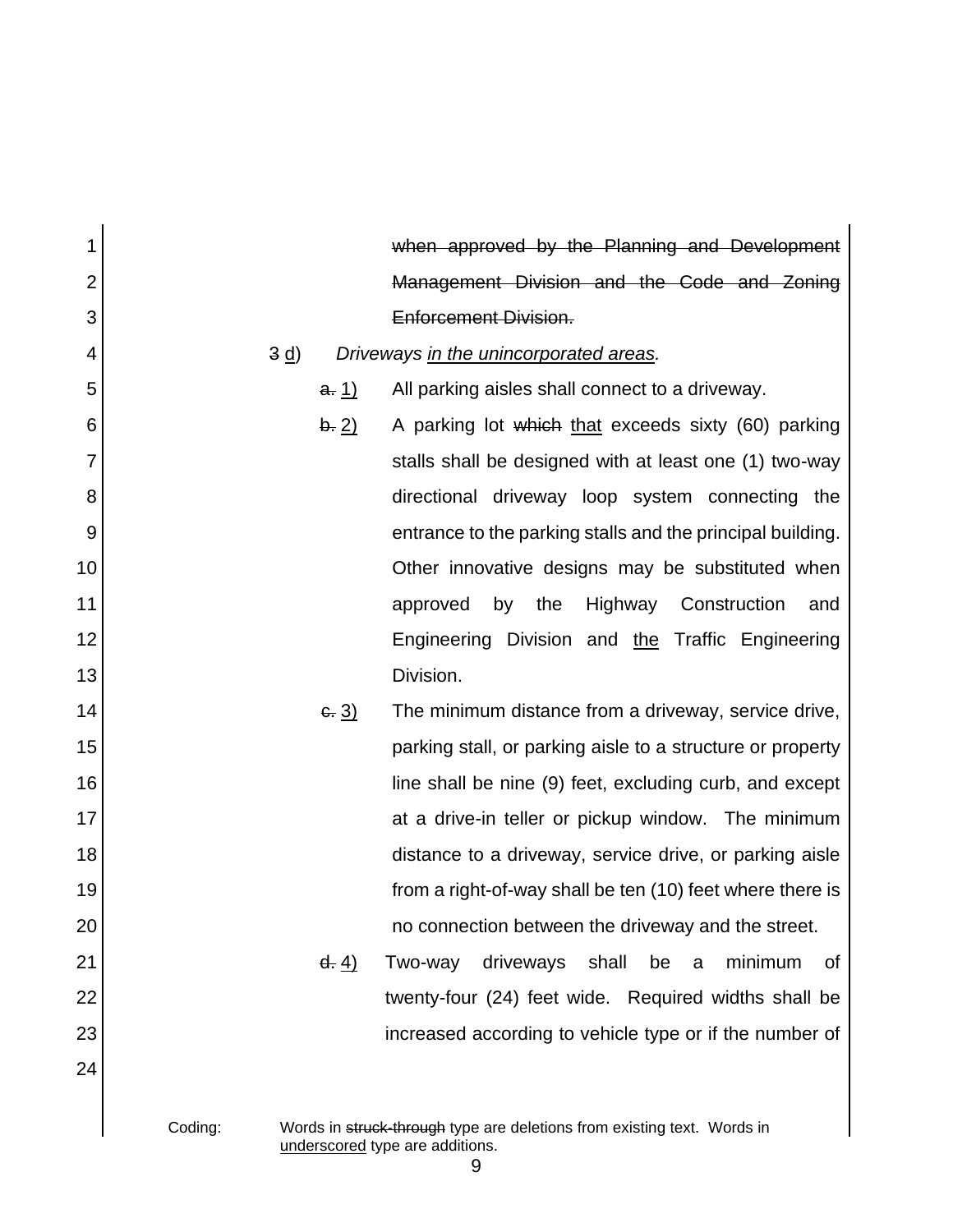| 1              |         | parking stalls connected or the number of trips                                                            |
|----------------|---------|------------------------------------------------------------------------------------------------------------|
| $\overline{2}$ |         | generated justifies such an increase.                                                                      |
| 3              | e. 5)   | One-way driveways shall be a minimum of fifteen (15)                                                       |
| 4              |         | Required widths shall be increased<br>feet wide.                                                           |
| 5              |         | according to vehicle type or if the number of parking                                                      |
| 6              |         | stalls connected or the number of trips generated                                                          |
| 7              |         | justifies such an increase in width.                                                                       |
| 8              |         | Any off-street offstreet parking facility shall have either<br>f. 6)                                       |
| 9              |         | driveway approaches of sufficient width to allow for                                                       |
| 10             |         | two-way traffic, or one-way driveways connected to                                                         |
| 11             |         | aisles, parking areas, or maneuvering areas in such a                                                      |
| 12             |         | manner as to permit traffic to both enter and leave the                                                    |
| 13             |         | property, facing forward, at the same time. A driveway                                                     |
| 14             |         | which that is only wide enough for one-way traffic shall                                                   |
| 15             |         | not be used for two-way access.                                                                            |
| 16             | 9: 7)   | Driving aisles: Two-way driving aisles shall be a                                                          |
| 17             |         | minimum of twenty-four (24) feet wide; one-way driving                                                     |
| 18             |         | aisles shall be a minimum of twelve $(12)$ feet wide, and                                                  |
| 19             |         | clearly marked for one-way traffic.                                                                        |
| 20             | h. 8)   | Alternative designs may be substituted when approved                                                       |
| 21             |         | by the Highway Construction and Engineering Division.                                                      |
| 22             | $4)$ e) | Circulation design. A parking lot abutting a trafficway shall be                                           |
| 23             |         | designed for full circulation. A parking lot abutting a street                                             |
| 24             |         | other than a trafficway may be designed for partial circulation.                                           |
|                |         |                                                                                                            |
|                | Coding: | Words in struck-through type are deletions from existing text. Words in<br>underscored type are additions. |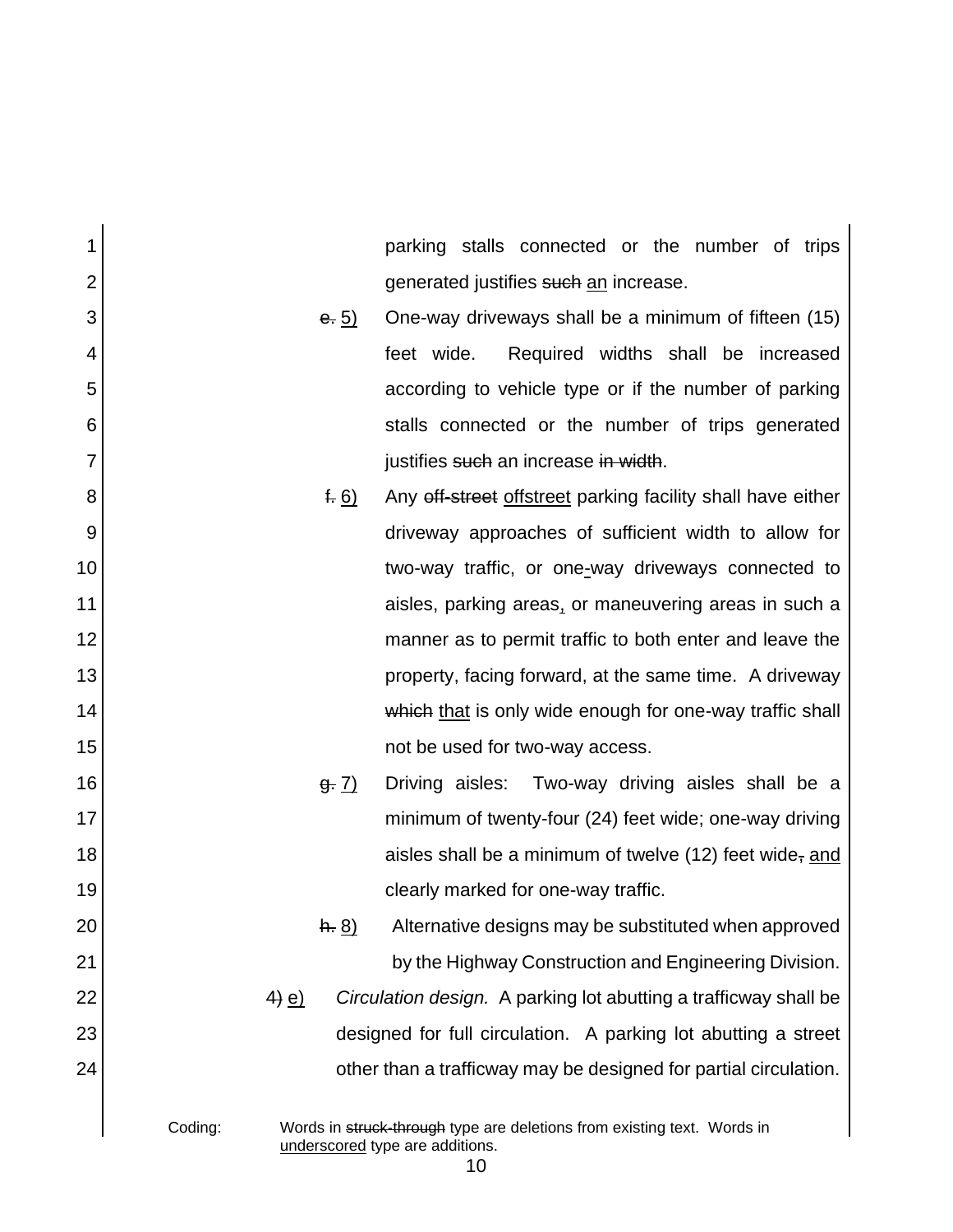| 1              |                   | 5(f)   | Parking and loading areas to be curbed. Except for one-family                                              |
|----------------|-------------------|--------|------------------------------------------------------------------------------------------------------------|
| $\overline{2}$ |                   |        | and two-family dwellings, all parking and loading areas shall                                              |
| 3              |                   |        | be constructed with a six (6) inch raised curb or bumper blocks                                            |
| 4              |                   |        | located a minimum distance of seven (7) feet behind the street                                             |
| 5              |                   |        | right-of-way line and other property lines along sidewalks,                                                |
| 6              |                   |        | safety islands, driveways, sight distance triangles, and other                                             |
| 7              |                   |        | places as needed, unless determined to be unnecessary by a                                                 |
| 8              |                   |        | finding of the County that, given the particular circumstances                                             |
| 9              |                   |        | of the site, such curb can be eliminated in certain areas                                                  |
| 10             |                   |        | without creating safety hazards. The raised curb shall be                                                  |
| 11             |                   |        | constructed in such a manner as to prevent vehicles from                                                   |
| 12             |                   |        | crossing sidewalks or other pedestrian walkways, other than                                                |
| 13             |                   |        | by means of an approved driveway approach.                                                                 |
| 14             | $\left( 2\right)$ |        | Loading facilities.                                                                                        |
| 15             |                   | a)     | Truck loading and unloading areas are required for all                                                     |
| 16             |                   |        | buildings and establishments which receive and/or ship                                                     |
| 17             |                   |        | materials or merchandise by truck. The number of loading                                                   |
| 18             |                   |        | spaces required shall be in conformance with Chapter 39,                                                   |
| 19             |                   |        | Article XII, Off-Street Parking and Loading, Broward County                                                |
| 20             |                   |        | <b>Code of Ordinances.</b>                                                                                 |
| 21             |                   | $\phi$ | Off-street truck loading shall be required except as provided                                              |
| 22             |                   |        | in c) below. The off-street loading facility shall be designed to                                          |
| 23             |                   |        | accommodate both the parking of and maneuvering of the                                                     |
| 24             |                   |        |                                                                                                            |
|                | Coding:           |        | Words in struck-through type are deletions from existing text. Words in<br>underscored type are additions. |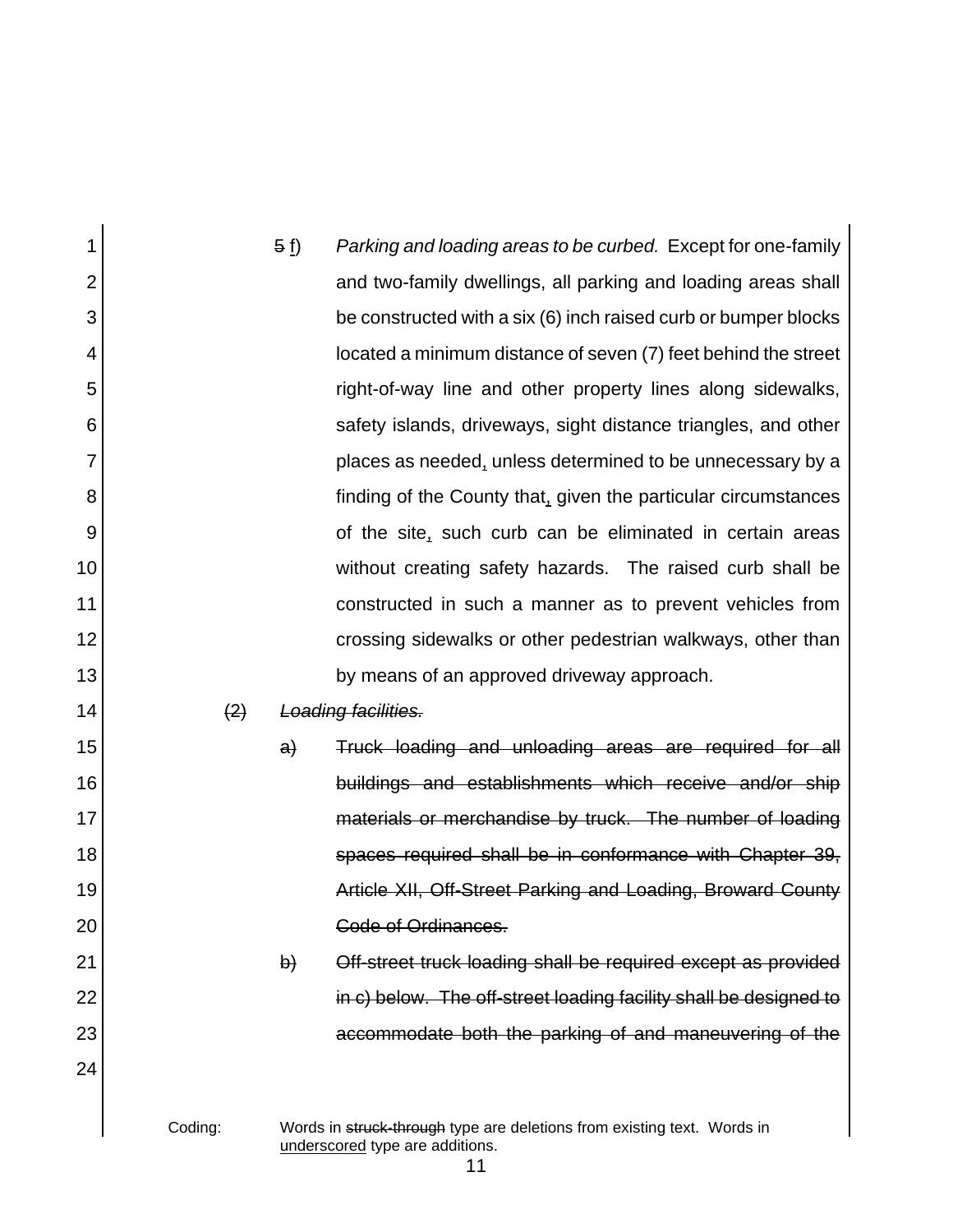design vehicle exclusive of those areas designated for aisles, driveways or parking stalls.

- c) On-street loading shall be permitted on a local cul-de-sac street abutting commercial and industrial development. Where permitted such on-street loading areas shall berth the design vehicle exclusive of the public right-of-way.
- (3) (2) *Vehicular reservoir areas.* Adequate reservoir capacity shall be required for both inbound and outbound vehicles to facilitate the safe and efficient movement between the public right-of-way and the development. An inbound reservoir shall be of sufficient size to ensure that vehicles will not obstruct the adjacent roadway, the sidewalk, and the circulation within the facility. An outbound reservoir shall be required to eliminate backup and delay of vehicles within the development.
	- c) *Adjacent to non-trafficway nontrafficway street.* All off-street offstreet parking facilities shall provide a reservoir area at the point(s) of connection of a driveway with a public right-of-way. The reservoir area for any residential use other than single family detached, commercial use, or industrial use shall accommodate at least one percent (1%) of the number of parking stalls served by the driveway. For parking lots with fewer than one hundred (100) cars, the reservoir area shall be able to accommodate at least one  $(1)$  car.

1

2

3

4

5

6

7

8

9

10

11

12

13

14

15

. . .

16

17

18

19

20

21

22

23

24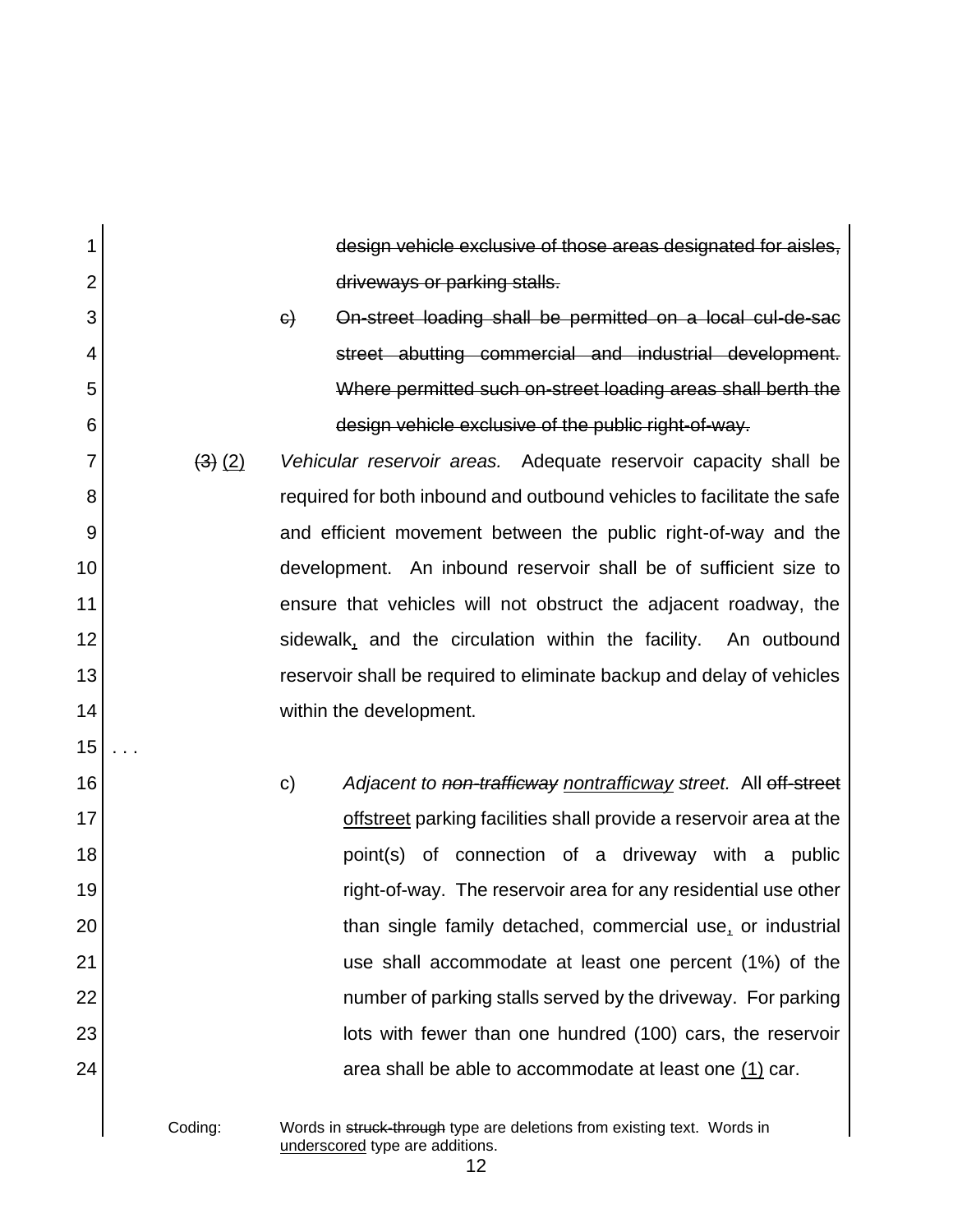| 1              | TABLE VI. VEHICLE RESERVOIR AREA REQUIREMENTS |              |                                                                                                            |  |  |  |
|----------------|-----------------------------------------------|--------------|------------------------------------------------------------------------------------------------------------|--|--|--|
| $\overline{2}$ |                                               |              |                                                                                                            |  |  |  |
| 3              |                                               |              | Note: 1 reservoir space is 12 ft. x 22 ft.                                                                 |  |  |  |
| 4              | (4)                                           |              | Stacking spaces for drive-through facilities. The required number                                          |  |  |  |
| 5              |                                               |              | and design of stacking spaces for drive-through facilities shall be in                                     |  |  |  |
| 6              |                                               |              | conformance with Chapter 39, Article XII, Off-Street Parking and                                           |  |  |  |
| 7              |                                               |              | Loading, Broward County Code of Ordinances.                                                                |  |  |  |
| 8              | $(5)$ $(3)$                                   |              | Access for vehicles other than automobiles.                                                                |  |  |  |
| 9              |                                               |              |                                                                                                            |  |  |  |
| 10             | (6)                                           | Setbacks.    |                                                                                                            |  |  |  |
| 11             |                                               | a)           | Development adjacent to a trafficway shall comply with                                                     |  |  |  |
| 12             |                                               |              | building setback requirements in subsection 5-195(b).                                                      |  |  |  |
| 13             |                                               | $\mathsf{b}$ | Any yard abutting a nontrafficway street shall be considered a                                             |  |  |  |
| 14             |                                               |              | front yard. The front yard requirement for any building                                                    |  |  |  |
| 15             |                                               |              | construction along a nontrafficway shall be a minimum of                                                   |  |  |  |
| 16             |                                               |              | five (5) feet in depth measured from the ultimate right-of-way                                             |  |  |  |
| 17             |                                               |              | line, or future right-of-way line where applicable.                                                        |  |  |  |
| 18             |                                               | $\Theta$     | Any fence or hedge which will cause a sight visibility                                                     |  |  |  |
| 19             |                                               |              | obstruction within one hundred (100) feet of a driveway or                                                 |  |  |  |
| 20             |                                               |              | cross street, which is to be installed along a nontrafficway                                               |  |  |  |
| 21             |                                               |              | collector street shall be set back a minimum of five (5) feet                                              |  |  |  |
| 22             |                                               |              | from the ultimate right-of-way line of the collector.                                                      |  |  |  |
| 23             | $(7)$ (4)                                     |              | Driveway entrance from public rights-of-way. If a driveway connects                                        |  |  |  |
| 24             |                                               |              | development to a trafficway, or a street within a trafficway corridor,                                     |  |  |  |
|                | Coding:                                       |              | Words in struck-through type are deletions from existing text. Words in<br>underscored type are additions. |  |  |  |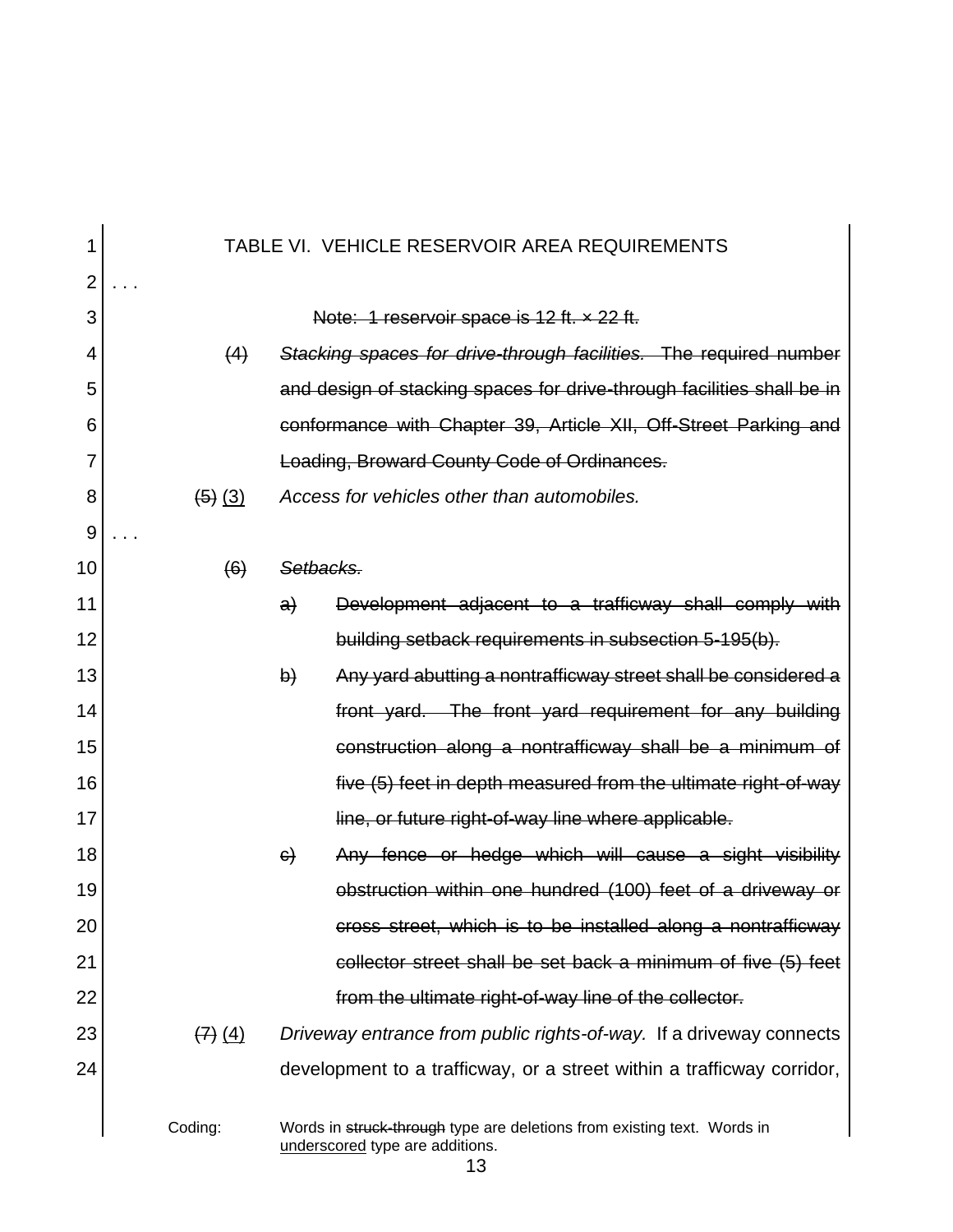the provisions of subsSection 5-195(b) 5-192(c) of this Ddivision shall apply. The following requirements apply to driveways connecting development to a nontrafficway corridor street. (8) (5) *Limitations on improvements in the ultimate right-of-way.* No

obstructions of any type which that are deemed unsafe by County standards shall be left in the ultimate right-of-way as a result of any improvements in the ultimate right-of-way.

(9) (6) *Sight distance.*

1

2

3

4

. . .

5

6

7

8

9

10

. . .

11 12 13 14 15 16 17 18 19 20 (10) (7) *Design of trafficway corridors.* A site plan connected to a street at any point within a trafficway or trafficway corridor shall meet the design criteria, requirements, and standards of subsSection 5-195(b) 5-192(c) of this division, except where such site plan abuts a trafficway or trafficway corridor designated as "Urban Core," "Urban Residential," or "Urban Mainstreet" on the Delineated Trafficways Plan. In the case of such exception, the site plan shall meet all of the requirements and standards of subsSection 5-195(b) 5-192(c), except to the extent they may be modified pursuant to subsSection 5-195(d) 5-192(e).

21 22 23 24 (11) (8) *Design of nontrafficway corridors.* A site connected to a street which that is not within a trafficway corridor shall meet the design criteria, requirements, and standards of Subsection 5-195(c) 5-192(d) of this D<sub>d</sub>ivision.

Coding: Words in struck-through type are deletions from existing text. Words in underscored type are additions.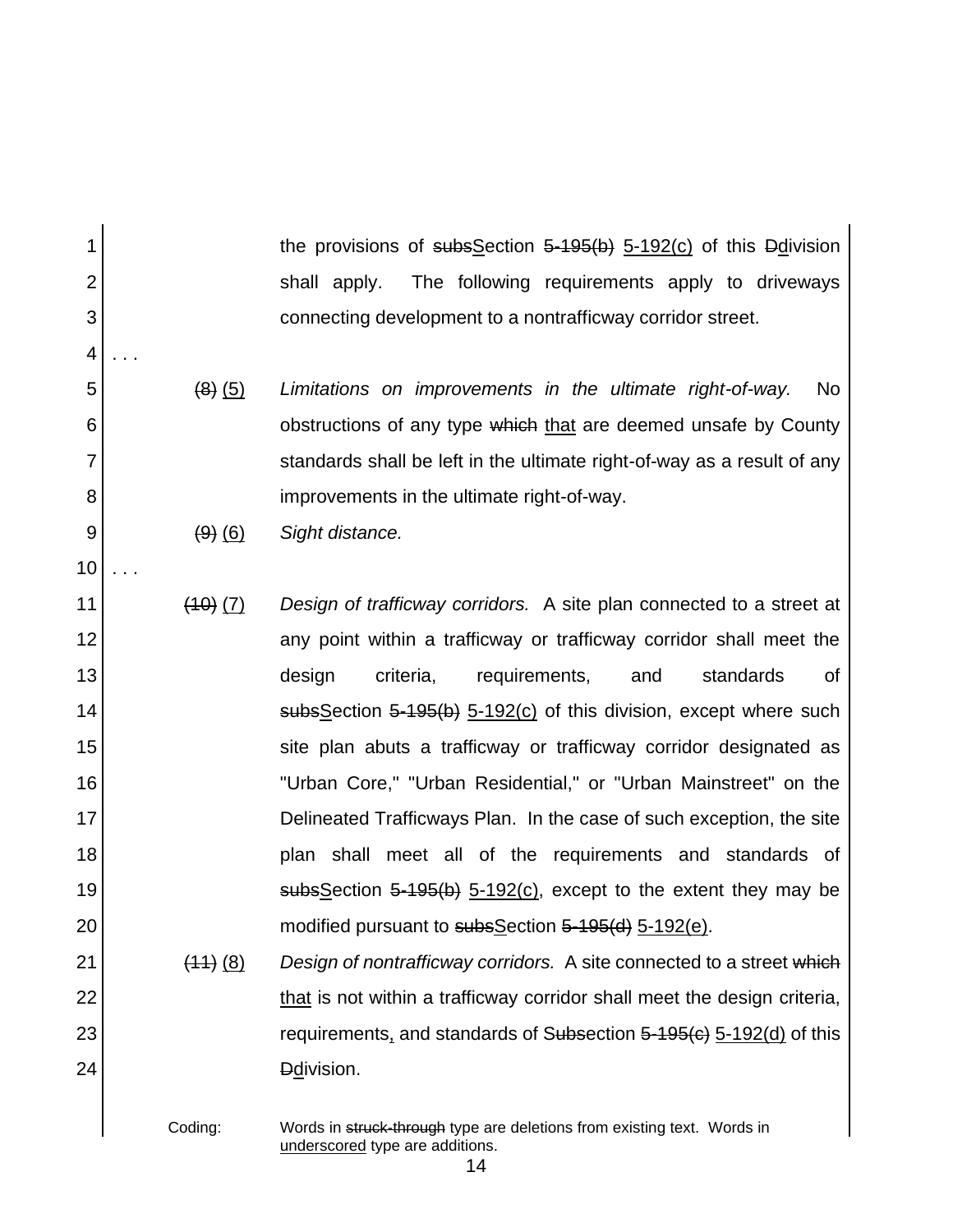| 1              | $(12)$ (9) |    |                              |    | Pervious area and gGreenspace.                                                                             |
|----------------|------------|----|------------------------------|----|------------------------------------------------------------------------------------------------------------|
| $\overline{2}$ |            | a) |                              |    | The area covered by structures and impervious surface shall                                                |
| 3              |            |    |                              |    | not exceed seventy-five percent (75%) for industrial, seventy                                              |
| 4              |            |    |                              |    | percent (70%) for commercial and sixty percent (60%) for                                                   |
| 5              |            |    |                              |    | residential uses. For the purposes of this requirement all                                                 |
| 6              |            |    |                              |    | other uses, such as, but not limited to, utilities, transportation                                         |
| 7              |            |    |                              |    | and office park, shall be included in the commercial category.                                             |
| 8              |            |    |                              |    | In mixed use developments the most restrictive of the                                                      |
| 9              |            |    |                              |    | applicable impervious area limitations shall be utilized.                                                  |
| 10             |            |    | $\left\langle \right\rangle$ |    | Pervious areas may be used to satisfy requirements for                                                     |
| 11             |            |    |                              |    | landscaping and setbacks, buffer strips, drain fields,                                                     |
| 12             |            |    |                              |    | passive recreation areas, or any other purpose that                                                        |
| 13             |            |    |                              |    | does not require covering with a material that prevents                                                    |
| 14             |            |    |                              |    | infiltration of water into the ground.                                                                     |
| 15             |            |    | 2)                           |    | In the case of the use of an impervious material which                                                     |
| 16             |            |    |                              |    | does not cover all the surface to which it is applied,                                                     |
| 17             |            |    |                              |    | credit towards the computation of the pervious area                                                        |
| 18             |            |    |                              |    | shall be given according to the percentage of pervious                                                     |
| 19             |            |    |                              |    | area that is retained.                                                                                     |
| 20             |            |    |                              | a. | Pervious paving blocks may not be used within                                                              |
| 21             |            |    |                              |    | major driveways, loading zones, actively used                                                              |
| 22             |            |    |                              |    | parking stalls in commercial or industrial                                                                 |
| 23             |            |    |                              |    | developments, or any other area that may cause                                                             |
| 24             |            |    |                              |    | a liability to the property owner.                                                                         |
|                |            |    |                              |    |                                                                                                            |
|                | Coding:    |    |                              |    | Words in struck-through type are deletions from existing text. Words in<br>underscored type are additions. |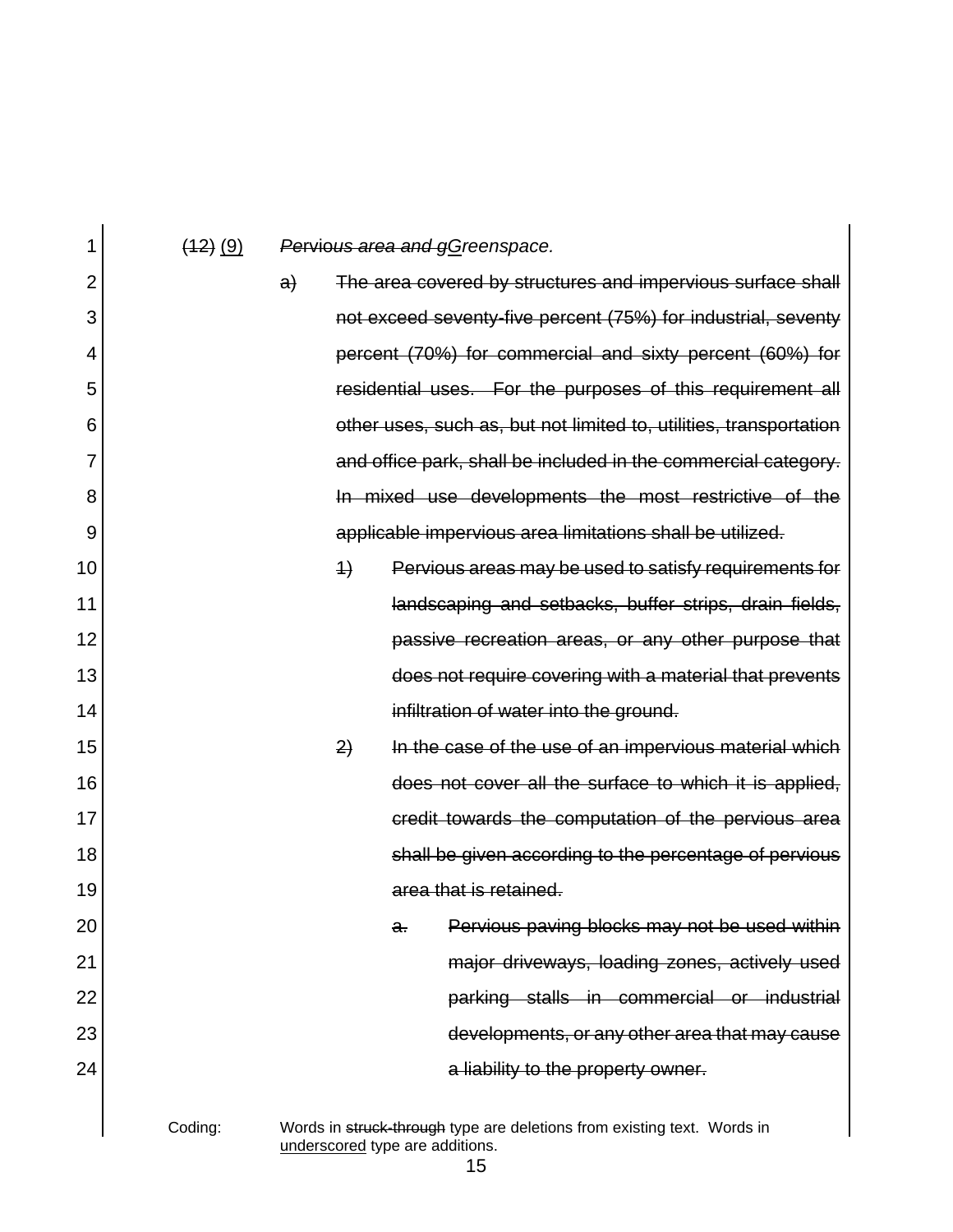| 1              |         |                                 | b. | Pervious paving blocks may be used in overflow                          |
|----------------|---------|---------------------------------|----|-------------------------------------------------------------------------|
| $\overline{2}$ |         |                                 |    | parking areas, park and recreation parking                              |
| 3              |         |                                 |    | facilities, and residential area. In all cases                          |
| 4              |         |                                 |    | where the pervious paving blocks are used                               |
| 5              |         |                                 |    | where pedestrian traffic is prevalent, the block                        |
| 6              |         |                                 |    | voids shall be planted with a nonrunner specie                          |
| 7              |         |                                 |    | of grass such as, but not limited to, zoysia and                        |
| 8              |         |                                 |    | bermuda grass.                                                          |
| 9              |         | 3)                              |    | In those cases where the Broward County Zoning                          |
| 10             |         |                                 |    | Code allows some required parking stalls to be                          |
| 11             |         |                                 |    | grassed, no credit towards the computation of pervious                  |
| 12             |         |                                 |    | area shall be granted for such areas.                                   |
| 13             |         | 4)                              |    | Upon demonstration by the applicant that special                        |
| 14             |         |                                 |    | conditions peculiar to the location or physical                         |
| 15             |         |                                 |    | characteristics of a particular site are present, or                    |
| 16             |         |                                 |    | special conditions resulting from the design of existing                |
| 17             |         |                                 |    | facilities or surrounding land uses are present, the                    |
| 18             |         |                                 |    | Planning and Development Management Division                            |
| 19             |         |                                 |    | Director may permit variation from the impervious area                  |
| 20             |         |                                 |    | standards, subject to the following limitations:                        |
| 21             |         |                                 | a. | Variation from the stated requirements shall be                         |
| 22             |         |                                 |    | proportional to mitigating design improvements                          |
| 23             |         |                                 |    | provided in excess of the minimum required                              |
| 24             |         |                                 |    | engineering and landscaping standards. The                              |
|                | Coding: | underscored type are additions. |    | Words in struck-through type are deletions from existing text. Words in |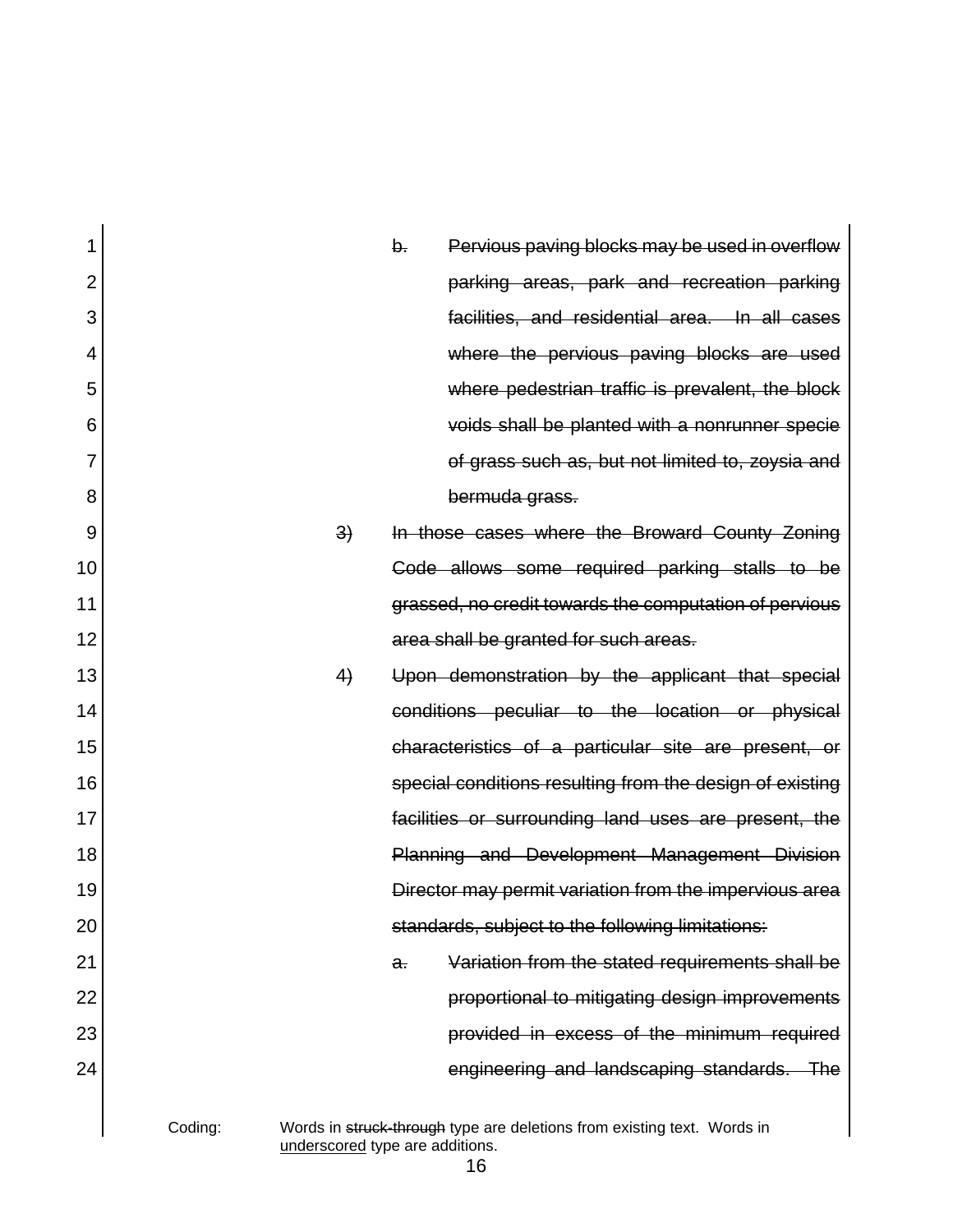| 1              |         |          |                                 | impervious area shall                                                   |  | $\rightarrow$ not $\rightarrow$ | exceed |
|----------------|---------|----------|---------------------------------|-------------------------------------------------------------------------|--|---------------------------------|--------|
| $\overline{2}$ |         |          |                                 | eighty-five percent (85%) for industrial,                               |  |                                 |        |
| 3              |         |          |                                 | eighty percent (80%) for commercial, and                                |  |                                 |        |
| 4              |         |          |                                 | seventy percent (70%) for residential uses.                             |  |                                 |        |
| 5              |         |          | b.                              | Mitigating design improvements may include the                          |  |                                 |        |
| 6              |         |          |                                 | use of curvilinear berms to aid in screening;                           |  |                                 |        |
| 7              |         |          |                                 | increased vegetation size and quantity, native                          |  |                                 |        |
| 8              |         |          |                                 | species utilization, and preservation of existing                       |  |                                 |        |
| 9              |         |          |                                 | significant vegetation to increase the quality of                       |  |                                 |        |
| 10             |         |          |                                 | greenspace areas; the use of interlocking                               |  |                                 |        |
| 11             |         |          |                                 | paving blocks along pedestrian walkways; and                            |  |                                 |        |
| 12             |         |          |                                 | grassed retention basins and swales to aid in                           |  |                                 |        |
| 13             |         |          |                                 | the filtration of storm water runoff.                                   |  |                                 |        |
| 14             |         | $\Theta$ |                                 | Each proposed development shall include provisions for the              |  |                                 |        |
| 15             |         |          |                                 | application of best management practices to enhance                     |  |                                 |        |
| 16             |         |          |                                 | retention areas such as grass ponds, grass swales, french               |  |                                 |        |
| 17             |         |          |                                 | drains, or combinations thereof, and shall meet all                     |  |                                 |        |
| 18             |         |          |                                 | requirements of the applicable 208 Areawide Wastewater                  |  |                                 |        |
| 19             |         |          |                                 | <b>Treatment Management Plan.</b>                                       |  |                                 |        |
| 20             |         | $\Theta$ |                                 | Greenspace. Where one (1) or more of the nine (9) ecological            |  |                                 |        |
| 21             |         |          |                                 | communities listed in Appendix 17-1 of the Broward County               |  |                                 |        |
| 22             |         |          |                                 | Comprehensive Plan, Conservation Element Appendix C-A,                  |  |                                 |        |
| 23             |         |          |                                 | are present within a proposed development, (except in                   |  |                                 |        |
| 24             |         |          |                                 | jurisdictional wetlands as determined by the Broward County             |  |                                 |        |
|                |         |          |                                 |                                                                         |  |                                 |        |
|                | Coding: |          | underscored type are additions. | Words in struck-through type are deletions from existing text. Words in |  |                                 |        |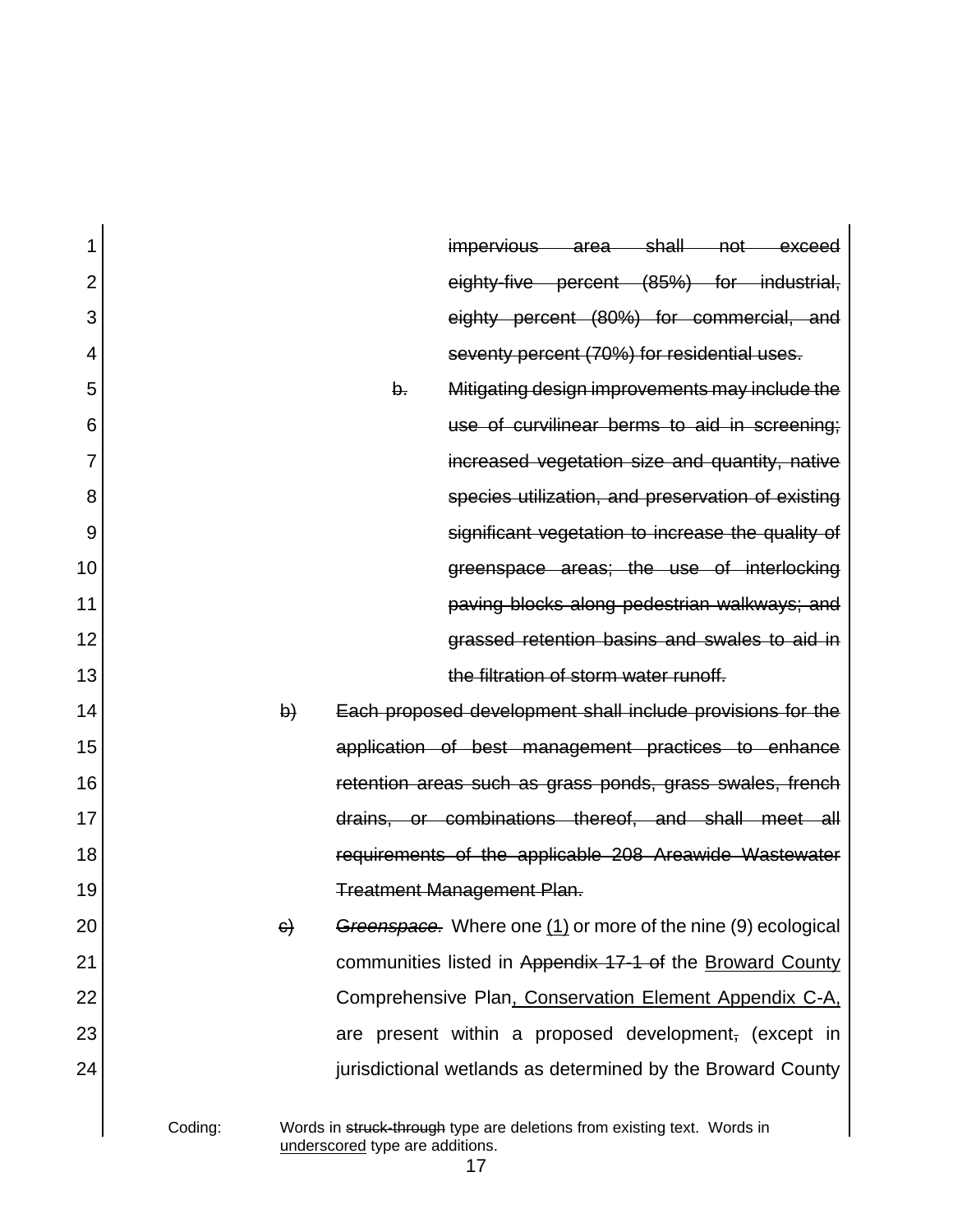| 1              |                                                                 | Environmental<br>Protection<br><b>Resilient</b><br>Environment                                             |  |  |  |  |  |  |
|----------------|-----------------------------------------------------------------|------------------------------------------------------------------------------------------------------------|--|--|--|--|--|--|
| $\overline{2}$ | Department), a minimum of fifty percent (50%) of the pervious   |                                                                                                            |  |  |  |  |  |  |
| 3              | area required by this subs Section 39-94 shall consist of these |                                                                                                            |  |  |  |  |  |  |
| 4              |                                                                 | ecological communities in preservation areas.                                                              |  |  |  |  |  |  |
| 5              | (13)                                                            | <b>Functional landscaping and tree preservation. Compliance with the</b>                                   |  |  |  |  |  |  |
| 6              |                                                                 | applicable provisions of Chapter 39, Article VII, Functional                                               |  |  |  |  |  |  |
| 7              |                                                                 | Landscaping and Xeriscaping and Chapter 27, Article XI, Aquatic                                            |  |  |  |  |  |  |
| 8              |                                                                 | and Wetland Resources Protection, Tree Preservation, Broward                                               |  |  |  |  |  |  |
| 9              |                                                                 | County Code of Ordinances are required prior to site plan approval.                                        |  |  |  |  |  |  |
| 10             | <u>(b)</u>                                                      | Natural resource areas, historic resources, sidewalks, and easements for                                   |  |  |  |  |  |  |
| 11             | water and wastewater.                                           |                                                                                                            |  |  |  |  |  |  |
| 12             | $(14)$ $(1)$                                                    | Natural Resource Areas. If a proposed development includes all or                                          |  |  |  |  |  |  |
| 13             |                                                                 | any part of any lands identified as a Natural Resource Area, or any                                        |  |  |  |  |  |  |
| 14             |                                                                 | lands for which a notice of public hearing for designation as a Natural                                    |  |  |  |  |  |  |
| 15             |                                                                 | Resource Area has been given, the proposed development shall                                               |  |  |  |  |  |  |
| 16             |                                                                 | incorporate the Natural Resource Area in such a fashion as to                                              |  |  |  |  |  |  |
| 17             |                                                                 | significantly conserve the integrity of the area as appropriate to the                                     |  |  |  |  |  |  |
| 18             |                                                                 | affected resource. The proposed development shall be subject to                                            |  |  |  |  |  |  |
| 19             |                                                                 | the following requirements:                                                                                |  |  |  |  |  |  |
| 20             |                                                                 |                                                                                                            |  |  |  |  |  |  |
| 21             |                                                                 | Resource Management Plan. Any proposed development<br>$\mathsf{C}$                                         |  |  |  |  |  |  |
| 22             |                                                                 | activity which that would negatively impact the Resource                                                   |  |  |  |  |  |  |
| 23             |                                                                 | Management Area must be mitigated through a long-term                                                      |  |  |  |  |  |  |
| 24             |                                                                 | Resource Management Plan, approvable approved by the                                                       |  |  |  |  |  |  |
|                | Coding:                                                         | Words in struck-through type are deletions from existing text. Words in<br>underscored type are additions. |  |  |  |  |  |  |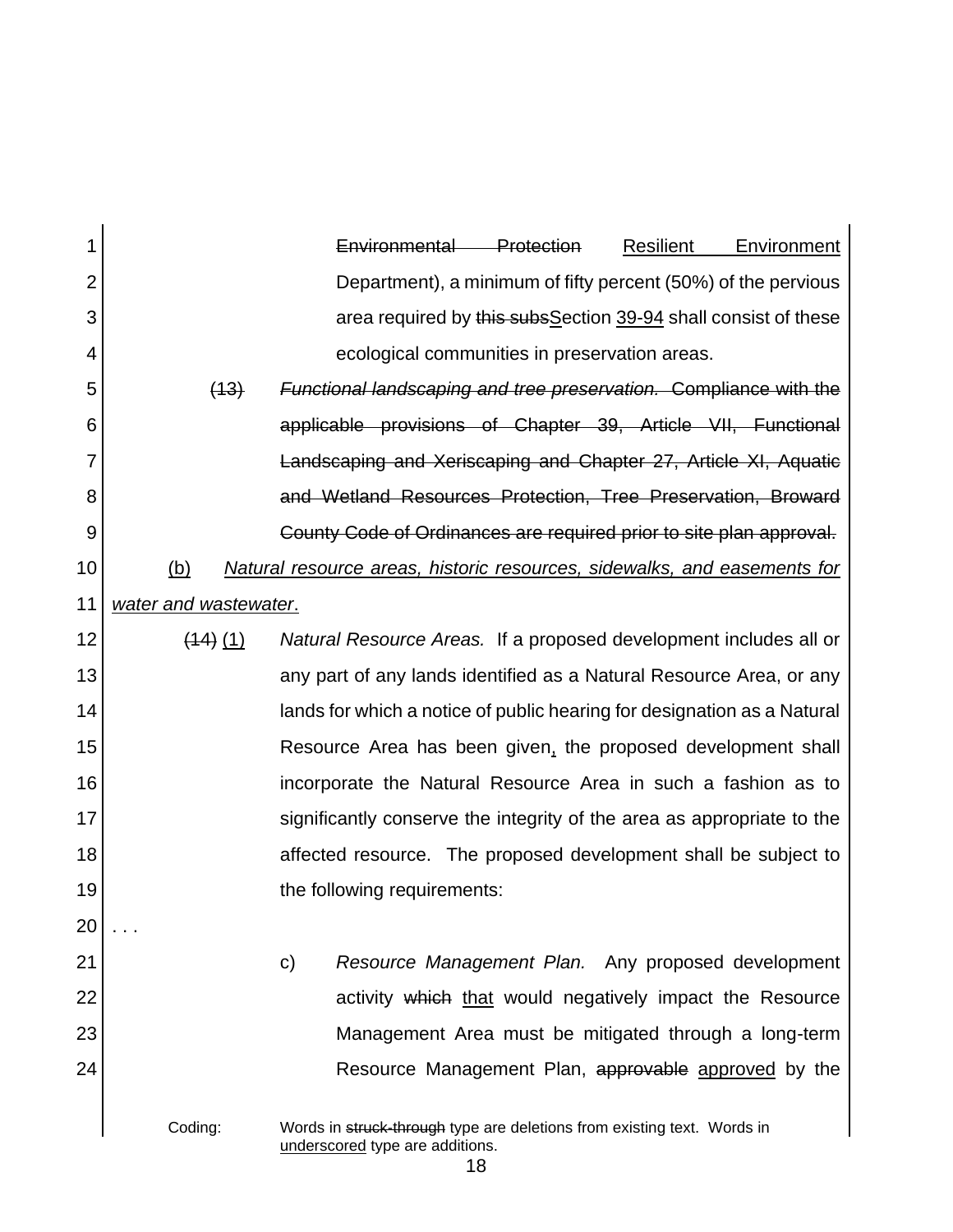Planning and Development Management Division County, which significantly improves the viability of the remainder of the resource. Said Resource Management Plan must be based upon the Generalized Resource Survey and provide for the enhancement and/or the restoration of the ecological value of the remainder of the Natural Resource Area through the proposed mitigation.

9 10 11 12 13 14 15 16 17 18 19 20 21 22 23 24 (15) (2) *Lands designated as archaeologically significant.* If the proposed site plan includes any land designated as an archeological site in the Broward County Land Use Plan or in the Florida Site File, or designated as an Archaeological Cultural Resource Site, then site plan approval shall include requirements for management of the archaeological site. Those requirements shall be based upon an archaeological report prepared by a professional archaeologist and submitted by the applicant prior to final site plan application. The report shall include a brief history of the area, the field survey methods, the results of the field survey, an assessment of the archaeological significance, and a proposed plan for management. The requirements for management shall be approved by the Urban Planning and Development Management Division Director after consultation with any other agencies deemed appropriate. It shall be the purpose of the management plan to provide for protection and preservation of the site to the extent feasible and to allow salvage

1

2

3

4

5

6

7

8

. . .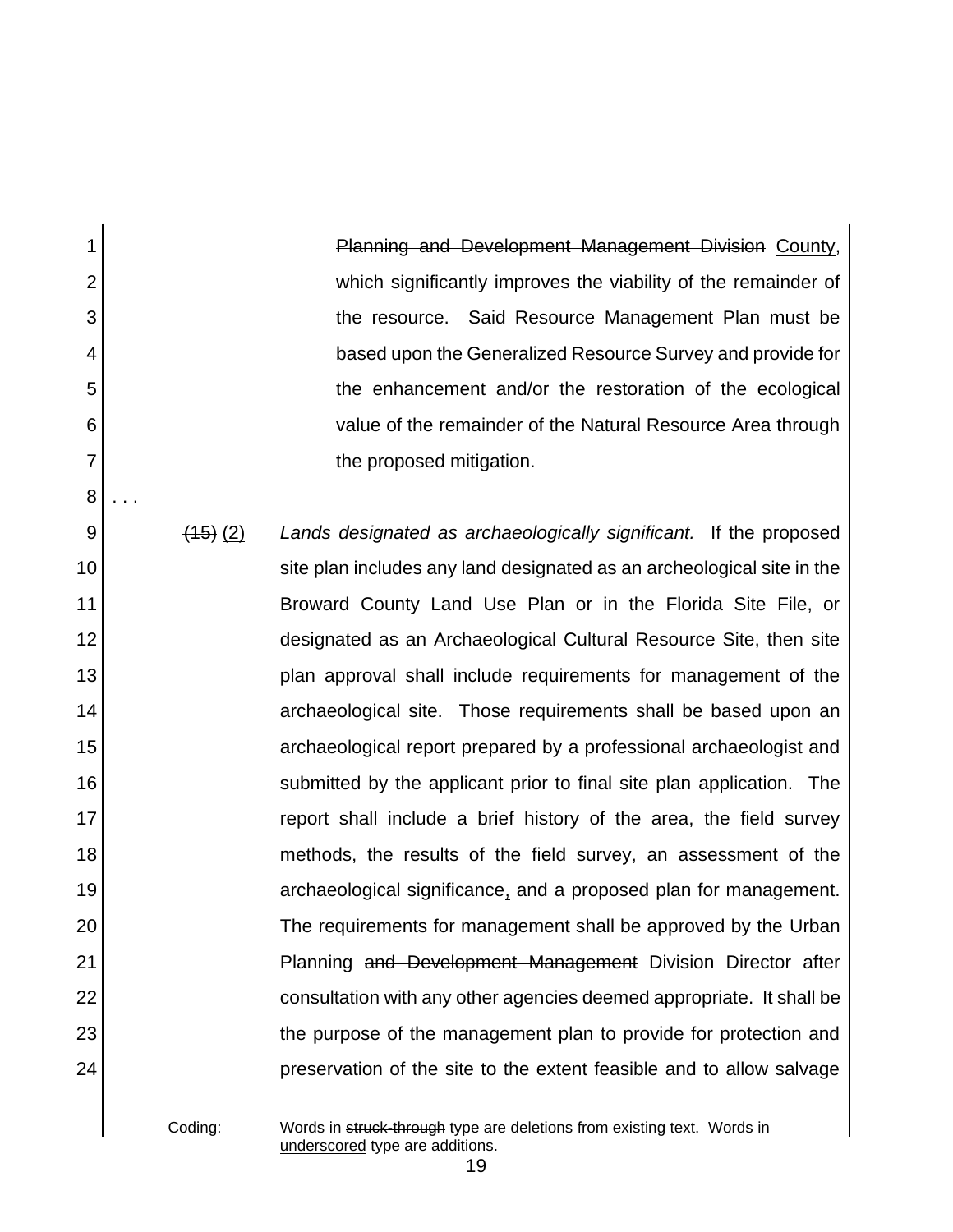excavation only where other methods of preservation would not permit reasonable development of the site. The decision of the Urban Planning and Development Management Division Director may be appealed to the County Commission, and the County Commission may uphold the decision of the Urban Planning and Development Management Division Director or impose alternate requirements for site management.

(16) (3) *Bicycle Facilities.*

1

2

3

4

5

6

7

8

9

10

11

12

13

14

15

16

. . .

21

22

23

24

a) Location. Bicycle facilities shall be indicated by site on plans in accord with the Bicycle Facilities Network Plan adopted by the County Commission. Proposed bicycle facilities that are not identified in the adopted Plan shall be reviewed by the Planning and Development Management Highway Construction and Engineering Division Director to determine if they meet the intent of said Plan.

17 18 19 20 (17) (4) *Sidewalks.* Sidewalks shall be constructed adjacent to unincorporated local roads, trafficways delineated on the Broward County Trafficways Plan, as amended, and all unincorporated and functionally classified county collector roads, as follows:

> a) *Unincorporated local roads.* A minimum five (5) foot wide sidewalk shall be constructed on both sides of all local roadways as specified in Tables IX, X, and XI of Section  $5-195(c)(2)$   $5-192(d)(2)$ . If conditions warrant,

Coding: Words in struck-through type are deletions from existing text. Words in underscored type are additions.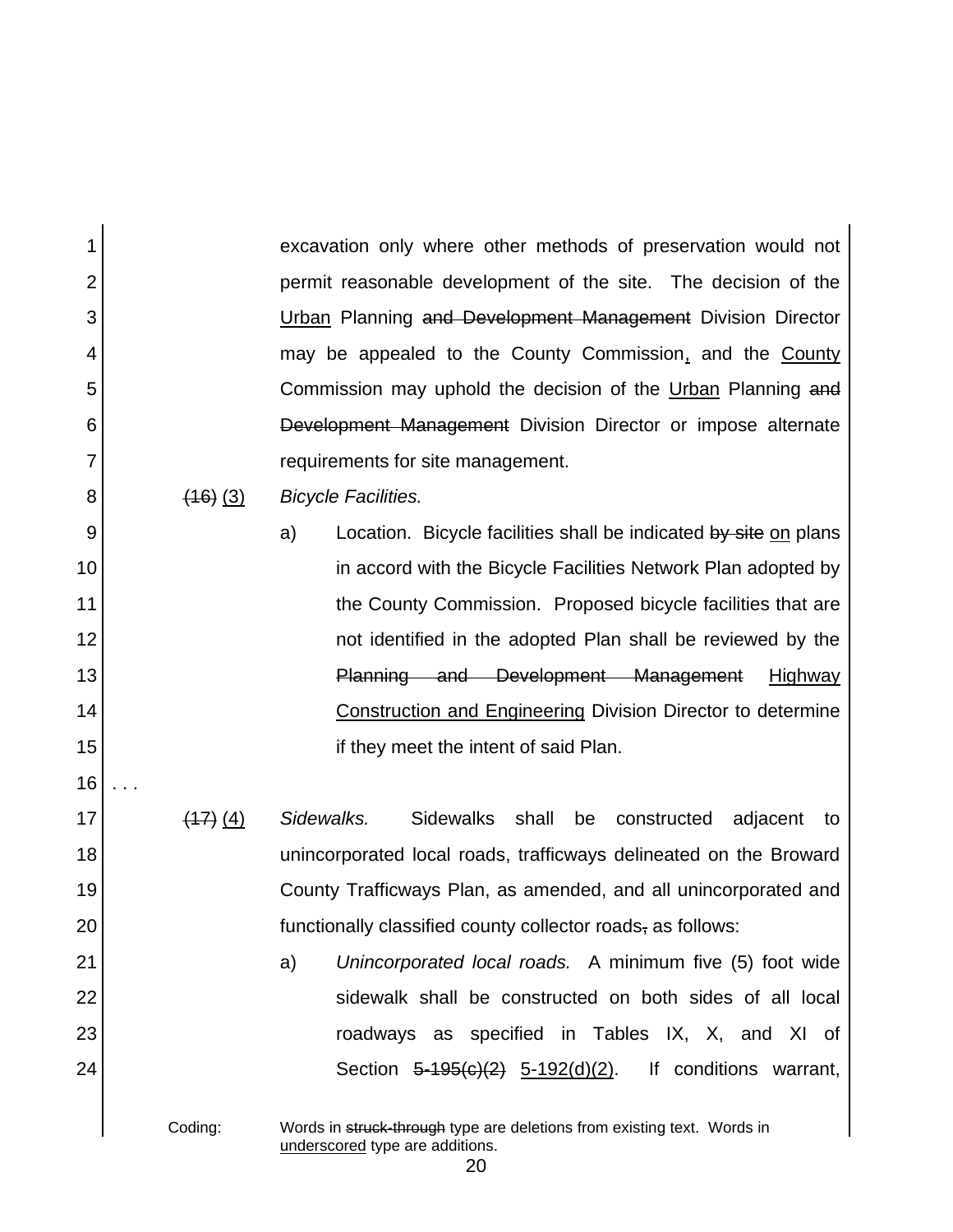sidewalk construction adjacent to local roads may be waived, in whole or in part, by the Planning and Development Management Highway Construction and Engineering Division Director. Generally, waivers are intended for infill development where all of the conditions below apply:

- b) *Trafficways.* A minimum five (5) foot wide sidewalk shall be constructed on both sides of all trafficways, except expressways and limited access highways. If conditions warrant, sidewalk construction adjacent to trafficways may be waived, in whole or in part, by the Planning and Development Management Highway Construction and Engineering Division Director. A waiver may be granted if all of the conditions below apply:
- c) *Non-trafficway Nontrafficway collector roads.* A minimum five (5) foot wide sidewalk shall be constructed on both sides of all non-trafficway nontrafficway collector roads as specified in Tables IX, X, and XI of  $s\text{Section } 5\text{-}195(c)(2)$  5-192(d)(2). If conditions warrant, sidewalk construction adjacent to collector roads may be waived, in whole or in part, by the Planning and Development Management Highway Construction and Engineering Division Director. A waiver may be granted if all of the conditions below apply:

1

2

3

4

5

6

. . .

7

8

9

10

11

12

13

14

15

. . .

16

17

18

19

20

21

22

23

24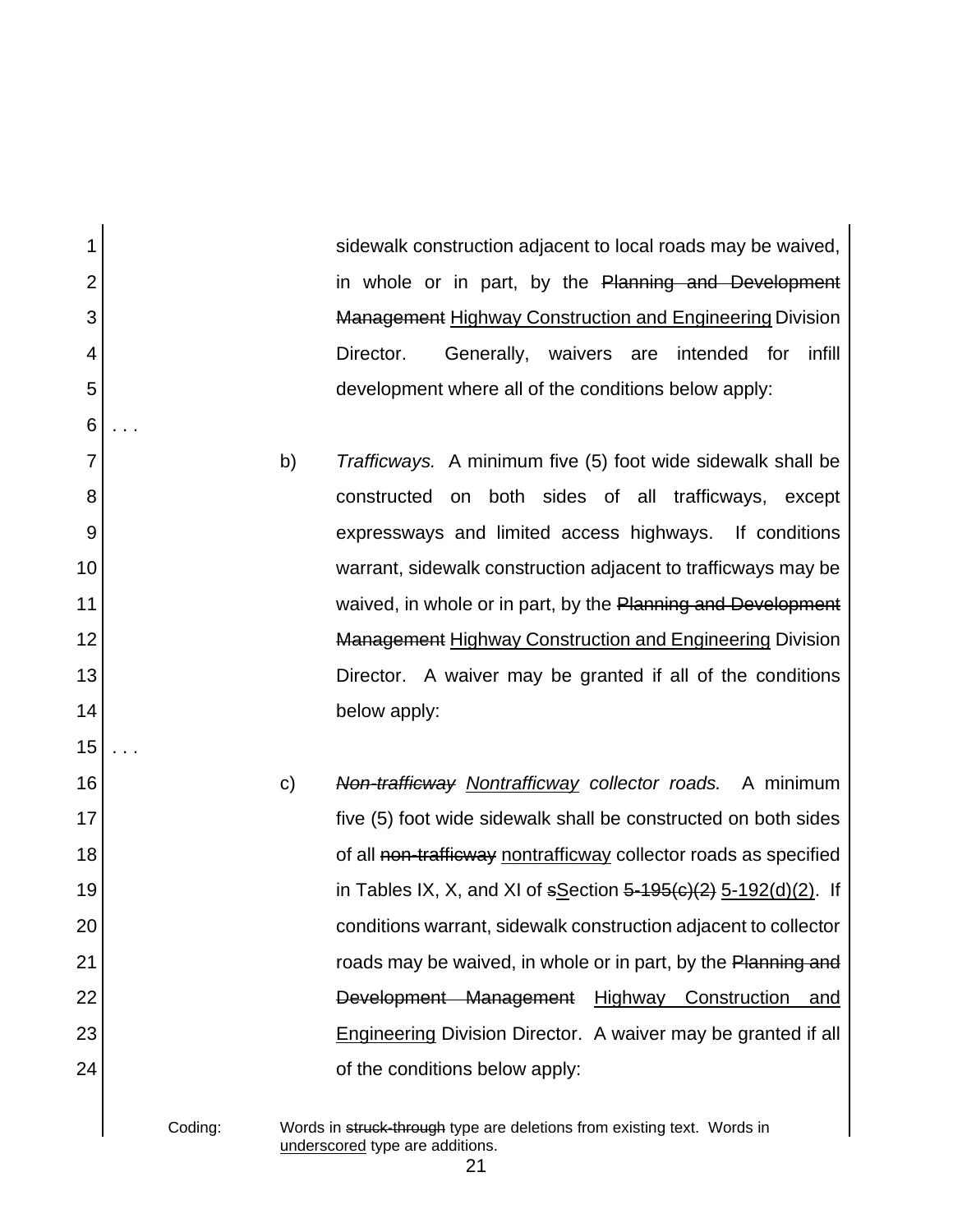1 2 3 4 5 6 7 8 9 10 11 12 13 14 15 16 17 18 19 20 21 22 23 24 . . . d) *Waivers.* 1) Sidewalk construction may be waived, in whole or in part, by the Planning and Development Management Highway Construction and Engineering Division Director if construction of sidewalks would not be feasible due to physical site constraints, including, but not limited to, existing paralleling canals, or lakes; or if construction of sidewalks would compromise public safety. 2) If a request for a sidewalk waiver fails to meet one (1) or more of the conditions required for waiver by the Planning and Development Management Highway Construction and Engineering Division Director, the County Commission may waive sidewalk construction upon finding that such a waiver would not jeopardize public health and safety. . . . g) *Pedestrian barriers.* The Development Manager Highway Construction and Engineering Division Director may require that a site plan indicate fences, hedges, berms, other landscaping, or other barriers on site plans, in order to discourage pedestrians from crossing hazardous streets at unsafe points or at numerous points. When possible, sites

Coding: Words in struck-through type are deletions from existing text. Words in underscored type are additions.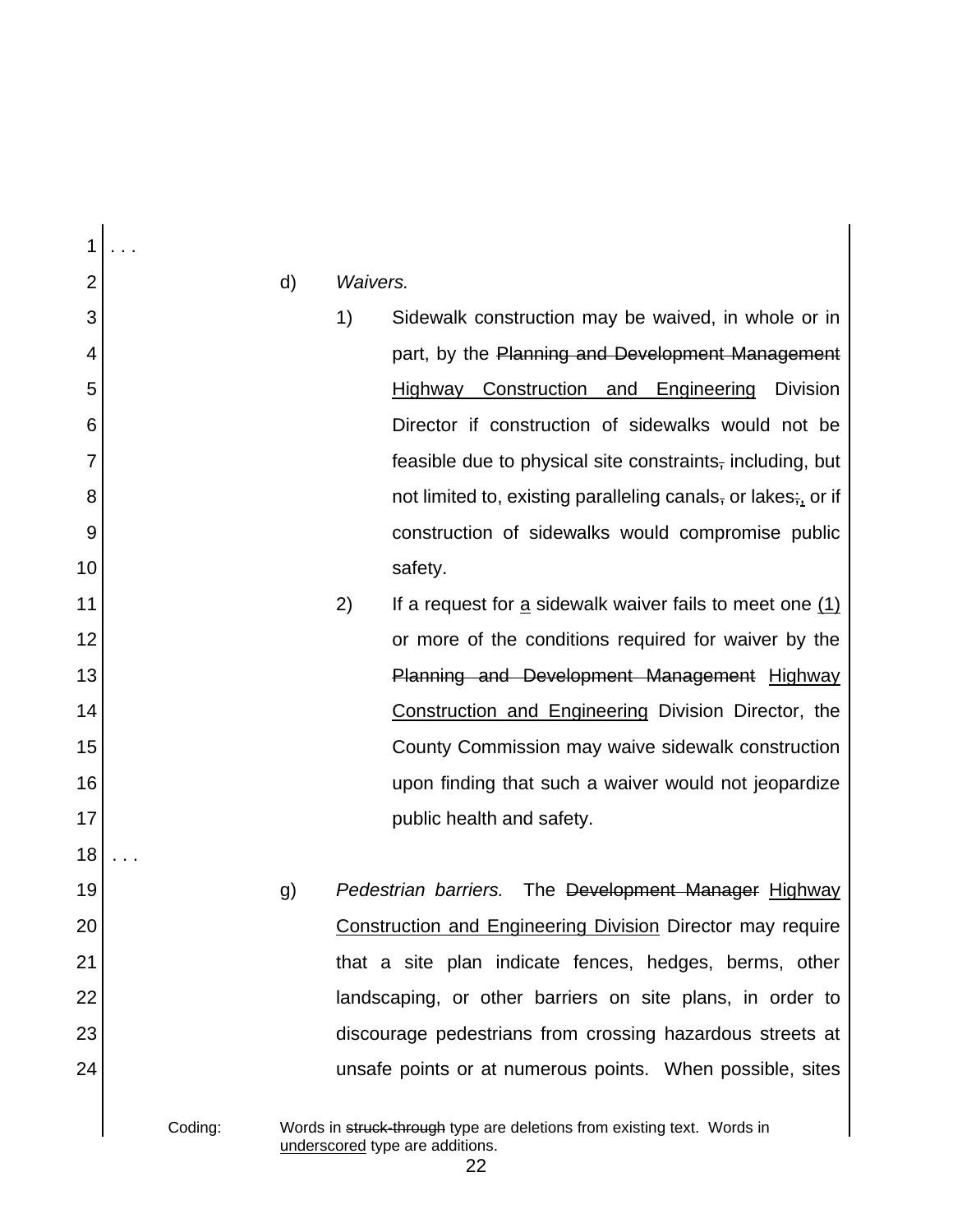| 1              |                               | shall be designed so as to promote pedestrian street                                  |
|----------------|-------------------------------|---------------------------------------------------------------------------------------|
| $\overline{2}$ |                               | crossings only at traffic control signals, crosswalks, or                             |
| 3              |                               | intersections.                                                                        |
| 4              | (18)(5)                       | Water and wastewater easements. If a water or wastewater line to                      |
| 5              |                               | be maintained by Broward County Water and Wastewater Services                         |
| 6              |                               | is to be installed, it shall be installed within a dedicated easement or              |
| 7              |                               | a dedicated right-of-way approved by the County Water and                             |
| 8              |                               | Wastewater Services. Said easement must meet the following                            |
| 9              |                               | standards:                                                                            |
| 10             |                               |                                                                                       |
| 11             | (19)                          | Wireless communication towers. Each application for a development                     |
| 12             |                               | permit for a wireless communications tower, as defined in                             |
| 13             |                               | Section 39-4 of the Broward County Zoning Code, shall include a                       |
| 14             |                               | certified statement, by a radio frequency engineer, that the                          |
| 15             |                               | construction and placement of the tower will not unnecessarily                        |
| 16             |                               | interfere with public safety communications and the usual and                         |
| 17             |                               | customary transmission or reception of radio and television service                   |
| 18             |                               | enjoyed by adjacent properties. The statement shall also identify any                 |
| 19             |                               | interference that may result from the proposed construction and                       |
| 20             |                               | placement of the tower, and must certify that he or she has complied                  |
| 21             |                               | with Chapter 22, Part XXIV, Long-Range Radio Communications                           |
| 22             |                               | <b>Plan of the Broward County Administrative Code.</b>                                |
| 23             | $\left(\mathsf{b}\right)$ (c) | Access to trafficway corridors. In order to provide safe and adequate                 |
| 24             |                               | access between proposed development and trafficways, a trafficway corridor shall meet |
|                |                               |                                                                                       |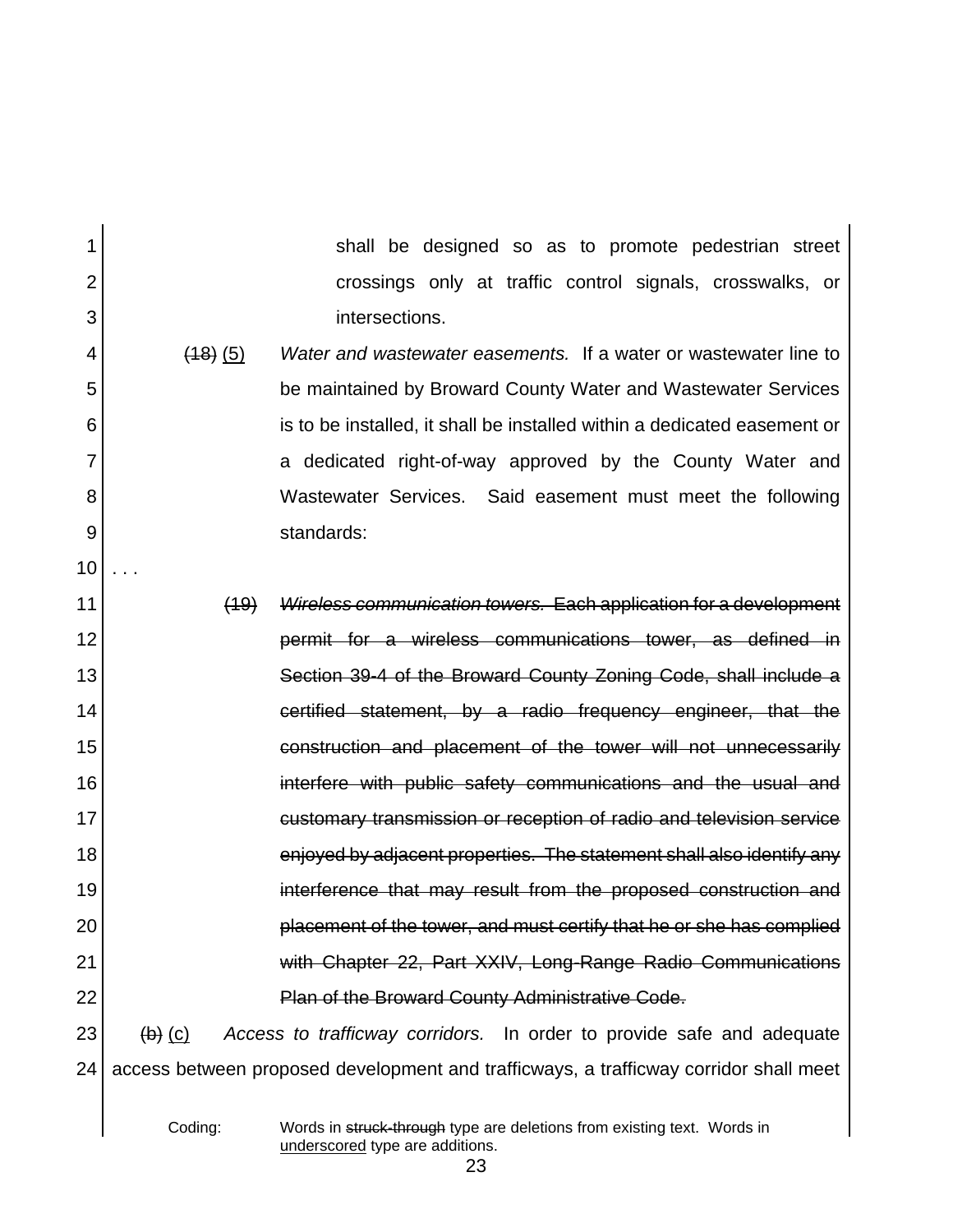| 1              | the following requirements, except for trafficways designated as "Urban Core," "Urban"                                |                                                                               |                                                                          |                      |                                                  |               |  |
|----------------|-----------------------------------------------------------------------------------------------------------------------|-------------------------------------------------------------------------------|--------------------------------------------------------------------------|----------------------|--------------------------------------------------|---------------|--|
| $\overline{2}$ | Residential," or "Urban Mainstreet" on the Delineated Trafficways Plan. In the case of                                |                                                                               |                                                                          |                      |                                                  |               |  |
| 3              | such exception, all of the following requirements shall be met, except to the extent they                             |                                                                               |                                                                          |                      |                                                  |               |  |
| 4              | may be modified pursuant to Section 5-195(d) 5-192(e):                                                                |                                                                               |                                                                          |                      |                                                  |               |  |
| 5              |                                                                                                                       |                                                                               |                                                                          |                      |                                                  |               |  |
| 6              | (2)                                                                                                                   | Design <del>Conteria and Sstreet Coharacteristics Wwithin a Ttrafficway</del> |                                                                          |                      |                                                  |               |  |
| 7              | Ccorridor.                                                                                                            |                                                                               |                                                                          |                      |                                                  |               |  |
| 8              |                                                                                                                       |                                                                               |                                                                          |                      |                                                  |               |  |
| 9              | $\mathsf{C}$                                                                                                          |                                                                               | Local streets within a trafficway corridor shall conform to the criteria |                      |                                                  |               |  |
| 10             |                                                                                                                       |                                                                               | and characteristics of the following Table VII and the provisions of     |                      |                                                  |               |  |
| 11             | this section:                                                                                                         |                                                                               |                                                                          |                      |                                                  |               |  |
| 12             |                                                                                                                       | TABLE VII. DESIGN CRITERIA FOR CONSTRUCTION OF STREETS                        |                                                                          |                      |                                                  |               |  |
| 13             | <b>WITHIN TRAFFICWAY CORRIDORS</b>                                                                                    |                                                                               |                                                                          |                      |                                                  |               |  |
| 14             |                                                                                                                       |                                                                               | <b>Trafficway Roadways</b>                                               |                      |                                                  |               |  |
| 15             | Design Factor                                                                                                         | 6-Lane                                                                        | 4-Lane                                                                   | 2-Lane<br>(i)        | 4-Lane                                           | 2-Lane<br>(i) |  |
| 16             |                                                                                                                       | Arterial                                                                      | <b>Arterial</b>                                                          | Arterial             | Collector                                        | Collector     |  |
| 17             |                                                                                                                       |                                                                               |                                                                          |                      |                                                  |               |  |
| 18             | <b>Vehicular Access</b>                                                                                               |                                                                               |                                                                          |                      | Pursuant to provisions of subection 5-195(b)(11) |               |  |
| 19             |                                                                                                                       |                                                                               |                                                                          | Section 5-192(c)(11) |                                                  |               |  |
| 20             | Design Speed (f)                                                                                                      | 45 mph                                                                        | 45 mph                                                                   | 45 mph               | 40 mph                                           | 40 mph        |  |
| 21             | <b>Typical</b><br><b>Streets</b>                                                                                      |                                                                               |                                                                          |                      | Pursuant to provisions of subection 5-195(b)(3)  |               |  |
| 22             | Spacing                                                                                                               | Section 5-192(c)(3)                                                           |                                                                          |                      |                                                  |               |  |
| 23             | $\cdots$                                                                                                              |                                                                               |                                                                          |                      |                                                  |               |  |
| 24             |                                                                                                                       |                                                                               |                                                                          |                      |                                                  |               |  |
|                |                                                                                                                       |                                                                               |                                                                          |                      |                                                  |               |  |
|                | Coding:<br>Words in struck-through type are deletions from existing text. Words in<br>underscored type are additions. |                                                                               |                                                                          |                      |                                                  |               |  |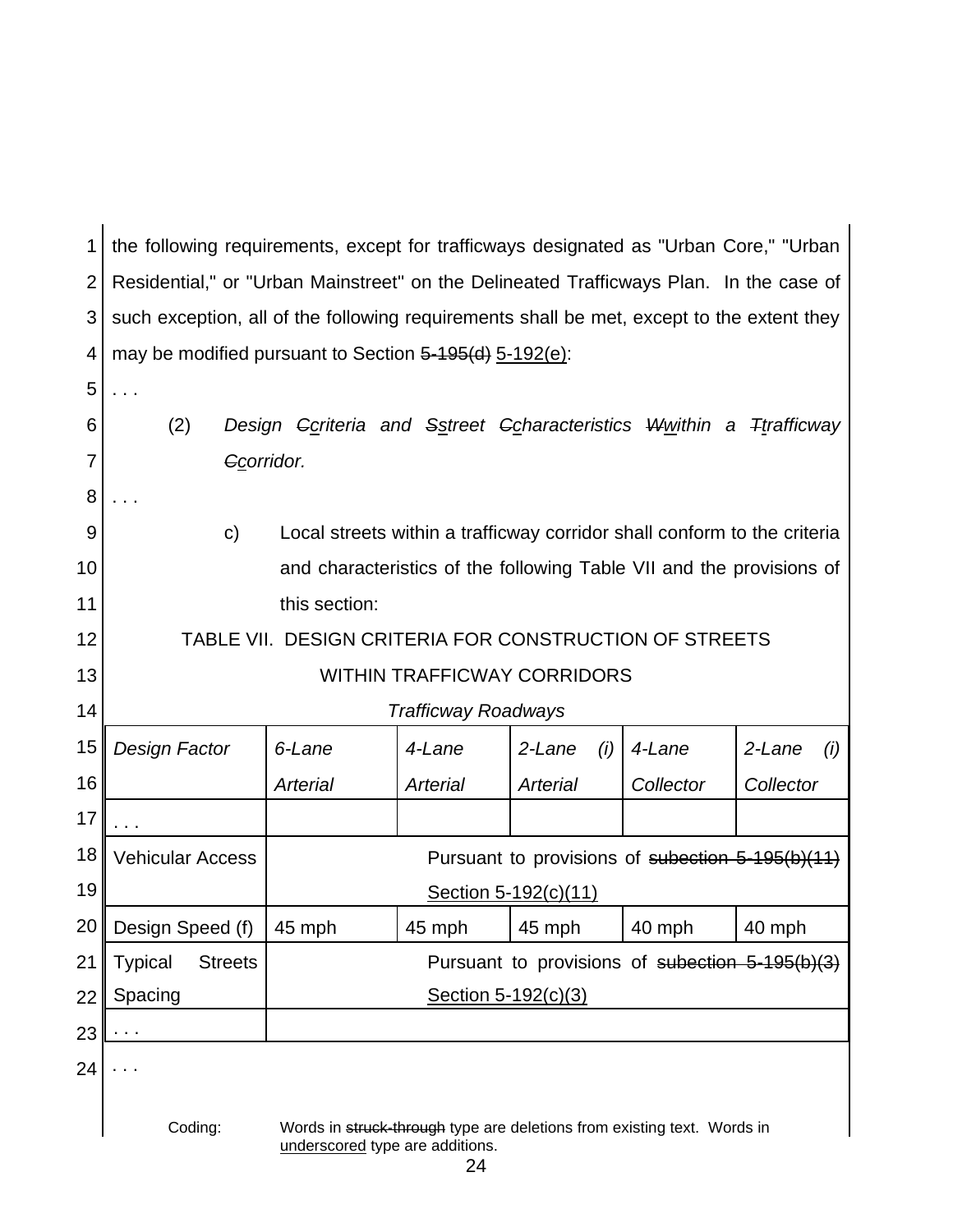| 1              | (h)<br>Or alternative pursuant to subsSection 5-195(b)(11)c) 5-192(c)(11)c)                                           |                         |           |                                                                              |                                                               |        |              |  |  |
|----------------|-----------------------------------------------------------------------------------------------------------------------|-------------------------|-----------|------------------------------------------------------------------------------|---------------------------------------------------------------|--------|--------------|--|--|
| $\mathbf 2$    |                                                                                                                       |                         |           |                                                                              |                                                               |        |              |  |  |
| 3              |                                                                                                                       |                         |           |                                                                              | <b>Nontrafficway Roadways</b>                                 |        |              |  |  |
| 4              |                                                                                                                       | Design Factor           |           | 4-Lane                                                                       | $2$ -Lane $(i)$                                               | 2-Lane | 2-Lane Local |  |  |
| 5              |                                                                                                                       |                         |           | Local                                                                        | Local                                                         | Local  | Cul-De-Sac   |  |  |
| 6              |                                                                                                                       |                         |           | Collector                                                                    | Collector                                                     |        |              |  |  |
| $\overline{7}$ |                                                                                                                       |                         |           |                                                                              |                                                               |        |              |  |  |
| 8              |                                                                                                                       | <b>Vehicular Access</b> |           |                                                                              | Pursuant to provisions of subsSection 5-195(b)(11)            |        |              |  |  |
| 9              |                                                                                                                       |                         |           | $5-192(c)(11)$                                                               |                                                               |        |              |  |  |
| 10             |                                                                                                                       |                         |           |                                                                              |                                                               |        |              |  |  |
| 11             |                                                                                                                       | <b>Typical Streets</b>  |           |                                                                              | Pursuant to provisions of subsSection 5-195(b)(3) 5-192(c)(3) |        |              |  |  |
| 12             | Spacing                                                                                                               |                         |           |                                                                              |                                                               |        |              |  |  |
| 13             |                                                                                                                       |                         |           |                                                                              |                                                               |        |              |  |  |
| 14             |                                                                                                                       | (h)                     |           | Or alternative pursuant to subsSection 5-195(b)(11)c) 5-192(c)(11)c)         |                                                               |        |              |  |  |
| 15             |                                                                                                                       |                         |           |                                                                              |                                                               |        |              |  |  |
| 16             |                                                                                                                       | (4)                     |           | Median openings. To assure traffic safety, capacity, and control, median     |                                                               |        |              |  |  |
| 17             |                                                                                                                       |                         |           | openings located within a trafficway corridor shall conform to the following |                                                               |        |              |  |  |
| 18             |                                                                                                                       |                         | criteria: |                                                                              |                                                               |        |              |  |  |
| 19             |                                                                                                                       |                         |           |                                                                              |                                                               |        |              |  |  |
| 20             |                                                                                                                       |                         | b)        | Design criteria.                                                             |                                                               |        |              |  |  |
| 21             |                                                                                                                       |                         |           |                                                                              |                                                               |        |              |  |  |
| 22             |                                                                                                                       |                         | 2)        |                                                                              | Final design of median openings must be approved by the       |        |              |  |  |
| 23             |                                                                                                                       |                         |           |                                                                              | Broward County Traffic Engineering Division for compliance    |        |              |  |  |
| 24             |                                                                                                                       |                         |           |                                                                              |                                                               |        |              |  |  |
|                | Coding:<br>Words in struck-through type are deletions from existing text. Words in<br>underscored type are additions. |                         |           |                                                                              |                                                               |        |              |  |  |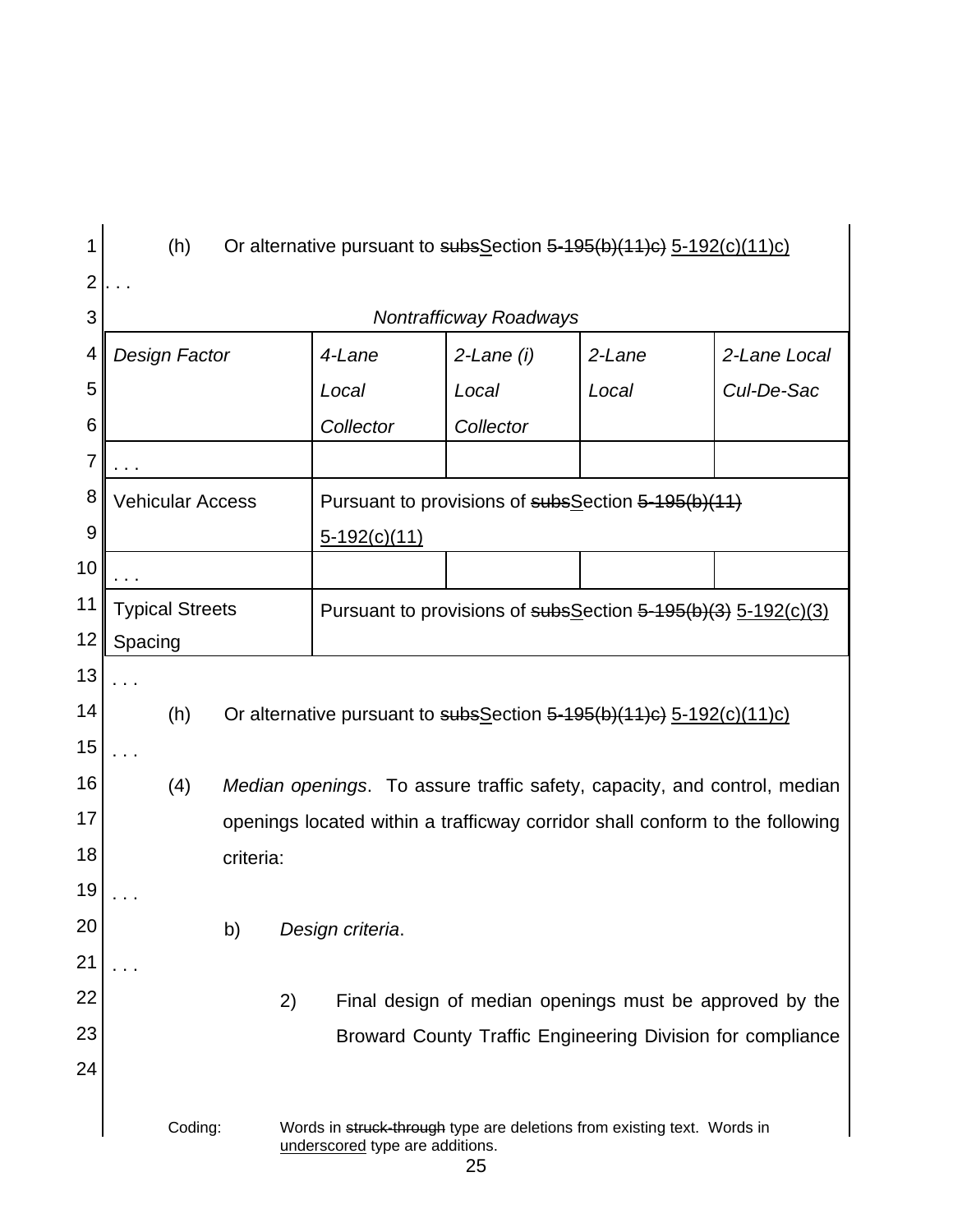with the standards set forth in paragraph 5-195(b)(1)c) Section 5-192(c)(1)c) of this Ddivision.

4 5 6 7 8 9 10 11 12 13 14 15 16 17 18 19 20 21 22 (8) *Bus bay requirements.* If the development abuts a trafficway or a trafficway corridor with a proposed bus route, upon a finding of a rational relationship between the required dedication and the anticipated needs of the community, taking into account the immediate and direct impact of the proposed development and the long-term impact of continued approval of additional developments on bus services, additional right-of-way shall be dedicated to provide for bus pullout bays in suitable locations as determined by the Mass Transit Division. If the development abuts a trafficway or a trafficway corridor with an existing bus route, upon a finding of a rational relationship between the required dedication and the anticipated needs of the community, taking into account the immediate and direct impact of the proposed development and the long-term impact of continued approval of additional developments on bus services, additional right-of-way shall be dedicated and construction shall be required to provide for bus pullout bays in suitable locations as determined by the Mass Transit Division. The cost of constructing a bus bay shall be creditable against road impact fees provided that the construction of the bus bay is not a required improvement pursuant to an Action Plan agreement. Bus pullout bays shall be consistent with the following standards:

23

. . .

24

1

2

3

. . .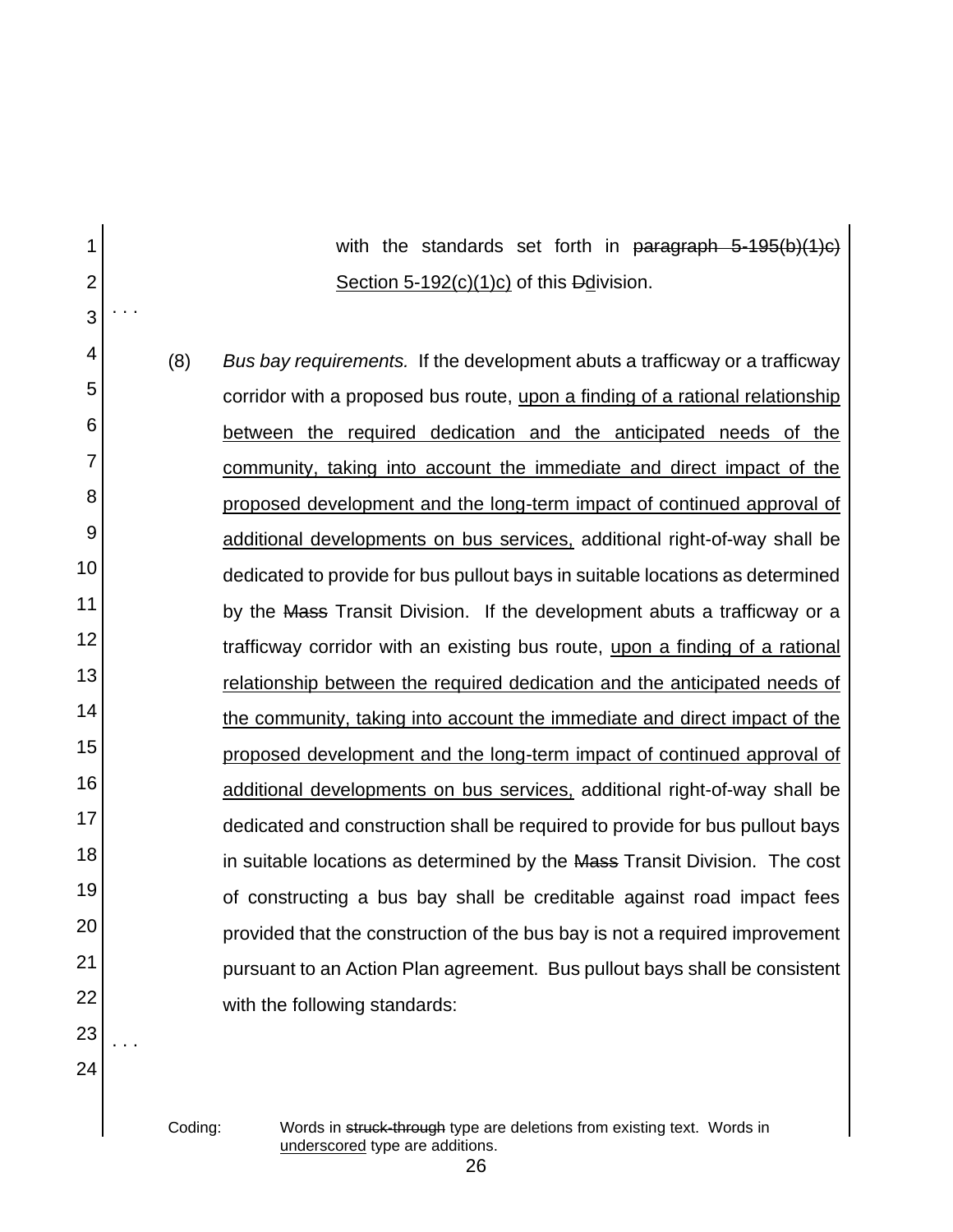1 2 3 4 5 6 7 8 9 10 11 12 13 14 15 16 17 18 19 20 21 22 23 24 (9) *Bus shelter easement requirement.* If the development abuts a trafficway or a trafficway corridor with an existing or proposed bus route, upon a finding of a rational relationship between the required dedication and the anticipated needs of the community, taking into account the immediate and direct impact of the proposed development and the long-term impact of continued approval of additional developments on bus services, bus shelter easements may be required in suitable locations, as determined by the Mass Transit Division, pursuant to the following standards: . . . c) At bus shelter easements, sidewalk connections to the road surface or curb shall be constructed to provide accessibility to disabled persons as specified in section 5-195(b)(8)a)3) Section 5-192(c)(8)a)3). (10) *Nonvehicular access line.* If development abuts a street within a trafficway corridor, a nonvehicular access line shall be delineated along the ultimate rights-of-way line(s), except at those points of access provided in conformance with the standards of this division. In order to amend a nonvehicular access line reflected on the face of a recorded plat or an approved unrecorded plat, the applicant shall file an application with the Urban Planning and Development Management Division for submittal to the County Commission. Unless an existing nonvehicular access line may be amended administratively pursuant to Section 5-180(c), the application shall be subject to the development review process set out in Section 5-181. If accepted, the application shall be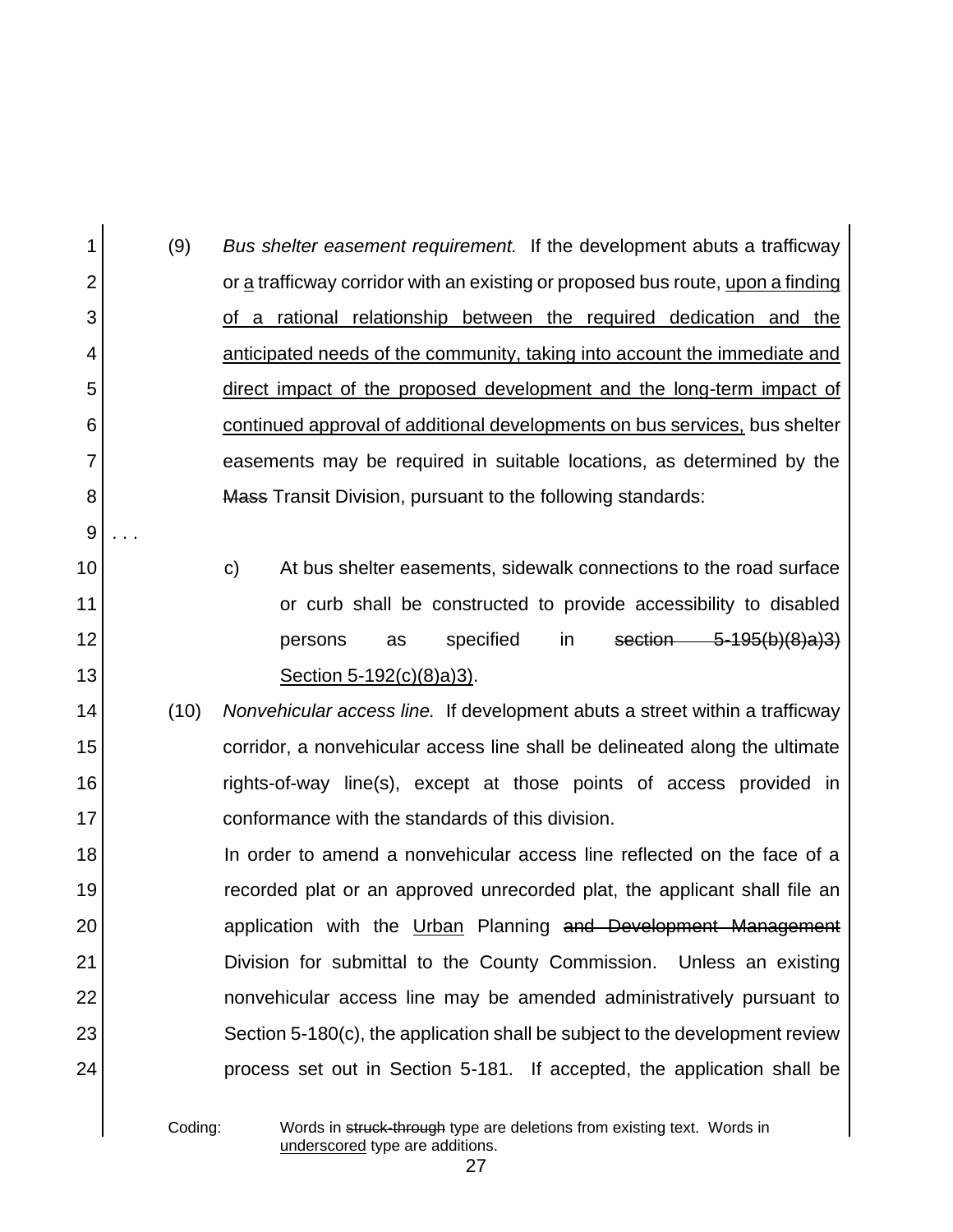1 2 3 4 5 6 7 8 9 10 11 12 13 14 15 16 17 18 19 20 21 22 23 24 scheduled for a County Commission meeting in accordance with the "Filing Deadline" schedule published by the Urban Planning and Development Management Division and shall be distributed for review to the Highway Construction and Engineering Division, Traffic Engineering Division, Mass Transit Division, and any other reviewing agency deemed necessary by the Urban Planning and Development Management Division Director. The application shall be subject to the design standards of Section 5-195(b) 5-192(c). If the plat is within a municipality, a written response from the municipality regarding the proposed change in the nonvehicular access line shall be submitted with the application. If the plat abuts a trafficway that is functionally classified as a state road and the proposed change in the nonvehicular access line will create or amend vehicular access on the state road, a valid preapplication approval letter from FDOT issued pursuant to the "State Highway System Access Management Classification System and Standards" shall be submitted with the application. The effective period of a development order granting approval of a request to amend a nonvehicular access line on an approved but unrecorded plat shall run concurrently with the development order approving the plat. The effective period of a development order granting approval of a request to amend a nonvehicular access line on an approved but unrecorded plat shall run concurrently with the development order approving the plat. The effective period of a development order granting approval of a request to amend a nonvehicular access line on a recorded plat shall be eighteen (18) months after the date of approval. During the effective period of a development

Coding: Words in struck-through type are deletions from existing text. Words in underscored type are additions.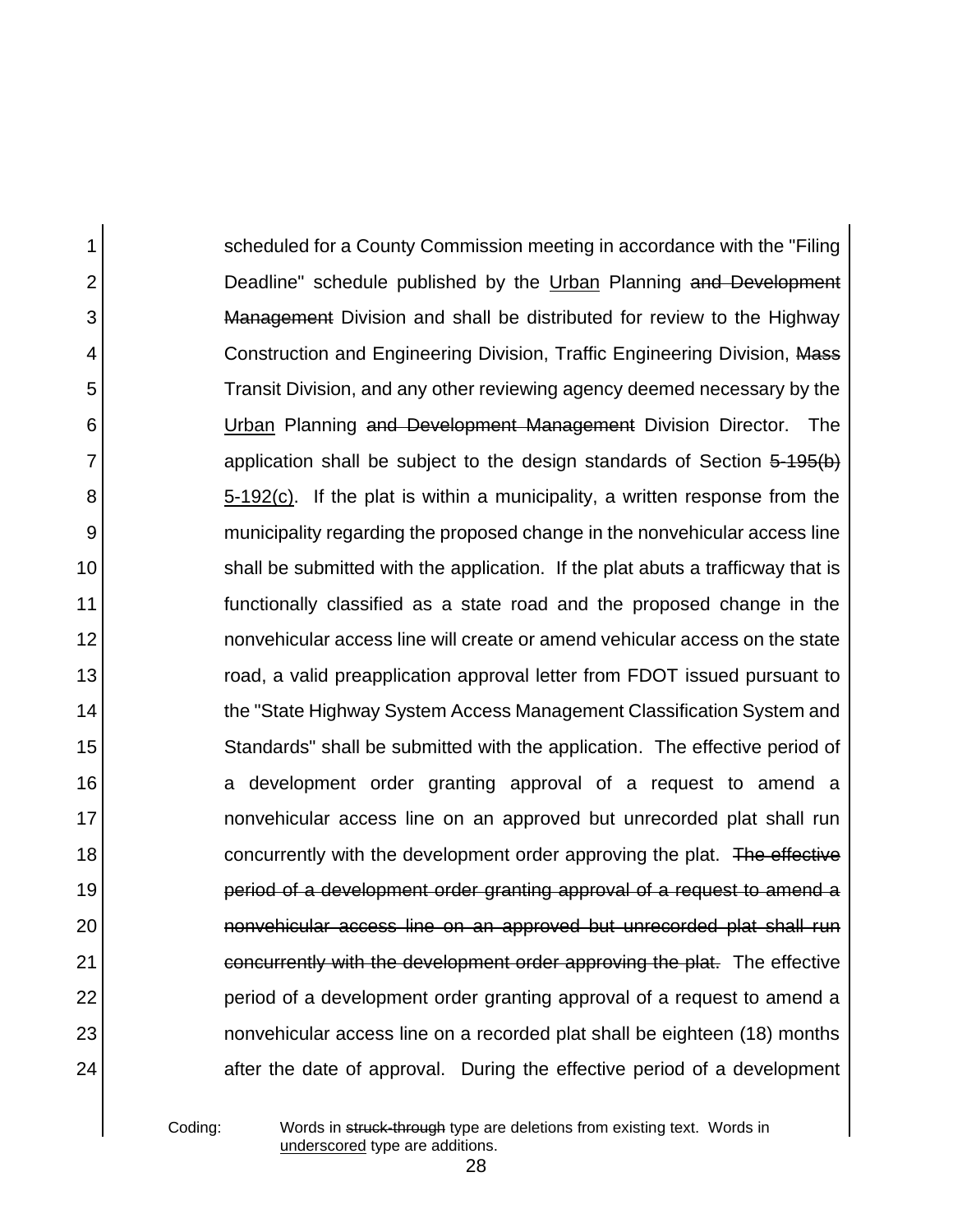1 2 3 4 5 6 7 8 9 10 11 12 13 14 15 16 17 18 19 20 21 22 23 24 Coding: Words in struck-through type are deletions from existing text. Words in underscored type are additions. order granting approval of a request to amend a nonvehicular access line, the applicant shall fulfill all of the conditions required for approval by the County Commission. Any change in the nonvehicular access line approved by the County Commission shall become effective by the recordation of a document in the public records of Broward County, Florida, which document shall be in a form acceptable to the County. (11) *Vehicular access to trafficways.* Nondedicated or dedicated vehicular access to a street within a trafficway corridor shall conform to the following standards. . . . c) *Number and location of driveways*. The number and location of driveways shall be determined as follows: . . . 3) *Driveway centerline spacing requirements within trafficway corridor*. The minimum distance between centerlines of two-way driveways shall conform to Table C. For those driveways with left turn movements, median opening spacing requirements shall have precedence. . . . In carrying out the intent of section  $5-195(b)(8)a$ )1)c. Section 5-192(c)(8)a)1)c., driveway centerline spacing may be modified in order to coordinate the implementation of bus bay and turn lane requirements. . . .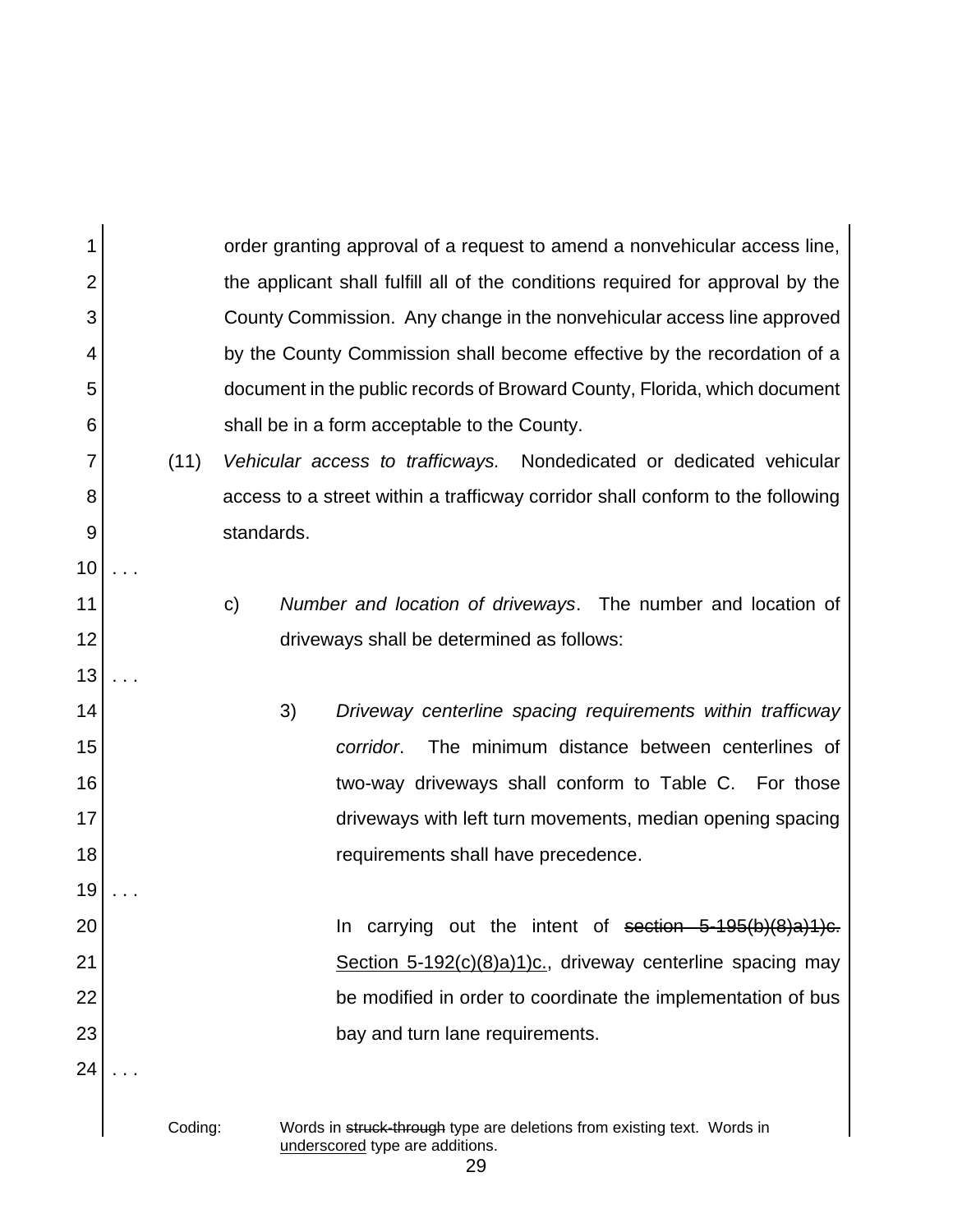1 2 3 4 5 6 7 8 9 10 11 12 13 14 15 16 17 18 19 20 21 22 23 24 6) *Turning lanes.* a. *Left turn lane requirements immediately adjacent to the development*. A left turn lane with two hundred (200) feet of storage with fifty (50) feet of transition shall be provided at each driveway that meets the minimum spacing requirements of Section 5-195(b)(4)  $5-192(c)(4)$ , when the speed limit equals or exceeds thirty-five (35) miles per hour  $er_i$  if the ADT of the driveway is one thousand (1,000) vehicles or more, or the average peak hour inbound left turn volume is twenty-five (25) vehicles or more. . . . d. Required storage and transition lengths may be modified where conditions warrant and are acceptable to the Broward County Highway Construction and Engineering and Traffic Engineering Divisions. When storage and transition lengths are so modified, the minimum distances set forth in Section 5-195(b)(11)c)3) 5-192(c)(11)c)3), Table B, may be correspondingly adjusted if appropriate. e. In carrying out the intent of Section 5-195(b)(8)a)1)c. 5-192(c)(8)a)1)c., required storage and transition lengths may be modified in order

### Coding: Words in struck-through type are deletions from existing text. Words in underscored type are additions.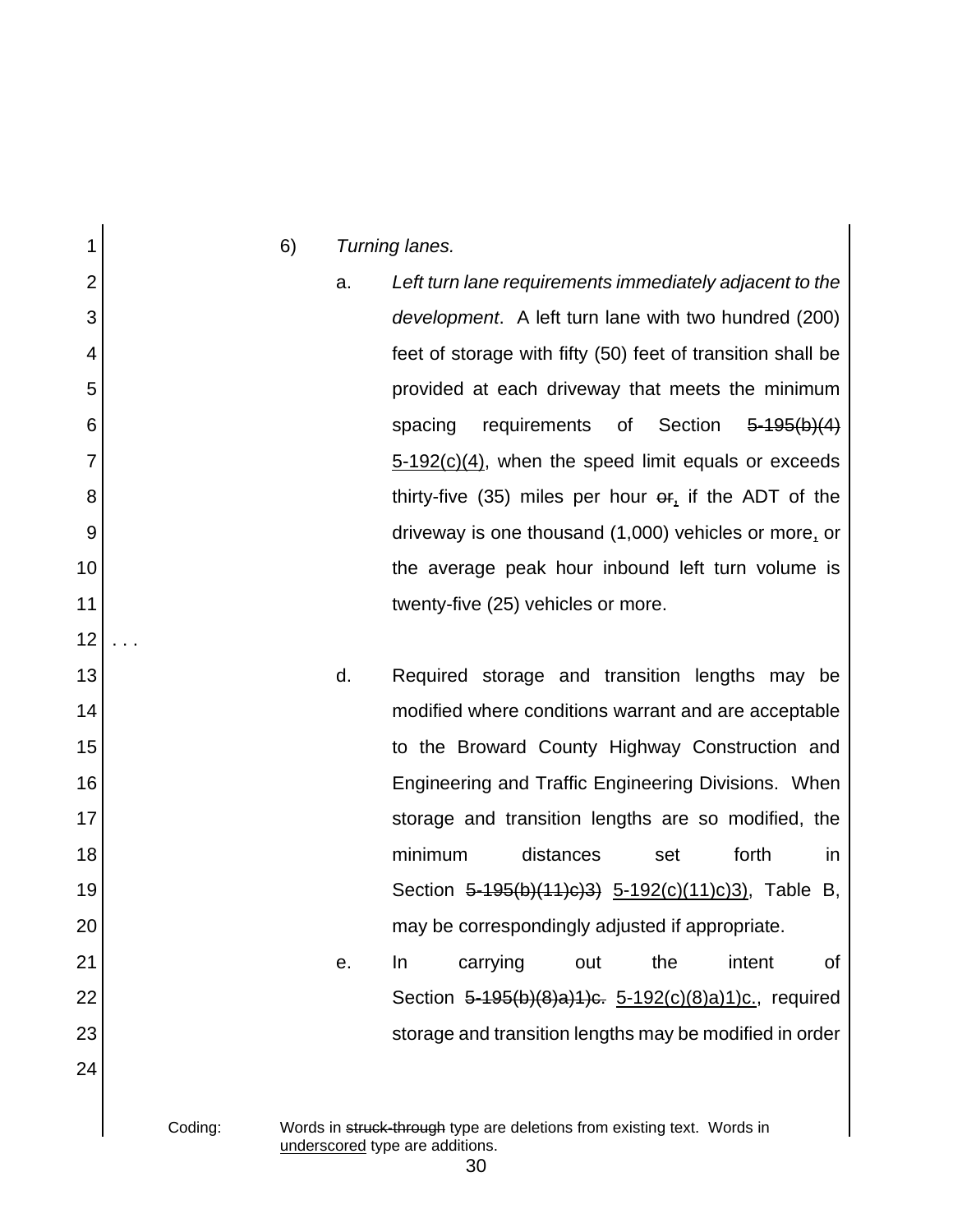| 1              |             | to coordinate the implementation of bus bay and                      |
|----------------|-------------|----------------------------------------------------------------------|
| $\overline{2}$ |             | driveway spacing requirements.                                       |
| 3              |             |                                                                      |
| 4              | $(e)$ $(d)$ | Design Sstandards and Rrequirements for Ttraffic Gcontrol of Llocal  |
| 5              | Sstreets.   |                                                                      |
| 6              | (1)         | General requirements applicable to all local streets.                |
| $\overline{7}$ |             | Improvements Required. An applicant shall construct or provide<br>a) |
| 8              |             | security for the construction, prior to issuance of any development  |
| 9              |             | order, of all roadway and drainage improvements for those            |
| 10             |             | rights-of-way lying within or adjacent to the proposed development   |
| 11             |             | and necessary to accommodate the traffic generated by the            |
| 12             |             | development. Such improvements shall be in accordance with the       |
| 13             |             | applicable portions of the following: Resolution No. 85-3606,        |
| 14             |             | "Minimum<br>Construction<br>Standards<br>Applicable<br>Public<br>to  |
| 15             |             | Rights-of-Way Under Broward County Jurisdiction," set out in the     |
| 16             |             | Broward County Administrative Code, the Manual for Uniform           |
| 17             |             | Minimum Standards for the Design, Construction and Maintenance       |
| 18             |             | of Streets and Highways (the "Green Book"), the Grading and          |
| 19             |             | Standards,<br>Drainage<br>Regulations<br>and<br>Water<br>Management  |
| 20             |             | Regulations and Standards and Drainage Design Criteria and           |
| 21             |             | Standards of the Broward County Water and Wastewater Services        |
| 22             |             | Division, and the Manual of Uniform Traffic Control Devices as       |
| 23             |             | approved by the Broward County Traffic Engineering Division.         |
| 24             |             |                                                                      |

Coding: Words in struck-through type are deletions from existing text. Words in underscored type are additions.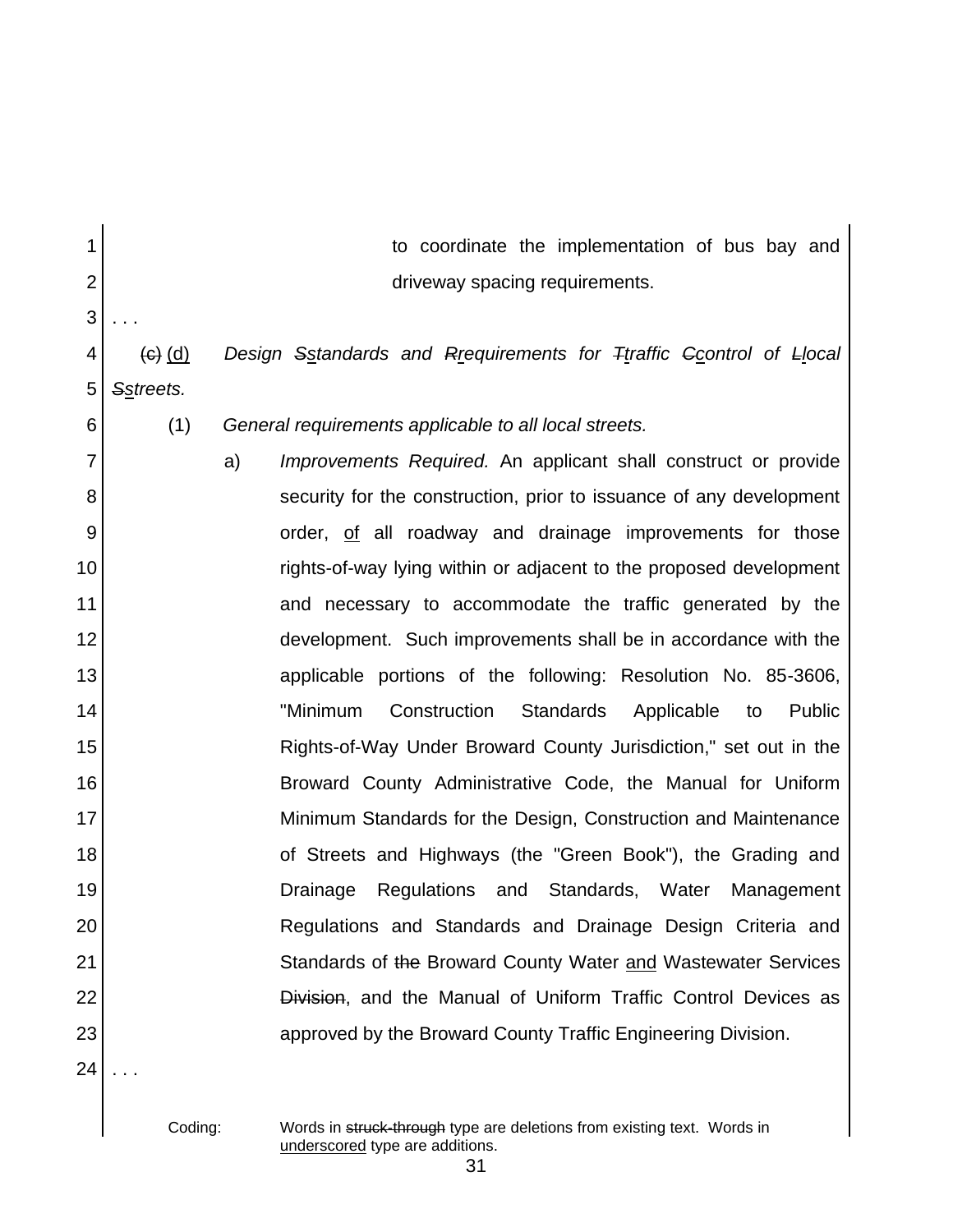1 2 3 4 5 6 7 8 9 10 11 (2) *Design Ccriteria for Llocal Sstreets by Ddevelopment Ttype.* The design of local streets shall comply with the requirements of the provisions and Tables below, depending on the type of development proposed. Deviations from the numerical standards of Tables VIII, IX, X, and XI may be allowed but only where approved by the Broward County Traffic Engineering Division and Highway Construction and Engineering Division upon a finding that substantially equivalent protection of the public safety can be achieved by alternative standards; provided, however, that no alternative standard having more than a ten percent (10%) deviation from the numerical standard stated below shall be permitted. If a proposed development includes more than one (1) type of use, the highest criteria shall apply.

> a) *Residential development.* Residential streets shall be adequate to permit neighborhood traffic circulation to flow from the highest element of the hierarchical classification, the expressway, arterial, or collector, to the lowest element, the local residential street. Circulation within a residential development shall be adequate when the criteria of the Tables below are met and when collectors and local streets are provided which meet the standards below:

> > 2) *Residential collector street.* The residential collector street serves as the principal circulation facility within the residential neighborhood unit. Its function is to collect traffic from the interior and deliver it to the closest perimeter intra-neighborhood transportation between the residential

12

13

14

15

16

17

18

19

. . .

20

21

22

23

24

Coding: Words in struck-through type are deletions from existing text. Words in underscored type are additions.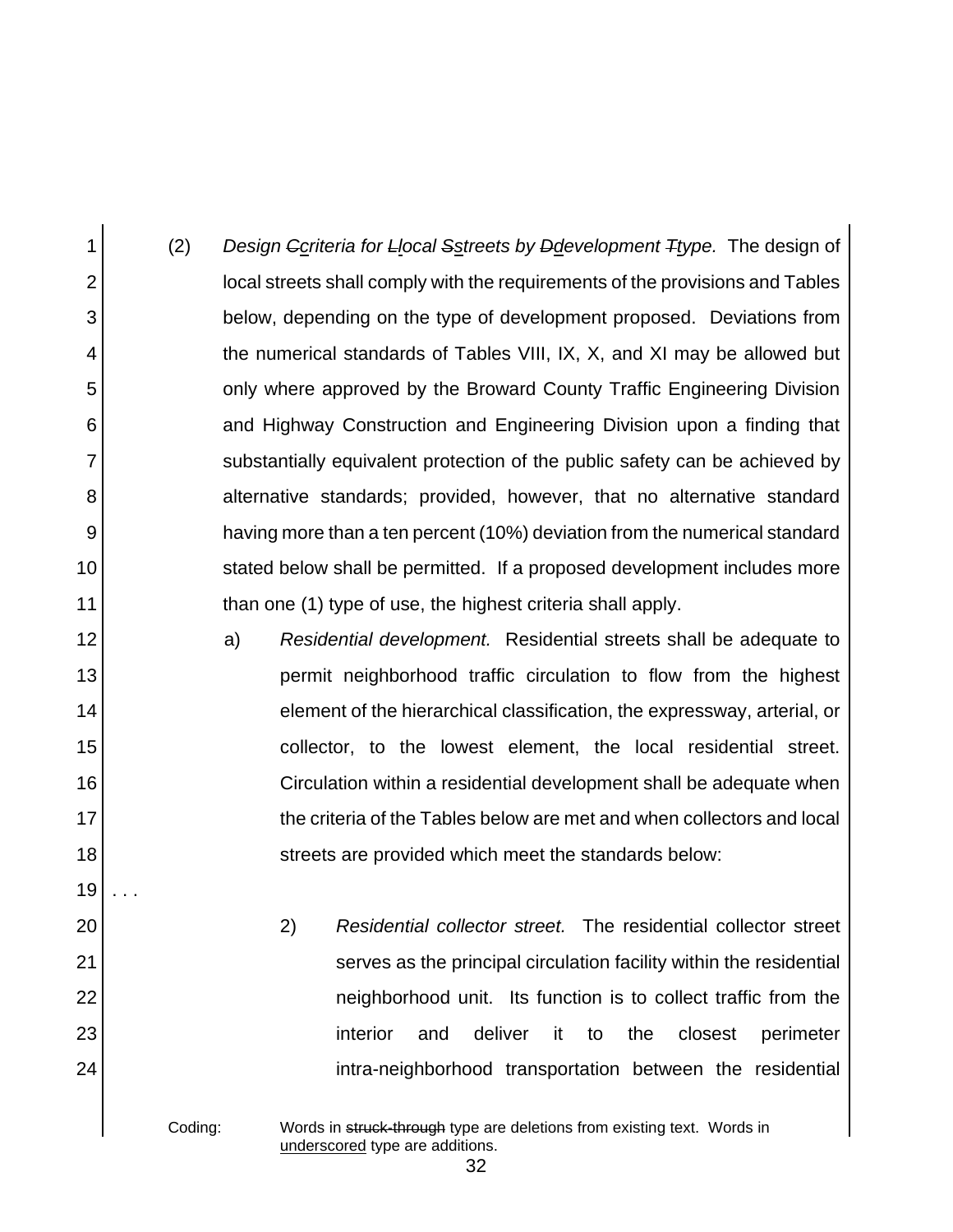| 1              | units and the local centers of attraction such as neighborhood                                                        |                                                                                        |                                         |                                             |  |            |              |                          |            |    |                                                              |      |
|----------------|-----------------------------------------------------------------------------------------------------------------------|----------------------------------------------------------------------------------------|-----------------------------------------|---------------------------------------------|--|------------|--------------|--------------------------|------------|----|--------------------------------------------------------------|------|
| $\overline{2}$ | shopping centers, schools, and neighborhood parks.                                                                    |                                                                                        |                                         |                                             |  |            |              |                          |            |    |                                                              |      |
| 3              | Collectors shall penetrate residential development<br>a.                                                              |                                                                                        |                                         |                                             |  |            |              |                          |            |    |                                                              |      |
| 4              |                                                                                                                       |                                                                                        |                                         | without                                     |  | forming    | $\mathsf{a}$ |                          | continuous |    | network,                                                     | thus |
| 5              |                                                                                                                       |                                                                                        |                                         |                                             |  |            |              |                          |            |    | discouraging through traffic. When discontinuity of          |      |
| 6              |                                                                                                                       |                                                                                        |                                         | local                                       |  | collectors | is           | obtained                 |            | by | offsetting                                                   | the  |
| 7              |                                                                                                                       |                                                                                        |                                         |                                             |  |            |              |                          |            |    | intersections with the arterials or other collector streets, |      |
| 8              |                                                                                                                       |                                                                                        |                                         |                                             |  |            |              |                          |            |    | such offsetting shall comply with the requirements of        |      |
| 9              |                                                                                                                       |                                                                                        |                                         | sSection 5-195(b)(3)a) 5-192(c)(3)a) above. |  |            |              |                          |            |    |                                                              |      |
| 10             |                                                                                                                       |                                                                                        |                                         |                                             |  |            |              |                          |            |    |                                                              |      |
| 11             | <del>(d)</del> (e)                                                                                                    | Exceptions for Pplats and Unincorporated Area Ssite Pplans Aabutting                   |                                         |                                             |  |            |              |                          |            |    |                                                              |      |
| 12             | Firafficway or Ttrafficways Gcorridors Ddesignated as "Urban Core," "Urban Residential,"                              |                                                                                        |                                         |                                             |  |            |              |                          |            |    |                                                              |      |
| 13             | or "Urban Main Street" on the Delineated Trafficways Plan of Broward County. Alternative                              |                                                                                        |                                         |                                             |  |            |              |                          |            |    |                                                              |      |
| 14             |                                                                                                                       | Roadway Sections and Optional Trafficways Corridors Criteria: Table XII provides       |                                         |                                             |  |            |              |                          |            |    |                                                              |      |
| 15             | optional                                                                                                              | criteria<br>that                                                                       | reflect the Countywide Community Design |                                             |  |            |              |                          |            |    | Guidebook                                                    |      |
| 16             |                                                                                                                       | recommendations. County staff may recommend these optional criteria for plats and site |                                         |                                             |  |            |              |                          |            |    |                                                              |      |
| 17             |                                                                                                                       | plans abutting trafficway or trafficway corridor segments designated as "Urban Core,"  |                                         |                                             |  |            |              |                          |            |    |                                                              |      |
| 18             |                                                                                                                       | "Urban Residential," or "Urban Main Street." The criteria in Table XII shall not be    |                                         |                                             |  |            |              |                          |            |    |                                                              |      |
| 19             |                                                                                                                       | recommended when, in the professional judgment of the County staff, the criteria       |                                         |                                             |  |            |              |                          |            |    |                                                              |      |
| 20             |                                                                                                                       | compromise public safety.                                                              |                                         |                                             |  |            |              |                          |            |    |                                                              |      |
| 21             |                                                                                                                       | TABLE XII. OPTIONAL TRAFFICWAYS CORRIDORS CRITERIA                                     |                                         |                                             |  |            |              |                          |            |    |                                                              |      |
| 22             | Design                                                                                                                |                                                                                        | <b>URBAN CORE</b>                       |                                             |  |            |              | <b>URBAN MAIN STREET</b> |            |    | <b>URBAN</b>                                                 |      |
| 23             | Factor                                                                                                                |                                                                                        |                                         |                                             |  |            |              |                          |            |    | <b>RESIDENTIAL</b>                                           |      |
| 24             |                                                                                                                       |                                                                                        |                                         |                                             |  |            |              |                          |            |    |                                                              |      |
|                |                                                                                                                       |                                                                                        |                                         |                                             |  |            |              |                          |            |    |                                                              |      |
|                | Coding:<br>Words in struck-through type are deletions from existing text. Words in<br>underscored type are additions. |                                                                                        |                                         |                                             |  |            |              |                          |            |    |                                                              |      |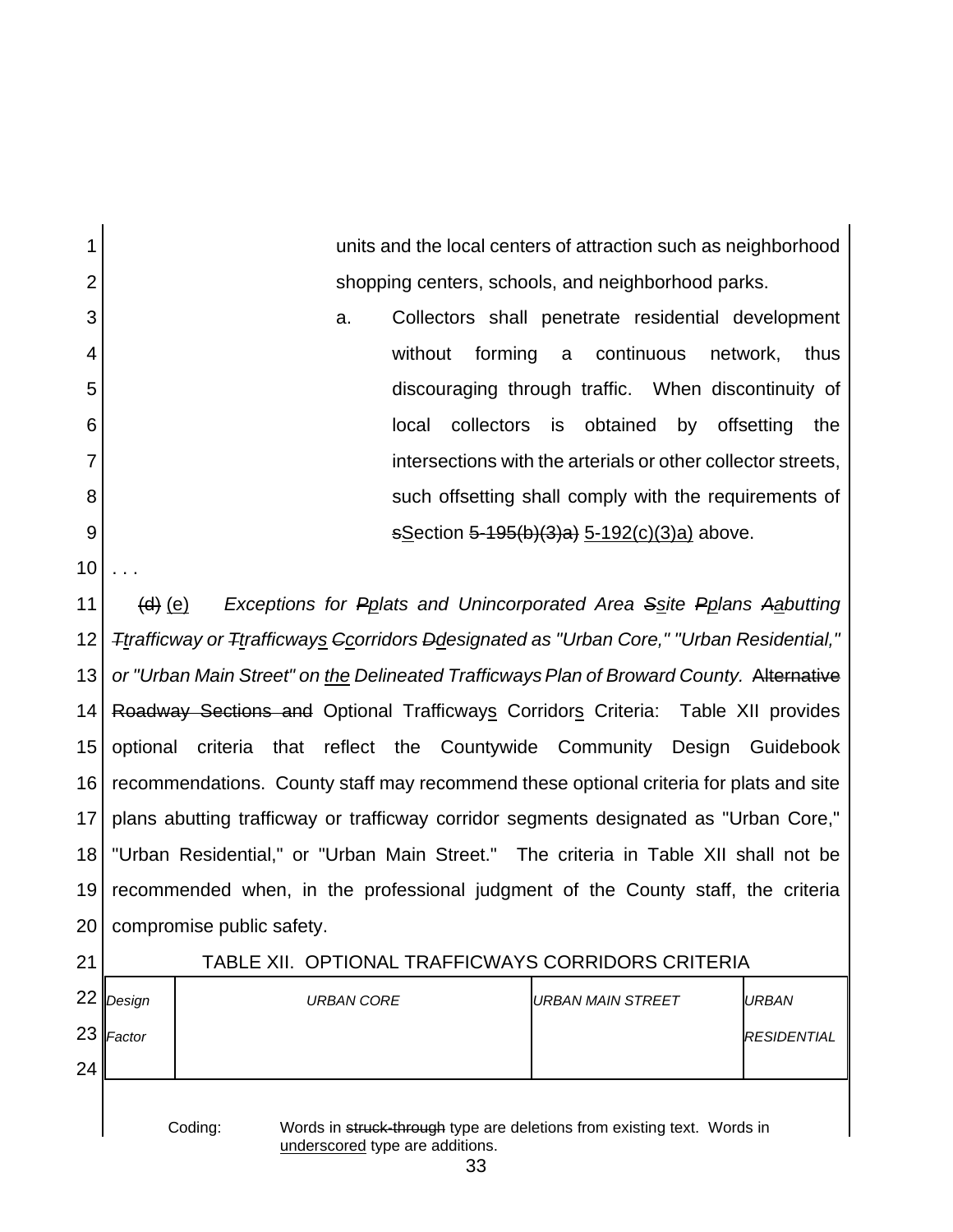| 1               |                                                                                                                             | $\ddotsc$  |                             |                                                                                                    |           |                                     |                      |      |           |                                                                                                                                    |
|-----------------|-----------------------------------------------------------------------------------------------------------------------------|------------|-----------------------------|----------------------------------------------------------------------------------------------------|-----------|-------------------------------------|----------------------|------|-----------|------------------------------------------------------------------------------------------------------------------------------------|
| $\overline{2}$  |                                                                                                                             |            |                             |                                                                                                    |           |                                     |                      |      |           |                                                                                                                                    |
| 3               | Vehicular                                                                                                                   |            |                             | Section 5- Section 5- Section 5- Section 5- Section 5- Section 5- Section 5- Section 5- Section 5- |           |                                     |                      |      |           |                                                                                                                                    |
| 4               | Access                                                                                                                      |            |                             |                                                                                                    |           |                                     |                      |      |           | <mark>195(b)(11)  195(b)(11)  195(b)(11)   195(b)(11)  195(b)(11)  195(b)(11)  195(b)(11)  195(b)(11)  195(b)(11) <u>5-</u></mark> |
| 5               |                                                                                                                             | $5-$       | $5-$                        | $5-$                                                                                               | <u>5-</u> | $5-$                                | $5-$                 | $5-$ | $5-$      | 192(c)(11)                                                                                                                         |
| 6               |                                                                                                                             |            |                             | 192(c)(11) 192(c)(11) 192(c)(11)) 192(c)(11) 192(c)(11) 192(c)(11) 192(c)(11) 192(c)(11)           |           |                                     |                      |      |           |                                                                                                                                    |
| 7               |                                                                                                                             |            |                             |                                                                                                    |           |                                     |                      |      |           |                                                                                                                                    |
| 8               |                                                                                                                             |            |                             |                                                                                                    |           |                                     |                      |      |           |                                                                                                                                    |
| 9               |                                                                                                                             |            |                             |                                                                                                    |           |                                     |                      |      |           |                                                                                                                                    |
| 10              |                                                                                                                             |            |                             |                                                                                                    |           |                                     |                      |      |           |                                                                                                                                    |
| 11              | Typical                                                                                                                     |            |                             | Section 5- Section 5- Section 5- Section 5- Section 5- Section 5- Section 5- Section 5- Section 5- |           |                                     |                      |      |           |                                                                                                                                    |
| 12              | Street                                                                                                                      | 195(b)(3)  | 495(b)(3)                   | 495(b)(3)                                                                                          | 495(b)(3) | $195(b)(3)$ $195(b)(3)$ $195(b)(3)$ |                      |      | 195(b)(3) | $495(b)(3)$ 5-                                                                                                                     |
| 13              | Spacing                                                                                                                     | $5-$       | $5-$                        | $5-192(c)(3)$ 5-                                                                                   |           | $5-$                                | $5-$                 | $5-$ | $5-$      | 192(c)(3)                                                                                                                          |
| 14              |                                                                                                                             | 192(c)(3)  | 192(c)(3)                   |                                                                                                    | 192(c)(3) | 192(c)(3)                           | 192(c)(3)) 192(c)(3) |      | 192(c)(3) |                                                                                                                                    |
| 15              |                                                                                                                             |            |                             |                                                                                                    |           |                                     |                      |      |           |                                                                                                                                    |
| 16              |                                                                                                                             |            |                             |                                                                                                    |           |                                     |                      |      |           |                                                                                                                                    |
| 17 <sub>1</sub> |                                                                                                                             |            |                             |                                                                                                    |           |                                     |                      |      |           |                                                                                                                                    |
| 18              |                                                                                                                             |            |                             |                                                                                                    |           |                                     |                      |      |           |                                                                                                                                    |
| 19              |                                                                                                                             |            |                             |                                                                                                    |           |                                     |                      |      |           |                                                                                                                                    |
| 20              |                                                                                                                             | Section 7. |                             |                                                                                                    |           |                                     |                      |      |           | Section 39-77 of the Broward County Code of Ordinances is hereby                                                                   |
| 21              |                                                                                                                             |            | amended to read as follows: |                                                                                                    |           |                                     |                      |      |           |                                                                                                                                    |
| 22              |                                                                                                                             |            | Sec. 39-77. Applicability.  |                                                                                                    |           |                                     |                      |      |           |                                                                                                                                    |
| 23              |                                                                                                                             | (a)        |                             |                                                                                                    |           |                                     |                      |      |           | All development of land requiring a site plan review in accordance with                                                            |
| 24              |                                                                                                                             |            |                             |                                                                                                    |           |                                     |                      |      |           | Chapter 5, Article IX, of the Broward County Code of Ordinances this chapter shall require                                         |
|                 |                                                                                                                             |            |                             |                                                                                                    |           |                                     |                      |      |           |                                                                                                                                    |
|                 | Coding:<br>Words in struck-through type are deletions from existing text. Words in<br>underscored type are additions.<br>34 |            |                             |                                                                                                    |           |                                     |                      |      |           |                                                                                                                                    |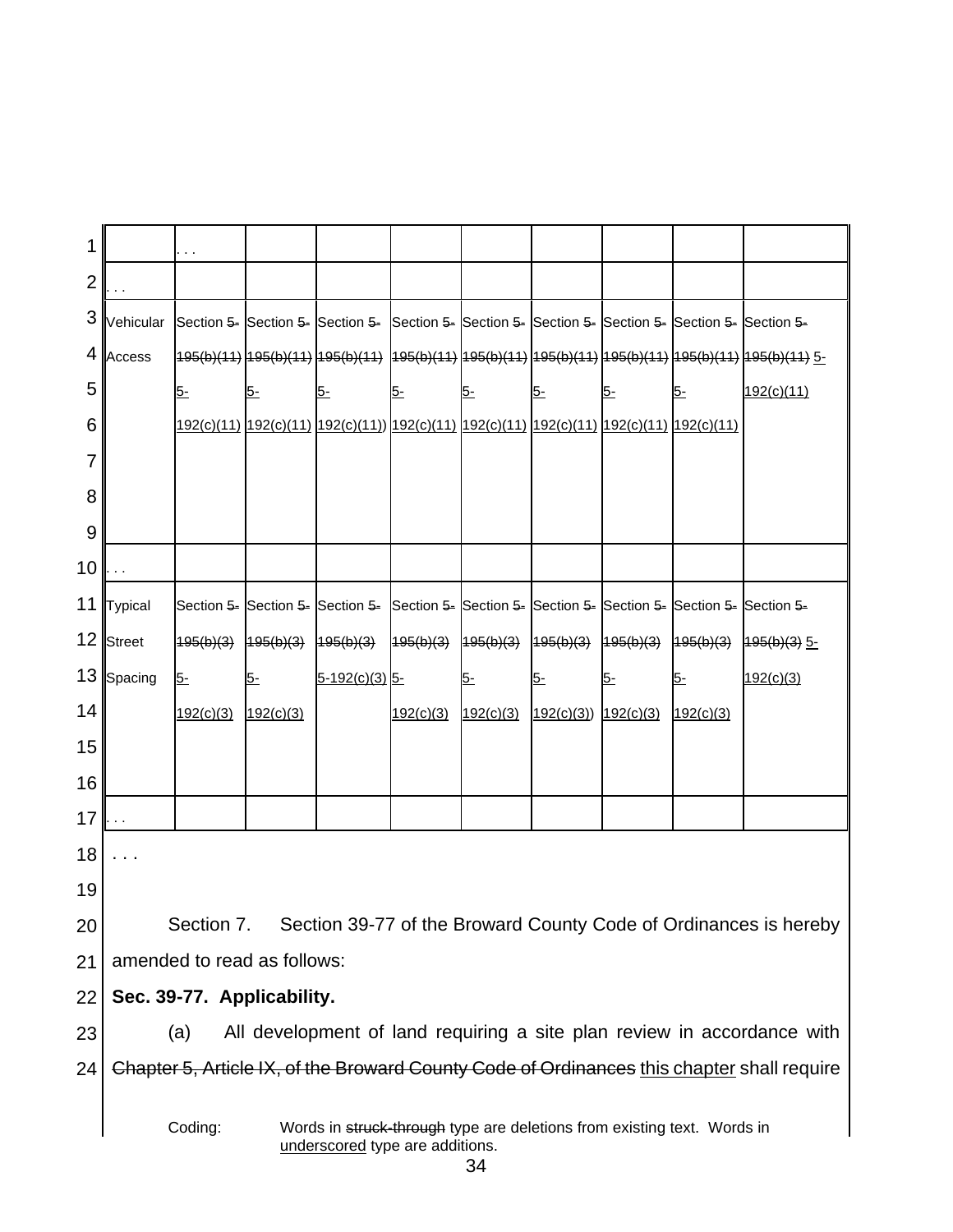1 2 3 4 submittal of a landscape plan that complies with the provisions of this article. Where required by Chapter 481, Florida Statutes, landscape plans shall be prepared by a registered landscape architect, or other person authorized pursuant to Sections 481.301 through 481.329, Florida Statutes.

5 6 7 (b) *Exemptions*: In addition to the exemptions provided for in Section 5-193 39-411(b)(1) of the Broward County Code of Ordinances, the following shall be exempted from the provisions of this article:

- 8 . . .
- 9

10 11 Section 8. Section 39-94 of the Broward County Code of Ordinances is hereby created to read as follows:

12 [Underlining omitted]

13 **Sec. 39-94.****Pervious area.**

14 15 16 17 18 19 (a) The area covered by structures and impervious surface shall not exceed seventy-five percent (75%) for industrial, seventy percent (70%) for commercial, and sixty percent (60%) for residential uses. For the purposes of this requirement, all other uses, such as, but not limited to, utilities, transportation, and office park, shall be included in the commercial category. In mixed use developments, the most restrictive of the applicable impervious area limitations shall be utilized.

20 21

22

23

(1) Landscaping and setbacks, buffer strips, drain fields, passive recreation areas, or any other areas not covered with a material that prevents infiltration of water into the ground may satisfy the requirement for pervious area.

24

Coding: Words in struck-through type are deletions from existing text. Words in underscored type are additions.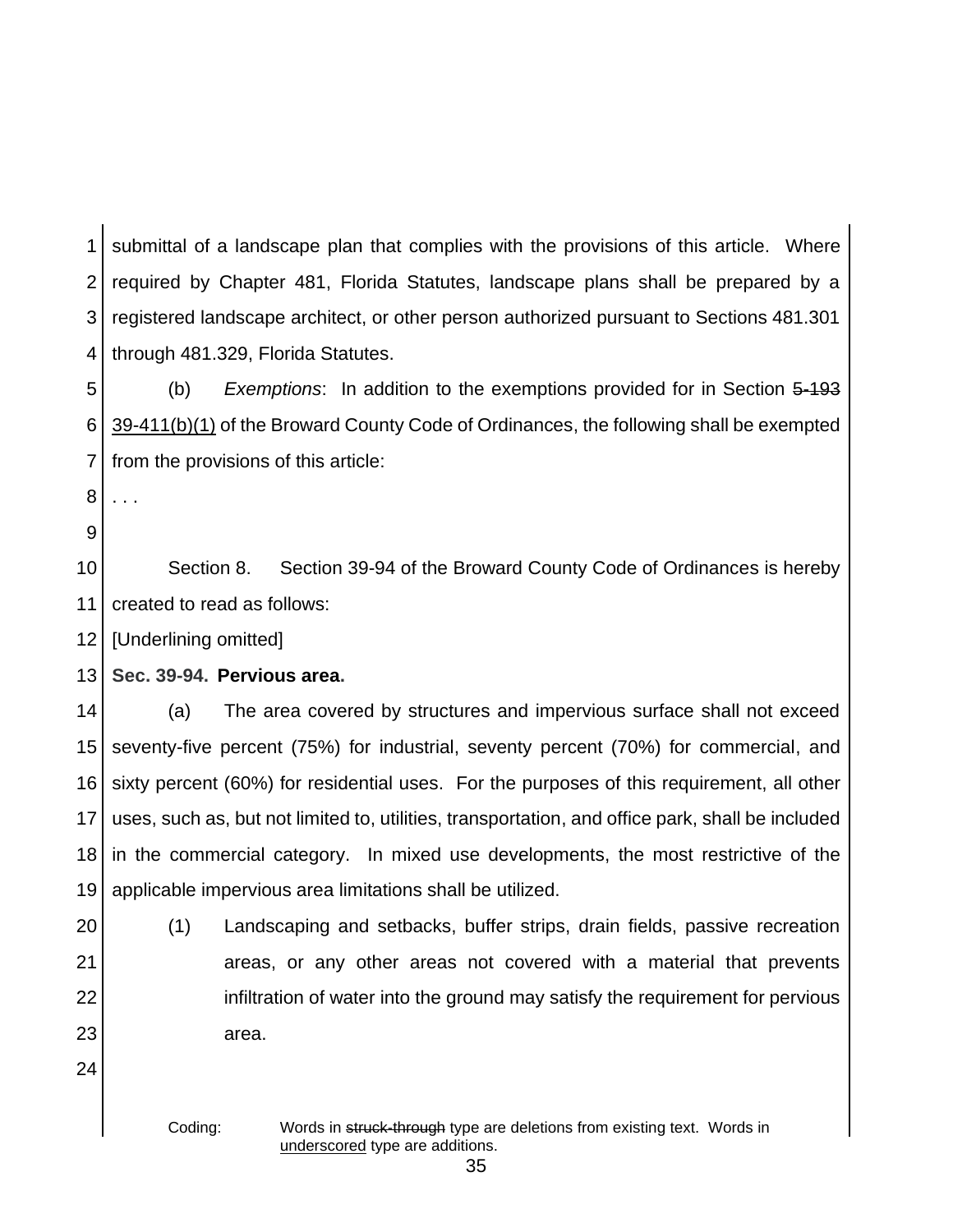| 1              | (2)     | When impervious material does not cover all the surface to which it is            |  |  |  |  |  |
|----------------|---------|-----------------------------------------------------------------------------------|--|--|--|--|--|
| $\overline{2}$ |         | applied, credit towards the computation of the pervious area shall be given       |  |  |  |  |  |
| 3              |         | according to the percentage of pervious area that is retained.                    |  |  |  |  |  |
| 4              |         | Pervious paving blocks may not be used within major driveways,<br>a.              |  |  |  |  |  |
| 5              |         | loading zones, actively used parking stalls in commercial or industrial           |  |  |  |  |  |
| 6              |         | developments, or any other area that may cause a liability to the                 |  |  |  |  |  |
| $\overline{7}$ |         | property owner.                                                                   |  |  |  |  |  |
| 8              |         | Pervious paving blocks may be used in overflow parking areas, park<br>b.          |  |  |  |  |  |
| 9              |         | and recreation parking facilities, and residential areas.<br>Where                |  |  |  |  |  |
| 10             |         | pedestrian traffic is prevalent, the voids in pervious paving blocks              |  |  |  |  |  |
| 11             |         | shall be planted with a nonrunner species of grass including, but not             |  |  |  |  |  |
| 12             |         | limited to, zoysia and bermuda grass.                                             |  |  |  |  |  |
| 13             | (3)     | Where this Zoning Code allows some required parking stalls to be grassed,         |  |  |  |  |  |
| 14             |         | the grassed parking stalls shall not be counted towards the computation of        |  |  |  |  |  |
| 15             |         | pervious area.                                                                    |  |  |  |  |  |
| 16             | (4)     | Upon demonstration by the applicant that special conditions peculiar to the       |  |  |  |  |  |
| 17             |         | location or physical characteristics of a particular site are present, or special |  |  |  |  |  |
| 18             |         | conditions resulting from the design of existing facilities or surrounding land   |  |  |  |  |  |
| 19             |         | uses are present, the Urban Planning Division Director may permit variation       |  |  |  |  |  |
| 20             |         | from the impervious area standards, subject to the following limitations:         |  |  |  |  |  |
| 21             |         | Variation from the stated requirements shall be proportional to<br>a.             |  |  |  |  |  |
| 22             |         | mitigating design improvements provided in excess of the minimum                  |  |  |  |  |  |
| 23             |         | required engineering and landscaping standards. The impervious                    |  |  |  |  |  |
| 24             |         | area shall not exceed eighty-five percent (85%) for industrial,                   |  |  |  |  |  |
|                | Coding: | Words in struck-through type are deletions from existing text. Words in           |  |  |  |  |  |

underscored type are additions.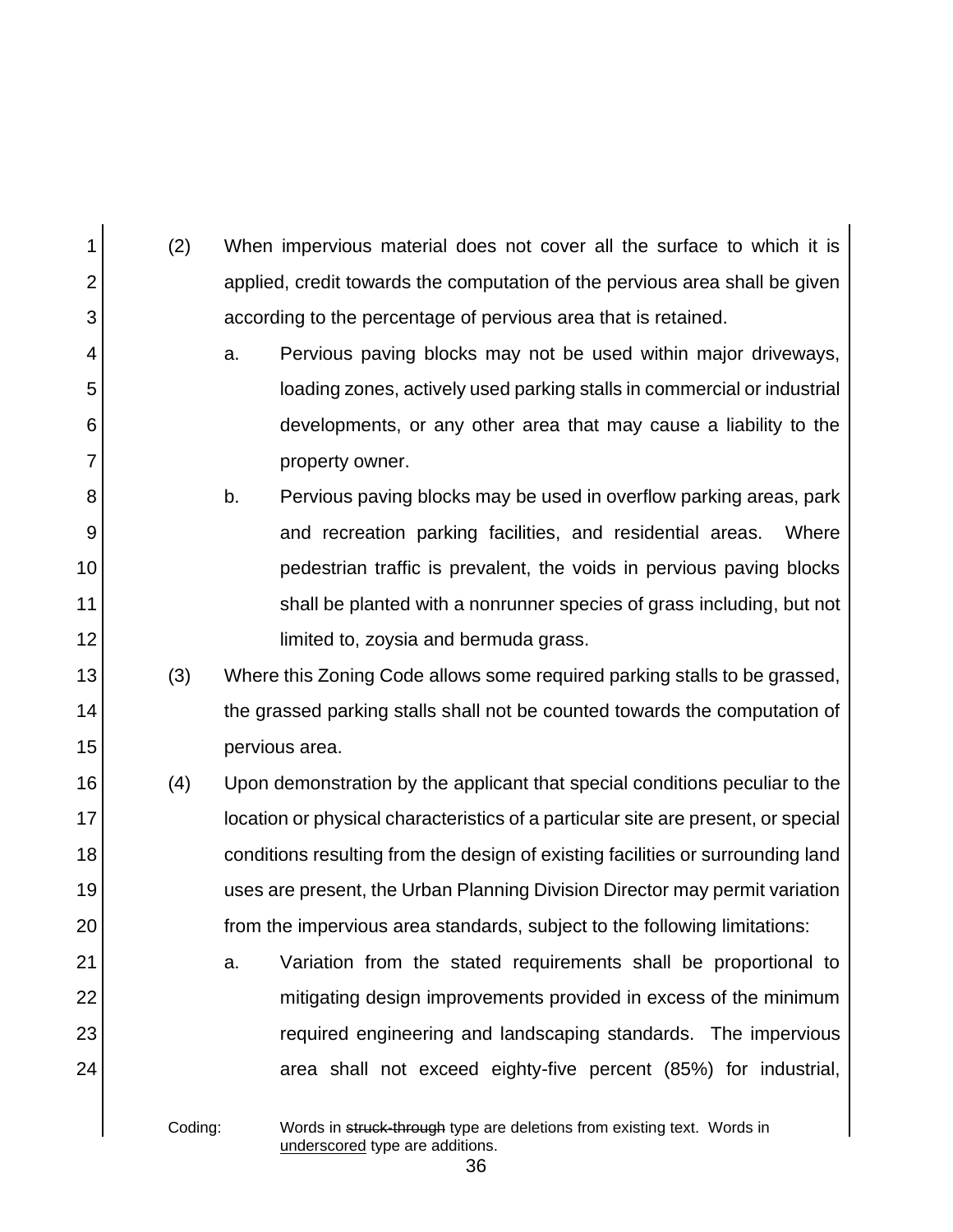eighty percent (80%) for commercial, and seventy percent (70%) for residential uses.

b. Mitigating design improvements may include the use of curvilinear berms to aid in screening; increased vegetation size and quantity, native species utilization, and preservation of existing significant vegetation to increase the quality of greenspace areas; the use of interlocking paving blocks along pedestrian walkways; and grassed retention basins and swales to aid in the filtration of storm water runoff.

10 11 12 (b) Each proposed development shall include provisions for the application of best management practices to enhance retention areas such as grass ponds, grass swales, french drains, or combinations thereof.

13

1

2

3

4

5

6

7

8

9

14 15 Section 9. Section 39-220 of the Broward County Code of Ordinances is hereby amended to read as follows:

#### 16 **Sec. 39-220. Parking Pplans.**

17 18 19 20 21 22 23  $24<sub>1</sub>$ (a) Plans as required by sSection 39-17, Site Plans and Surveys, and  $\epsilon$ Chapter 5, a Article IX, of the Broward County Land Development Code, shall be submitted with every application for a permit or development order for a new building, an addition to an existing building, or for a change in the use of any existing building or plot of land required to provide offstreet parking under this article, which plan shall clearly and accurately designate the required parking spaces, access aisles and driveways, and relation to the uses or structures these offstreet parking facilities are intended to serve. An offstreet parking data box on the site plan shall list the project's offstreet parking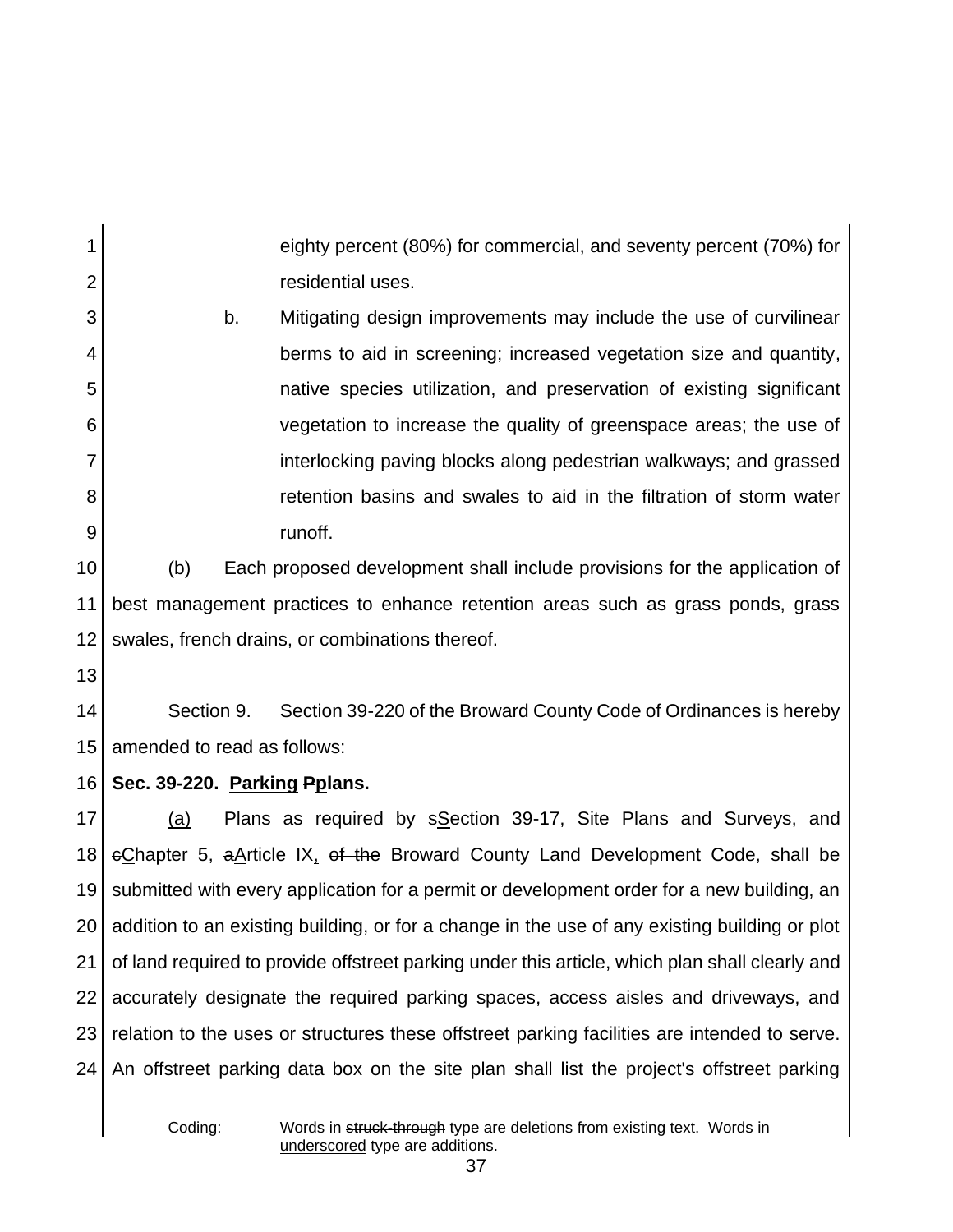1 2 3 4 5 6 7 8 9 10 11 12 13 14 15 16 17 18 19 20 21 22 23  $24<sub>1</sub>$ provided in reference to the satisfaction of all offstreet parking regulations of this article, including proposed building and site usage and parking totals showing required versus provided. (b) Parking plans shall comply with the following: (1) All required parking stalls shall have direct and unobstructed access from a parking aisle; and (2) All parking areas shall be arranged so that there are no more than ten (10) contiguous parking stalls along the same parking aisle without an interior landscape island. A terminal landscape island shall be required at each end of the parking aisle. The landscaped island shall be a minimum of nine (9) feet in width, excluding curb. If the end of a parking aisle is located next to a landscape area, a five (5) foot terminal island shall be provided. Other suitable solutions or innovative designs may be substituted when approved by the Highway Construction and Engineering Division. Section 10. Section 39-227 of the Broward County Code of Ordinances is hereby amended to read as follows: **Sec. 39-227. Parking for disabled persons.** All applicable state and federal laws relating to parking spaces for certain disabled persons in all public and private parking areas, including minimum dimensions, requirements, and location and posting of signs, shall be adhered to on all proposed developments and parking facilities which that require revisions. All such spaces shall be a minimum of 12' x 18', unless provided otherwise by federal law or the Florida Building Code.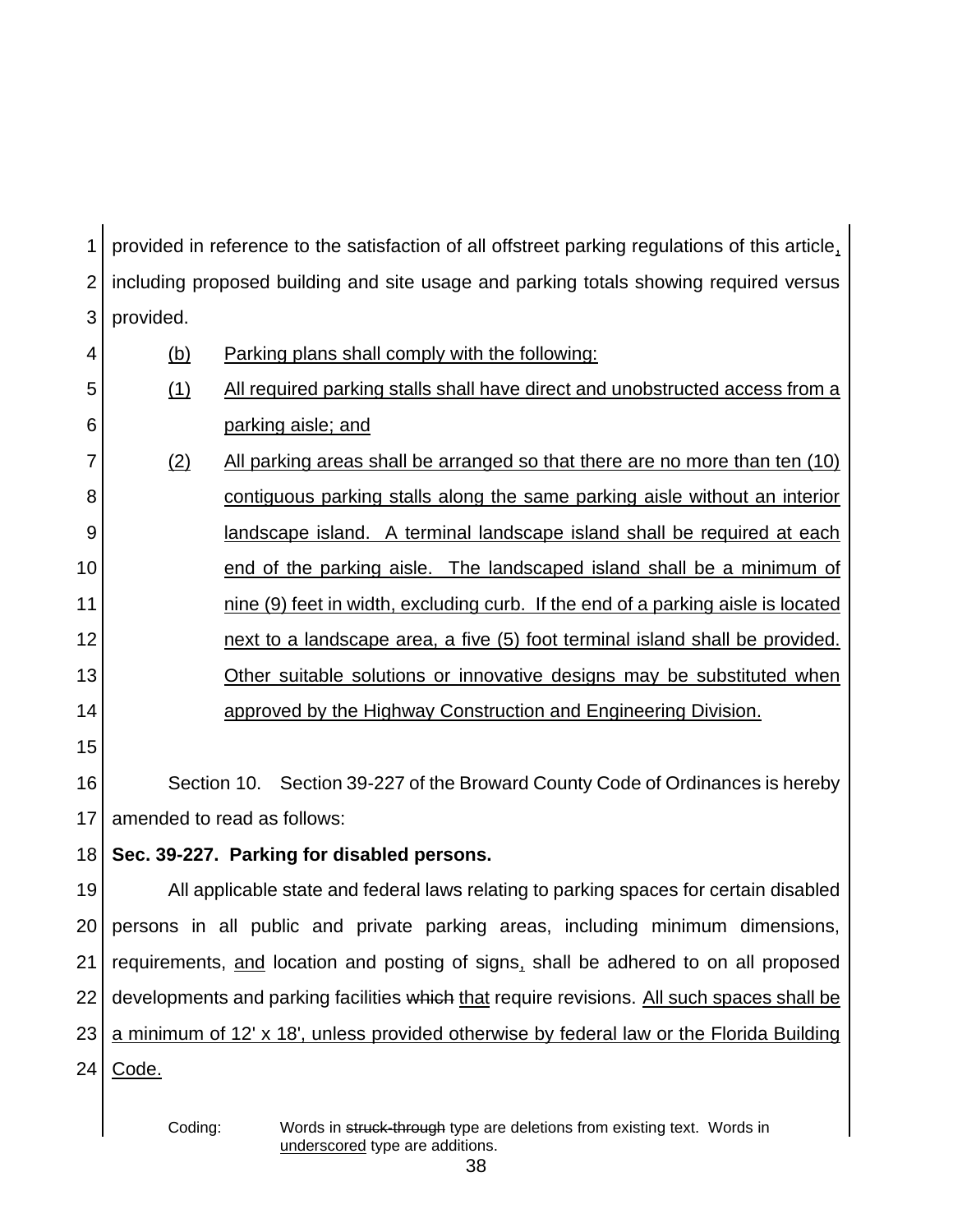1 2 Section 11. Section 39-229 of the Broward County Code of Ordinances is hereby amended to read as follows:

#### 3 **Sec. 39-229. Offstreet loading.**

4 5 6 7 8 9 10 11 12 13 14 (a) On the same plot with every structure or use specified herein which that is hereafter erected or created, there shall be provided and maintained adequate space for loading and unloading of materials, goods, or things, and for delivery and shipping, so that vehicles for these services may use this space without interfering with the public use of streets, alleys, and offstreet parking areas by pedestrians and vehicles. The offstreet loading facility shall be designed to accommodate both the parking and maneuvering of the design vehicle exclusive of those areas designated for aisles, driveways, or parking stalls. On-street loading shall be permitted on a local cul-de-sac street abutting commercial and industrial development. Where permitted, such on-street loading areas shall berth the design vehicle exclusive of the public right-of-way. . . .

15

16 17 Section 12. Section 39-230 of the Broward County Code of Ordinances is hereby created to read as follows:

18 [Underlining omitted]

#### 19 **Sec. 39-230. Reserved parking offsets and reductions.**

20 21 22 23 24 Businesses that cannot meet the minimum required offstreet parking may apply parking offsets and reductions included in this section. Parking offsets and reductions do not count toward the parking required to meet standards of the Americans with Disabilities Act. Parking offsets and reductions shall only be approved for uses designated as Permitted in the Master Business List. Use of the following parking offsets and reductions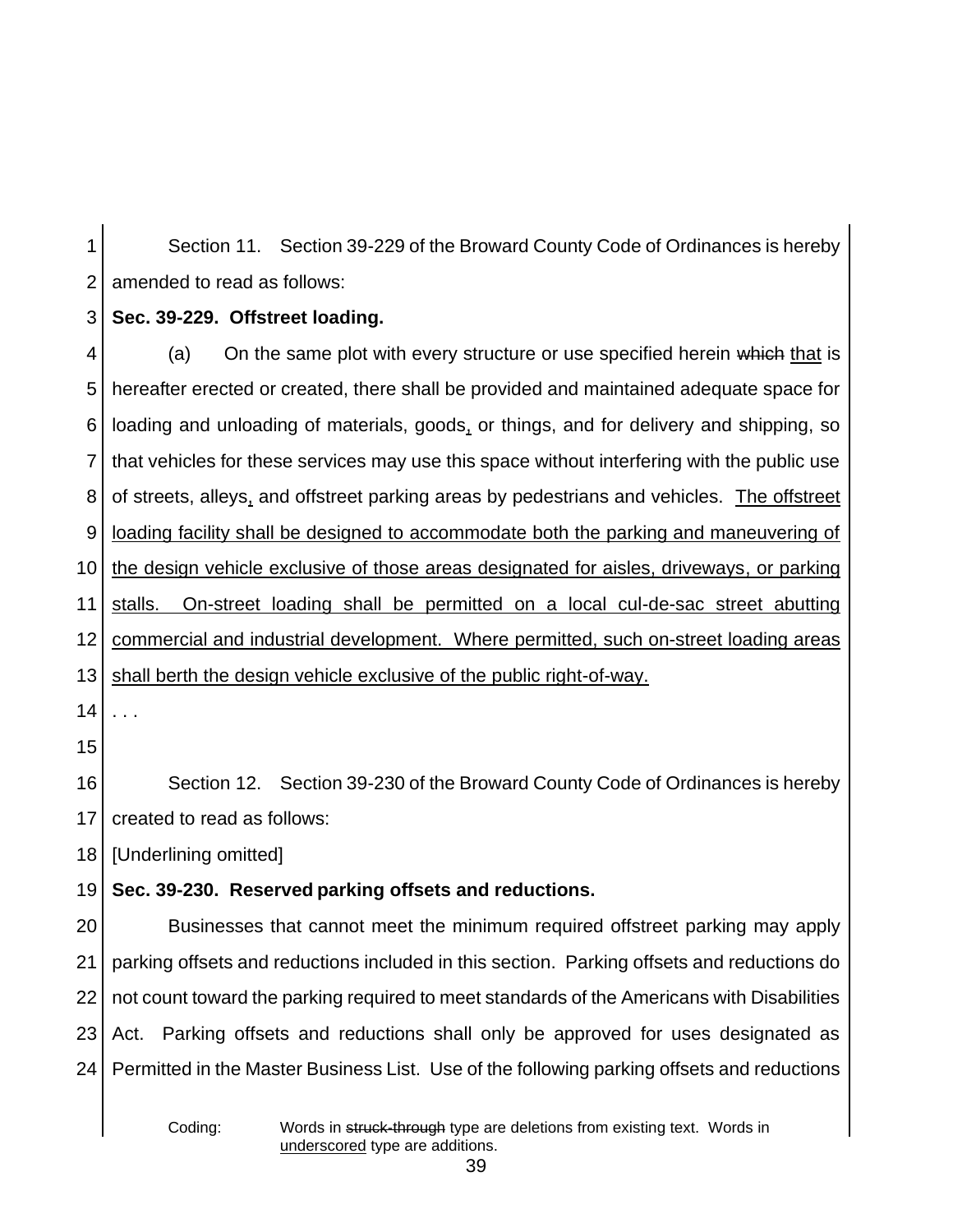1 2 3 is at the option of the applicant for a Certificate of Use. It is the responsibility of the applicant to demonstrate that adequate offstreet parking is being provided for business operations, safe and efficient ingress/egress, and internal traffic circulation.

4 5 6 7 8 (a) *Bicycle racks*. A permanent bicycle rack, located within twenty (20) feet of the main door and that accommodates at least four (4) bicycles, may be counted as one (1) required offstreet parking space. No more than three (3) required spaces may be offset by bicycle racks. At no time shall the offset equal twenty-five percent (25%) of the required parking.

9 10 11 (b) *On-street public parking*. On-street public parking, if permitted by the Highway Construction and Engineering Division, may count as required offstreet parking to serve the adjacent property as follows:

- 12 13 14 15 (1) When one (1) whole on-street parking space is located between the two (2) property lines that are perpendicular to the street, the whole on-street parking space shall count as one (1) required offstreet parking space; and
- 16 17 18 (2) When fifty percent (50%) or more of an on-street parking space is located adjacent to the street-side property boundary, that parking space shall count toward that street-side property's parking requirement.

19 20 21 (c) *Retail or service businesses*. A retail or service business, with a floor area devoted to retail or service activities under six hundred (600) square feet, shall not be required to meet minimum offstreet parking requirements.

22

23 24 Section 13. Section 39-231 of the Broward County Code of Ordinances is hereby created to read as follows:

Coding: Words in struck-through type are deletions from existing text. Words in underscored type are additions.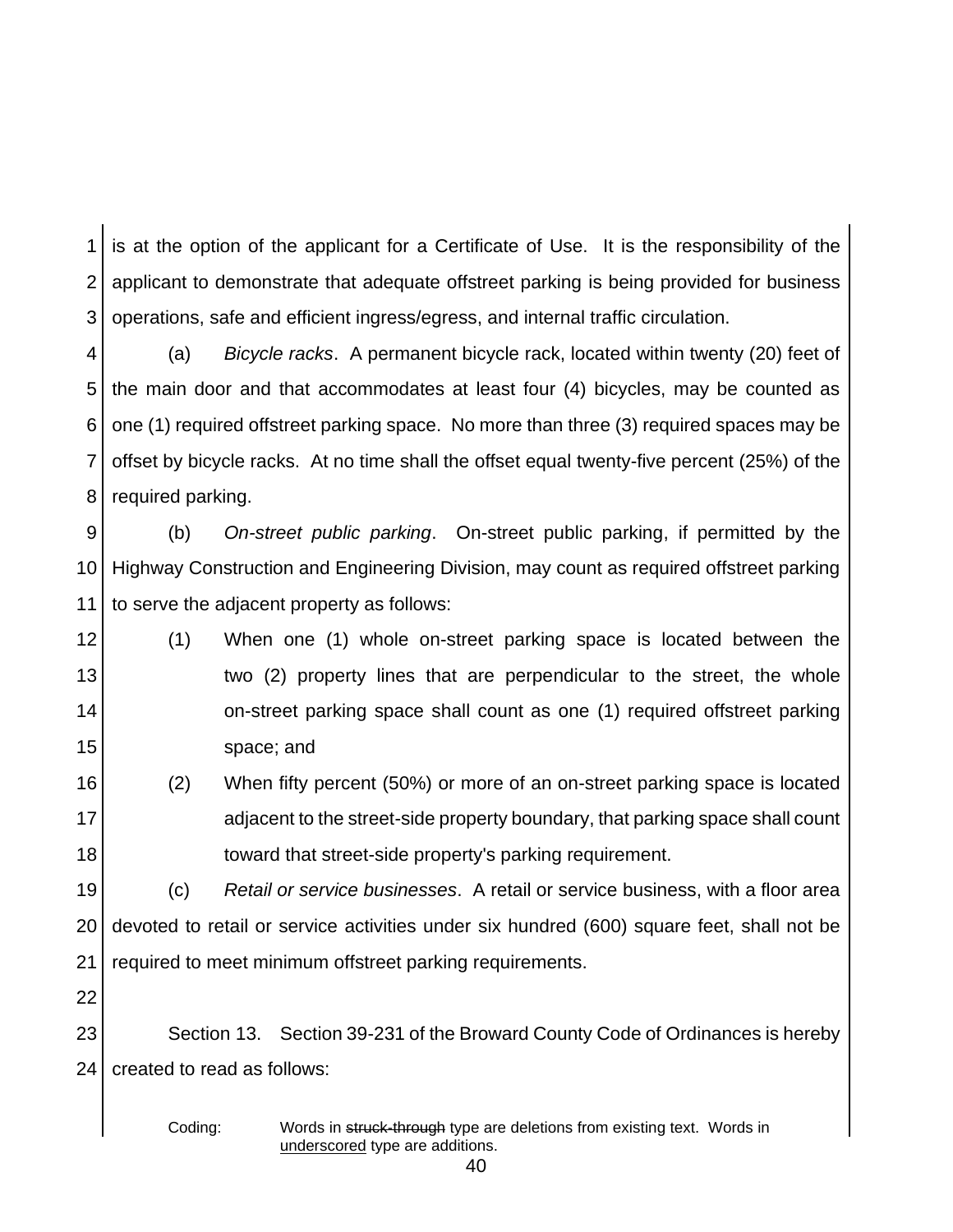1 [Underlining omitted]

#### 2 **Sec. 39-231. Parking location.**

3 4 5 6 7 8 9 10 11 Businesses that cannot meet the minimum required offstreet parking requirements may locate the required parking off-site, provided the off-site parking is located within four hundred (400) feet of the site. The four hundred (400) foot distance shall be measured by the shortest path of pedestrian travel, using designated sidewalks and pedestrian walkways. The off-site parking shall be joined to the principal site by a unity of title or a shared parking agreement. The business may not count parking that is separated from the site by an arterial roadway towards its required parking. The off-site parking must be designated on an approved site plan and clearly marked by signage that indicates the business(es) it serves.

12

13 14 Section 14. Section 39-232 of the Broward County Code of Ordinances is hereby created to read as follows:

15 [Underlining omitted]

16 **Sec. 39-232. Parking determined by the zoning official.**

17 18 19 20 The zoning official may reduce the number of parking spaces required for uses allowed within commercially zoned districts. Such a reduction shall be limited by the Certificate of Use to a specific business and site. When making such a determination, the following shall be considered:

21 22 (a) Whether the applicant has utilized the parking reductions and off-site parking identified in Sections 39-230 and 39-231;

23  $24<sub>1</sub>$ (b) Whether the proposed business involves redevelopment or revitalization of an existing site;

Coding: Words in struck-through type are deletions from existing text. Words in underscored type are additions.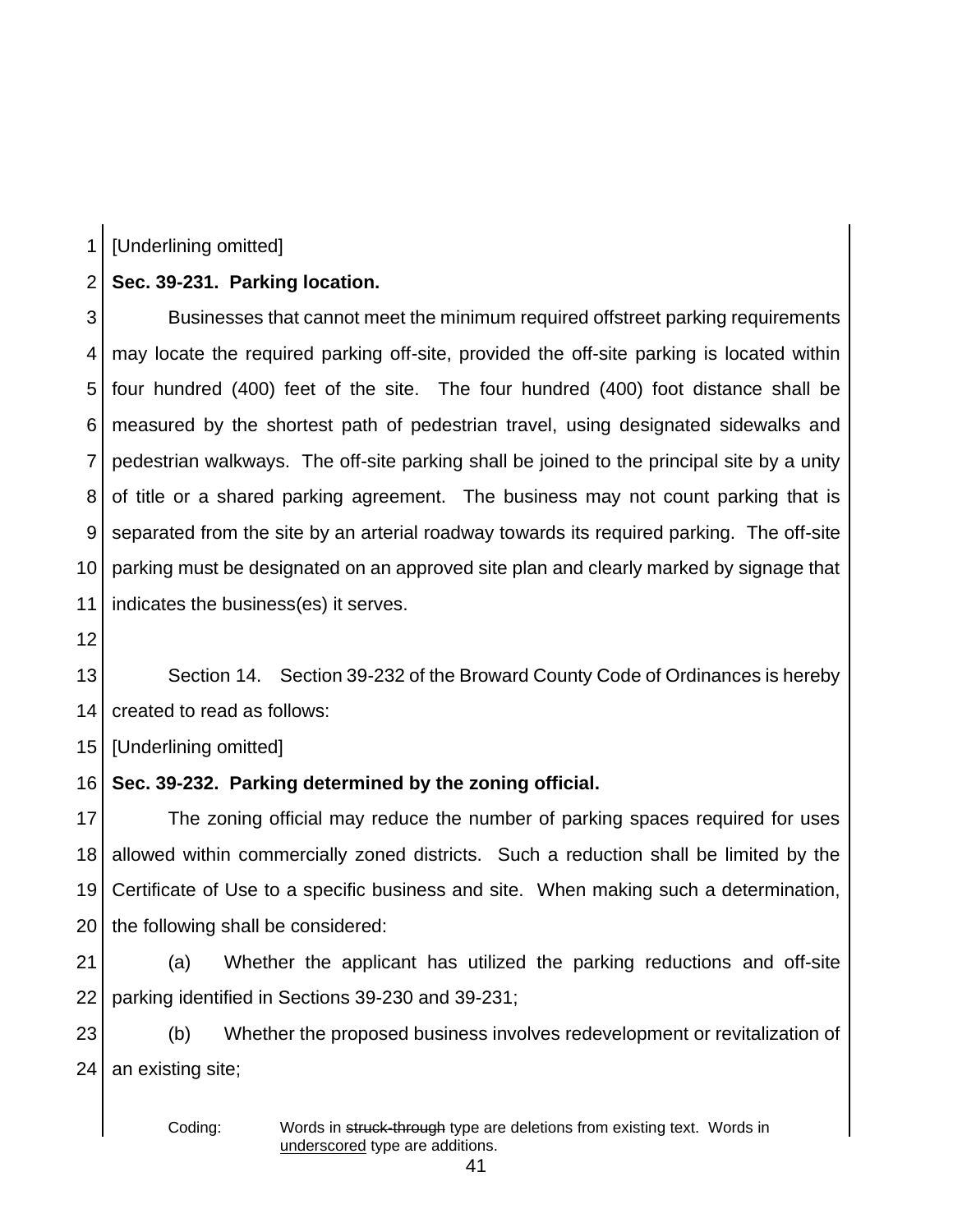1 2 3 4 5 6 7 8 9 10 11  $12<sup>1</sup>$ 13 14 15 16 17 18 19 20 21 22 23 24 (c) Whether any variances are pending or have been issued; (d) Whether the applicant has outstanding code enforcement violations; (e) Whether the parking reduction negatively impacts the safe movement of traffic, bicycles, and pedestrians; and (f) Whether the applicant has submitted a parking study or other documentation certified by a licensed engineer to validate that the use does not demand the amount of parking required in Section 39-228. Section 15. Section 39-301 of the Broward County Code of Ordinances is hereby amended to read as follows: **Sec. 39-301. Special regulations for B-4 commercial redevelopment overlay districts.** . . . (e) *Redevelopment requirements*. Development permits issued pursuant to the development incentives set forth in Subsection (d) shall be subject to the limitations on permitted uses in the B-4 district, as set forth below: . . . (5) Conceptual site plan review. A design review committee is hereby established to review the conceptual site plan for conformity with the requirements of this section. Each member of the committee shall submit written comments to the zoning official, or designee, who shall review the comments and make final recommendations. Any changes recommended or required by the zoning official shall be incorporated into the approved conceptual site plan. The design review committee shall be comprised of

Coding: Words in struck-through type are deletions from existing text. Words in underscored type are additions.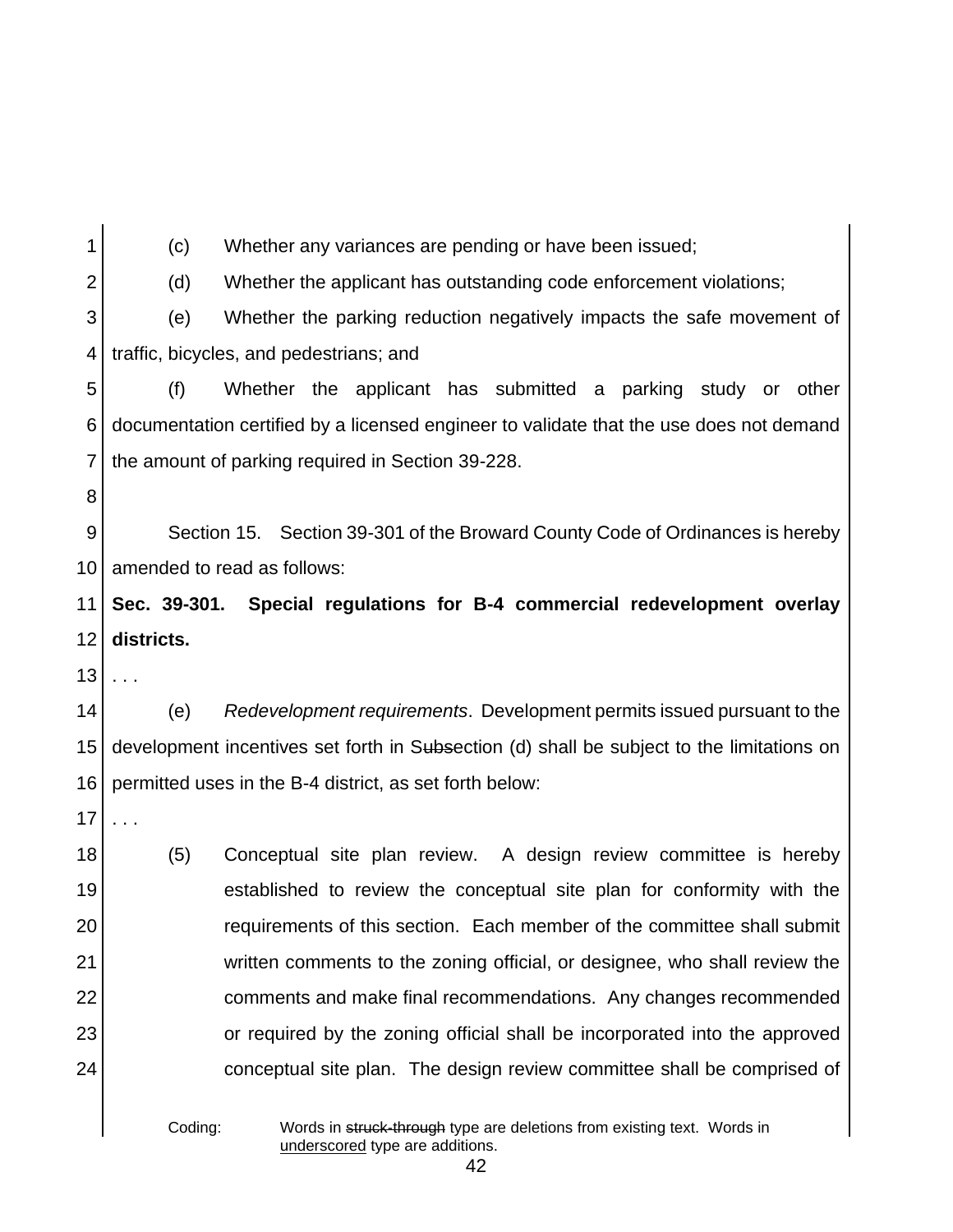one (1) staff member from each of the following offices or divisions of Broward County, which who shall be persons who are regularly involved in the review process for plats and site plans:

5 6 7 8 9 10 11 12 13 14 15 16 17 18 Within six (6) months following approval of the conceptual site plan by the zoning official, the property owner shall attend a pre-application preapplication conference with the design review committee and submit a final site plan in the same form prescribed in Section 5-193 of the Broward County Land Development Code 39-411(b). In addition to submittal requirements therein, the applicant shall also submit preliminary elevation and landscape plans, including colors and materials for building finishes, and at least four (4) different eight (8) inch by ten (10) inch color photographs of the property indicating its current condition. A copy of the application shall also be transmitted to the Office of Economic and Small Business Development, or successor agency, and the Department to serve as notice that the applicant is authorized for and is interested in participating in any available programs relating to grants, funding, or economic development incentives.

19

1

2

3

4

. . .

20 21 Section 16. Section 39-335 of the Broward County Code of Ordinances is hereby amended to read as follows:

22 **Sec. 39-335. Definitions.**

23  $24<sub>1</sub>$ (a) *Master Development Plan*: The ordinance rezoning land to a PDD or PUD, together with the site plan for the PDD or PUD drawn in conformity with the conceptual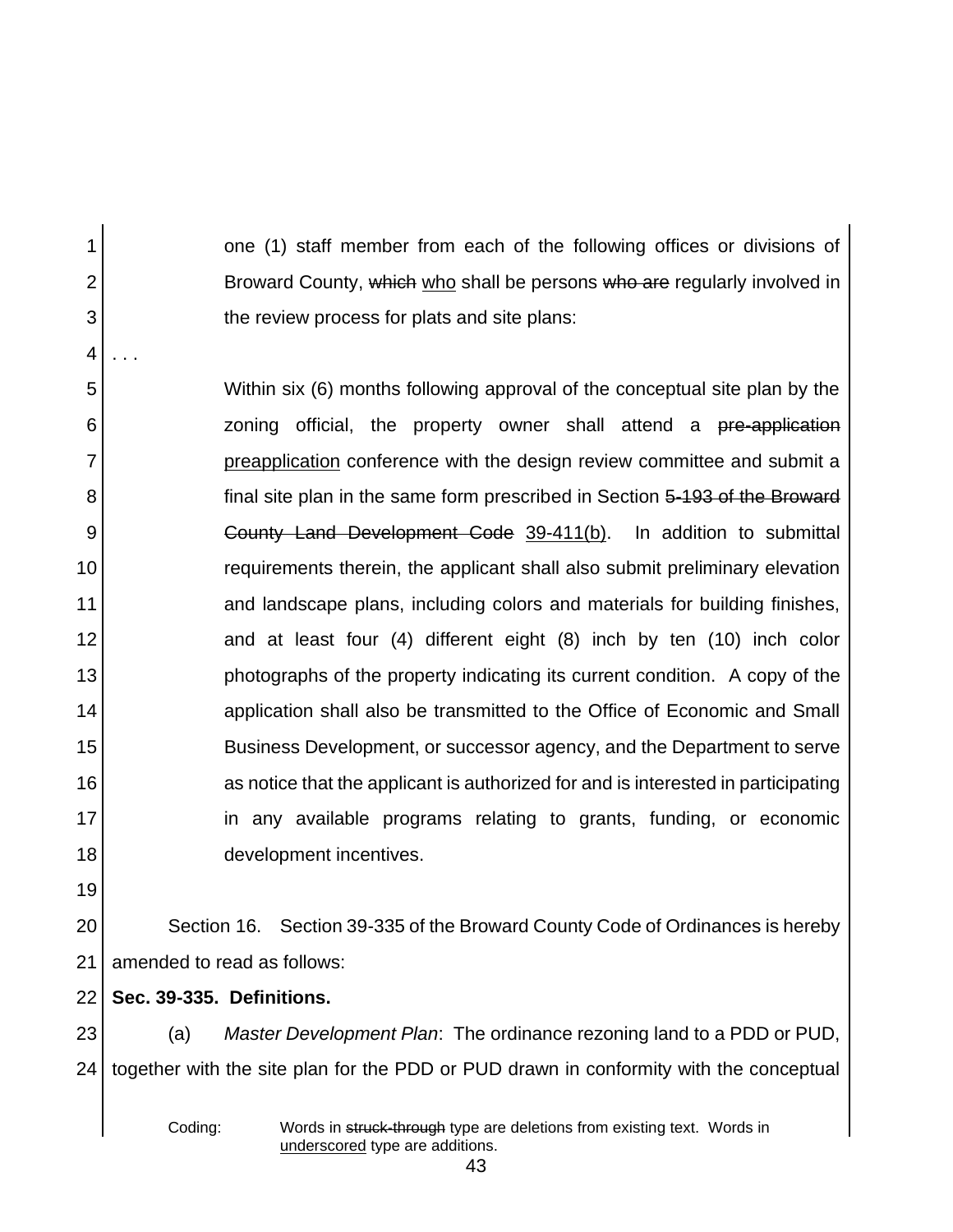1 2 3 4 5 site plan requirements of Section 5-192 of the Broward County Land Development Code 39-413, a development schedule, provisions for the method of administration of all common open space, and a statement that appropriate covenants shall be included in all conveyances requiring the maintenance of private open space for the purposes intended. . . .

6

7 8 9 Section 17. Chapter 39 of the Broward County Code of Ordinances is hereby amended to create Article XXVI, Sections 39-411 through 39-414, to read as follows: [Underlining omitted]

10

11

# **ARTICLE XXVI. SITE PLAN PROCEDURES AND REQUIREMENTS Sec. 39-411. Site plan review.**

12 13 14 15 16 17 18 19 20 21 (a) *Intent*. It is the intent of these provisions to provide for an orderly site plan review process that ensures all applicable projects conform to the required development regulations. The procedures, standards, and required information are intended to provide a consistent and uniform method of review to ensure full compliance with the regulations and standards contained in the Zoning Code and other applicable ordinances and laws, to achieve efficient use of land, to protect natural resources, and to prevent adverse impact on adjoining or nearby properties. It is the intent of these site plan review requirements to encourage cooperation and consultation between the County and the applicant to facilitate development in accordance with the Broward County Comprehensive Plan.

22 23 24 (b) *Applicability*. Except as otherwise exempted below, this review procedure shall apply to all developments. Projects exempt from this article shall be required to comply with all other applicable development regulations.

Coding: Words in struck-through type are deletions from existing text. Words in underscored type are additions.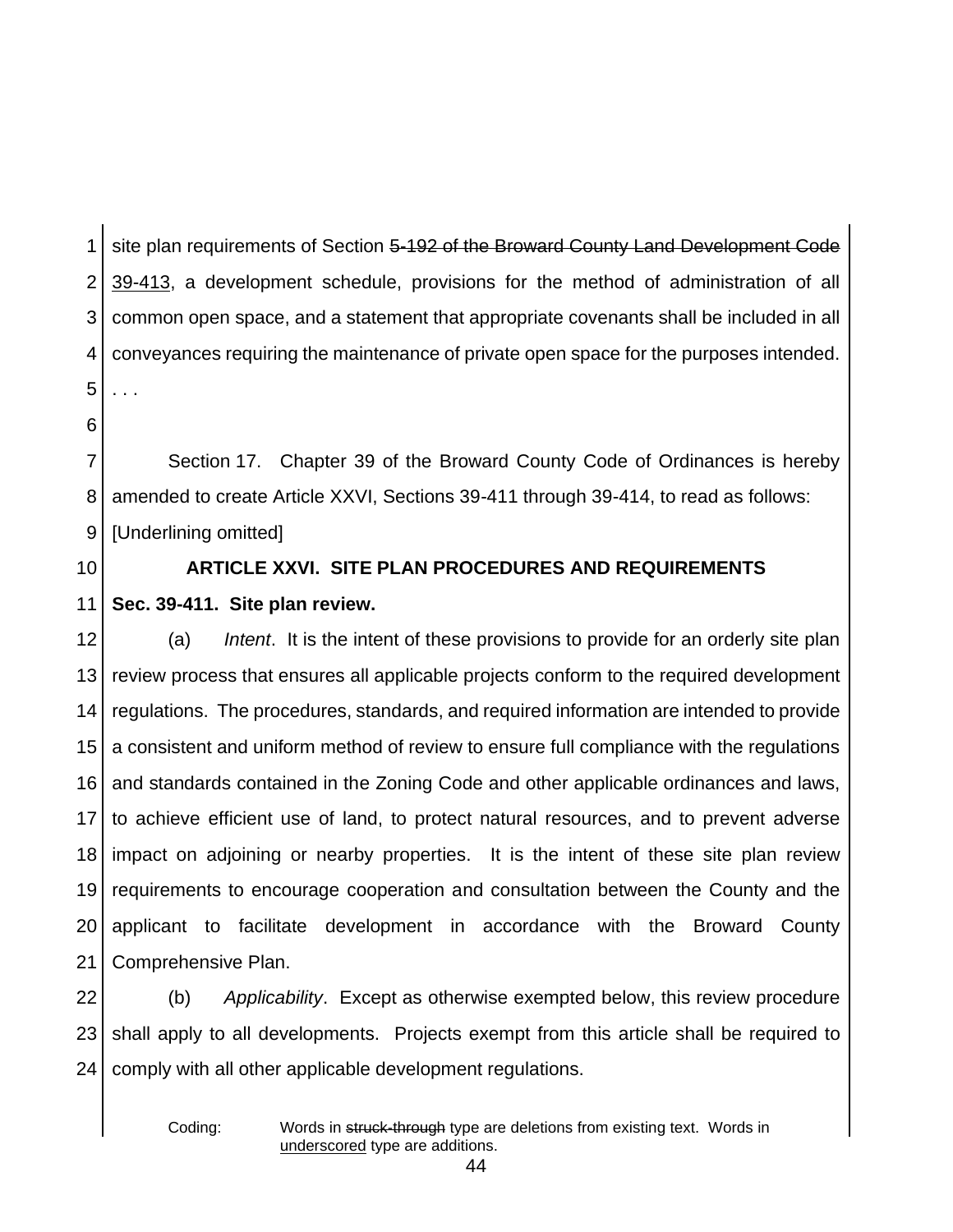| 1              | (1)     |    | The following activities shall not require site plan approval unless the |  |  |  |  |  |
|----------------|---------|----|--------------------------------------------------------------------------|--|--|--|--|--|
| $\overline{2}$ |         |    | development will occur within an area delineated on any of the Broward   |  |  |  |  |  |
| 3              |         |    | County Land Use Plan maps identified in Section (2) below:               |  |  |  |  |  |
| 4              |         | a. | Maintenance or improvements of runways, taxiways, and aprons by          |  |  |  |  |  |
| 5              |         |    | an airport agency;                                                       |  |  |  |  |  |
| 6              |         | b. | Construction of bus stop shelters;                                       |  |  |  |  |  |
| 7              |         | C. | Construction of sculptures, fountains, and other landscaping             |  |  |  |  |  |
| 8              |         |    | improvements, unless within or abutting the rights-of-way of a           |  |  |  |  |  |
| 9              |         |    | trafficway;                                                              |  |  |  |  |  |
| 10             |         | d. | Construction of signs;                                                   |  |  |  |  |  |
| 11             |         | е. | Demolition of structures;                                                |  |  |  |  |  |
| 12             |         | f. | Canal maintenance activities;                                            |  |  |  |  |  |
| 13             |         | g. | Construction of one (1) single family home on an existing single         |  |  |  |  |  |
| 14             |         |    | family lot;                                                              |  |  |  |  |  |
| 15             |         | h. | Construction of one (1) duplex on an existing lot;                       |  |  |  |  |  |
| 16             |         | i. | Site improvements such as restriping/repaving that do not include        |  |  |  |  |  |
| 17             |         |    | major modifications or requirements for traffic circulation (based on    |  |  |  |  |  |
| 18             |         |    | agency review of the development permit application, site plan           |  |  |  |  |  |
| 19             |         |    | review may be required);                                                 |  |  |  |  |  |
| 20             |         |    | Equipment or facilities proposed by the Broward County Aviation          |  |  |  |  |  |
| 21             |         |    | Department or the FAA at the Fort Lauderdale-Hollywood                   |  |  |  |  |  |
| 22             |         |    | International Airport (Airport) within the boundaries of the Airport, as |  |  |  |  |  |
| 23             |         |    | legally described in the Development Order issued by Broward             |  |  |  |  |  |
| 24             |         |    | County dated July 8, 1998, relating to the Airport's Development of      |  |  |  |  |  |
|                |         |    |                                                                          |  |  |  |  |  |
|                | Coding: |    | Words in struck-through type are deletions from existing text. Words in  |  |  |  |  |  |

underscored type are additions.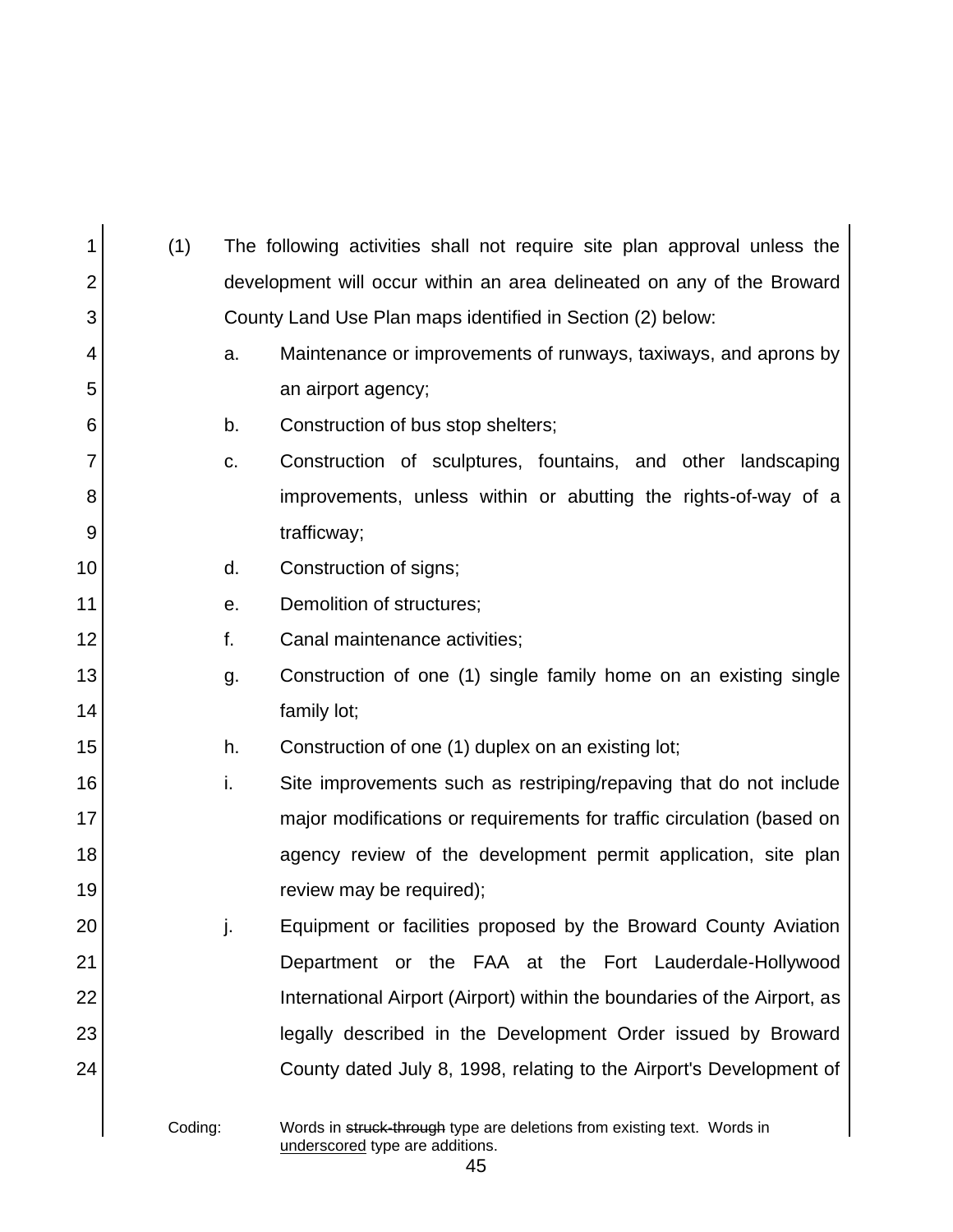| 1              |         | Regional Impact, including airfield pavement, air navigational aids,                                       |
|----------------|---------|------------------------------------------------------------------------------------------------------------|
| $\overline{2}$ |         | visual aids and facilities that are unstaffed, or any other unstaffed                                      |
| 3              |         | facilities or equipment that may be required by the FAA to be used                                         |
| 4              |         | exclusively by the FAA for the guidance or movements of aircraft,                                          |
| 5              |         | which equipment or facilities are designed, constructed, and                                               |
| 6              |         | inspected pursuant to and in strict compliance with FAA Advisory                                           |
| $\overline{7}$ |         | Circulars, orders, and regulations, and for which no specifications or                                     |
| 8              |         | criteria are set forth in the Florida Building Code or the Broward                                         |
| 9              |         | County Land Development Code. This exemption is strictly limited                                           |
| 10             |         | to equipment and facilities that are not occupied by people on a                                           |
| 11             |         | regular basis;                                                                                             |
| 12             | k.      | Commercial economic development projects funded through the                                                |
| 13             |         | County for facade improvements only;                                                                       |
| 14             | I.      | All Florida Department of Transportation projects that occur within                                        |
| 15             |         | the right-of-way; and                                                                                      |
| 16             | m.      | All County projects that occur within the right-of-way.                                                    |
| 17             | (2)     | Lands located on a Broward County Land Use Plan map identified below                                       |
| 18             |         | shall require site plan review. The maps are as follows:                                                   |
| 19             | a.      | <b>Environmentally Sensitive Lands;</b>                                                                    |
| 20             | b.      | Existing and Planned Waterwells and Zones of Influence;                                                    |
| 21             | C.      | Wetlands;                                                                                                  |
| 22             | d.      | Archaeological Sites;                                                                                      |
| 23             | е.      | <b>Historic Sites;</b>                                                                                     |
| 24             | f.      | Floodplains, Flood Prone Areas and Coastal Storm Area;                                                     |
|                | Coding: | Words in struck-through type are deletions from existing text. Words in<br>underscored type are additions. |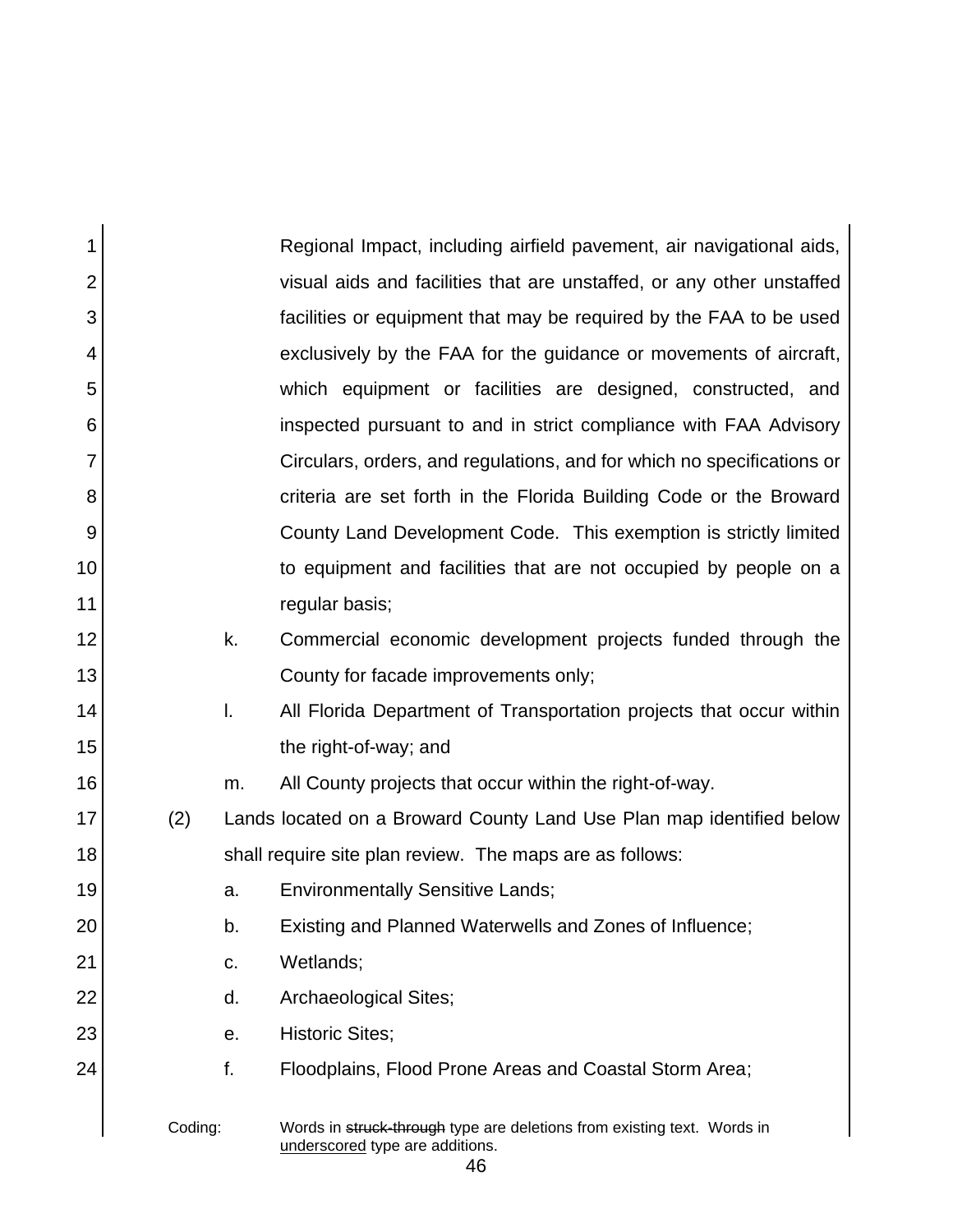| 1              |                                                                                                                       | Priority Planning Areas; and<br>g.                                              |                  |                  |  |  |  |  |
|----------------|-----------------------------------------------------------------------------------------------------------------------|---------------------------------------------------------------------------------|------------------|------------------|--|--|--|--|
| $\overline{2}$ |                                                                                                                       | Potential Greenways System.<br>h.                                               |                  |                  |  |  |  |  |
| 3              | (c)                                                                                                                   | Prevailing Regulations. All applications for site plan approval shall comply    |                  |                  |  |  |  |  |
| 4              | with the following:                                                                                                   |                                                                                 |                  |                  |  |  |  |  |
| 5              | (1)                                                                                                                   | The applicable provisions of this article and Chapter 5, Article IX,            |                  |                  |  |  |  |  |
| 6              |                                                                                                                       | Division 2, of the Broward County Code of Ordinances;                           |                  |                  |  |  |  |  |
| $\overline{7}$ | (2)                                                                                                                   | The applicable provisions of the Broward County Code of Ordinances,             |                  |                  |  |  |  |  |
| 8              |                                                                                                                       | inclusive of this chapter, and the Florida Building Code;                       |                  |                  |  |  |  |  |
| 9              | (3)                                                                                                                   | The applicable provisions of the Broward County Comprehensive Plan and          |                  |                  |  |  |  |  |
| 10             |                                                                                                                       | the Broward County Land Use Plan; and                                           |                  |                  |  |  |  |  |
| 11             | (4)                                                                                                                   | The applicable requirements of any previously recorded plat or plat note.       |                  |                  |  |  |  |  |
| 12             | (d)                                                                                                                   | Submittals. Conceptual Review and Site Plan Application.                        |                  |                  |  |  |  |  |
| 13             | (1)                                                                                                                   | Submitted Plans. Submittals for a Conceptual Site Plan are recommended          |                  |                  |  |  |  |  |
| 14             |                                                                                                                       | and do not need to be submitted in advance of meeting. Submittals for a         |                  |                  |  |  |  |  |
| 15             |                                                                                                                       | site plan application are required at the time of application.                  |                  | <b>Unless</b>    |  |  |  |  |
| 16             |                                                                                                                       | submitted electronically, applications shall include drawings, the overall size |                  |                  |  |  |  |  |
| 17             |                                                                                                                       | of which shall be 24" x 36", drawn at a scale not less than $1" = 50'$ .        |                  |                  |  |  |  |  |
| 18             | (2)                                                                                                                   | Table of Submission Requirements are as follows:                                |                  |                  |  |  |  |  |
| 19             |                                                                                                                       | Table 1. Submission Requirements                                                |                  |                  |  |  |  |  |
| 20             |                                                                                                                       | Requirements                                                                    | Conceptual       | <b>Site Plan</b> |  |  |  |  |
| 21             |                                                                                                                       |                                                                                 | <b>Site Plan</b> | Application      |  |  |  |  |
| 22             |                                                                                                                       | Completed application on form approved by the UPD,                              |                  | $\checkmark$     |  |  |  |  |
| 23             |                                                                                                                       | accompanied by the required fee                                                 |                  |                  |  |  |  |  |
| 24             |                                                                                                                       |                                                                                 |                  |                  |  |  |  |  |
|                | Coding:<br>Words in struck-through type are deletions from existing text. Words in<br>underscored type are additions. |                                                                                 |                  |                  |  |  |  |  |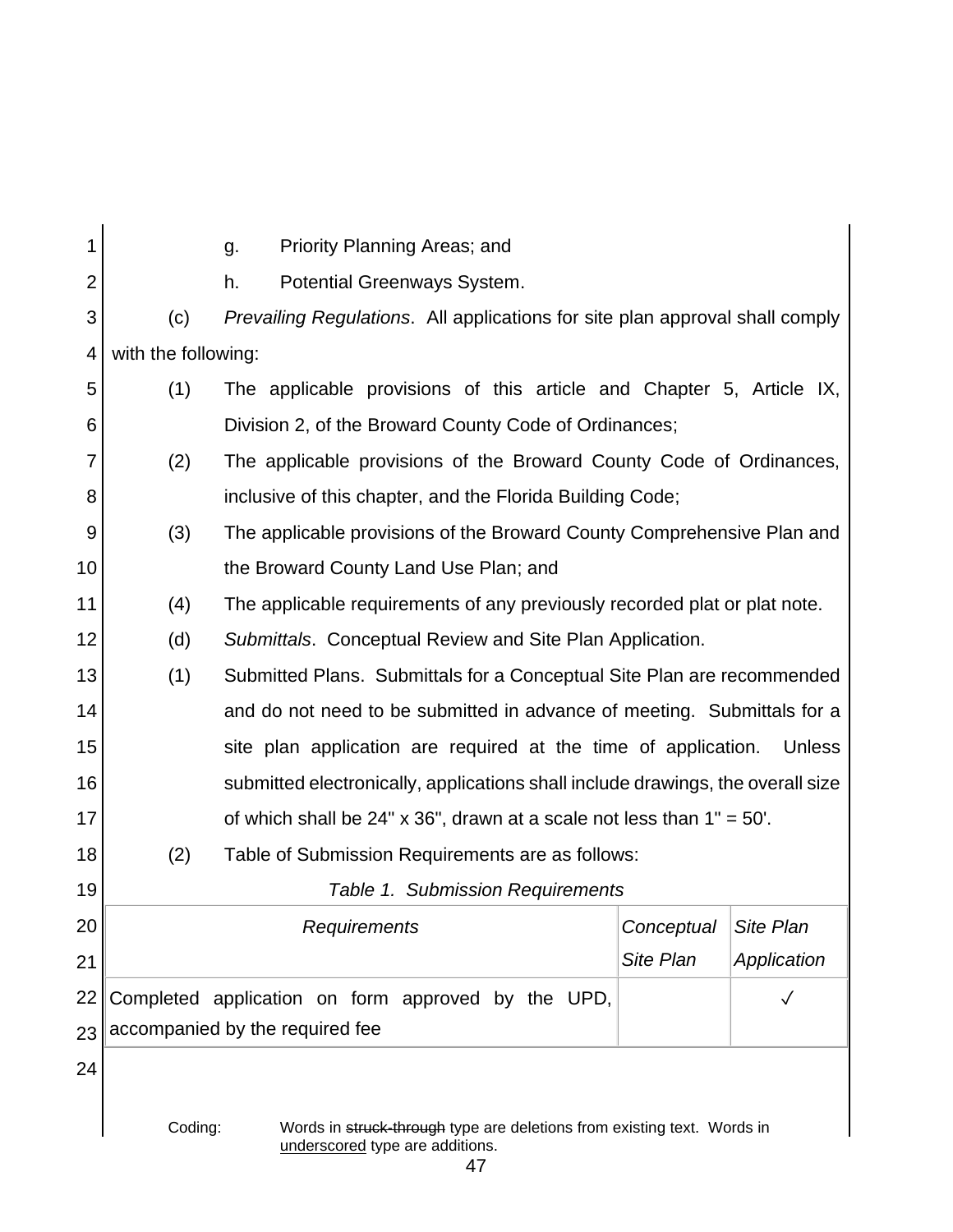| 1               | Letter of Intent describing the proposed development,                                                                 |              | $\checkmark$ |  |  |  |  |  |
|-----------------|-----------------------------------------------------------------------------------------------------------------------|--------------|--------------|--|--|--|--|--|
| 2               | inclusive of a statement of objectives, relative to the proposed                                                      |              |              |  |  |  |  |  |
| 3               | development type                                                                                                      |              |              |  |  |  |  |  |
| 4               | Legal description, including the section, township, and range                                                         | $\checkmark$ | $\checkmark$ |  |  |  |  |  |
| 5               | Signed and sealed survey                                                                                              | $\checkmark$ |              |  |  |  |  |  |
| 6               | Draft schematic representation of proposed use                                                                        | $\checkmark$ |              |  |  |  |  |  |
| 7               | Draft schematic representation of major vehicular circulation                                                         | $\checkmark$ |              |  |  |  |  |  |
| 8               | within the site                                                                                                       |              |              |  |  |  |  |  |
| 9               | Conceptual building design                                                                                            | $\checkmark$ |              |  |  |  |  |  |
| 10              | Draft schematic representation of points of connection of                                                             | $\checkmark$ |              |  |  |  |  |  |
| 11              | public rights-of-way                                                                                                  |              |              |  |  |  |  |  |
| 12 <sub>1</sub> | Draft schematic representation of access for vehicles                                                                 | $\checkmark$ |              |  |  |  |  |  |
| 13              | Signed and sealed survey (within six (6) months of                                                                    |              | $\checkmark$ |  |  |  |  |  |
| 14              | application) by a Florida licensed surveyor and mapper                                                                |              |              |  |  |  |  |  |
| 15              | reflecting existing features, such as topography, vegetation,                                                         |              |              |  |  |  |  |  |
| 16 <sub>l</sub> | existing paving, utilities, drainage, water and wastewater                                                            |              |              |  |  |  |  |  |
| 17              | lines, existing structures, and water bodies                                                                          |              |              |  |  |  |  |  |
| 18              | Site plan drawings shall include:                                                                                     |              |              |  |  |  |  |  |
| 19              | Location sketch, including section, township, and range,<br>a.                                                        |              | $\checkmark$ |  |  |  |  |  |
| 20              | and zoning district categories of property<br>and                                                                     |              |              |  |  |  |  |  |
| 21              | surrounding properties                                                                                                |              |              |  |  |  |  |  |
| 22              |                                                                                                                       |              |              |  |  |  |  |  |
| 23              |                                                                                                                       |              |              |  |  |  |  |  |
| 24              |                                                                                                                       |              |              |  |  |  |  |  |
|                 |                                                                                                                       |              |              |  |  |  |  |  |
|                 | Coding:<br>Words in struck-through type are deletions from existing text. Words in<br>underscored type are additions. |              |              |  |  |  |  |  |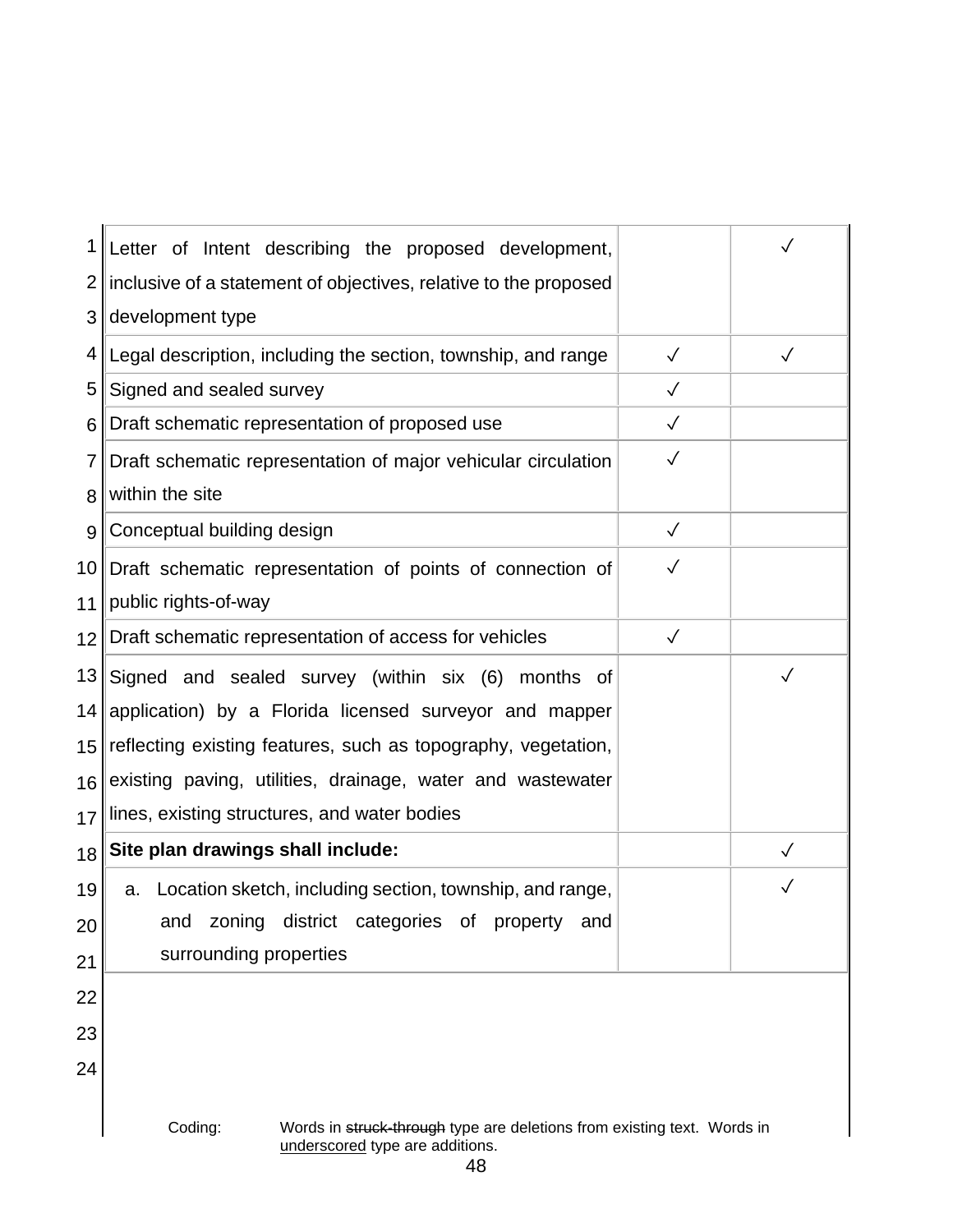| 1        | including, but not<br>All<br>dimensions<br>limited<br>b.<br>to,                    |              |
|----------|------------------------------------------------------------------------------------|--------------|
| 2        | building/structure<br>location,<br>setbacks,<br>distance                           |              |
| 3        | separations, building separations, building elevations,                            |              |
| 4        | finished<br>floor<br>parking,<br>height,<br>landscape                              |              |
| 5        | areas/impervious areas, open space calculations,                                   |              |
| 6        | decks, amenities, and other structures                                             |              |
| 7        | c. Fully dimensioned location(s) for pedestrians, parking,                         | $\checkmark$ |
| 8        | bicycle facilities, loading, and service areas (dumpsters,                         |              |
| 9        | $etc.$ )                                                                           |              |
| 10       | d. Fully dimensioned vehicular circulation system for cars,                        |              |
| 11       | bicycles, and other required vehicle types, with                                   |              |
| 12       | indication of connection to public rights-of-way; and                              |              |
| 13       | location of all parking and loading areas, including                               |              |
| 14       | disabled spaces and curbside pick-up, as applicable                                |              |
| 15       | e. Location of trash and garbage disposal facilities,                              | $\checkmark$ |
| 16       | provisions for accessibility, and related dimensions for                           |              |
| 17       | garbage trucks, if applicable                                                      |              |
| 18       | f.<br>All adjacent rights-of-way, with names; and indication of                    | $\checkmark$ |
| 19       | rights-of-way line(s), centerline(s),<br>ultimate<br>width,                        |              |
| 20       | paving width, existing median cuts and intersections,                              |              |
| 21       | streetlight poles, and other utility facilities<br>and                             |              |
| 22       | easements                                                                          |              |
| 23<br>24 | g. The location and dimensions of all existing and proposed                        | $\checkmark$ |
|          | easements                                                                          |              |
|          | Coding:<br>Words in struck-through type are deletions from existing text. Words in |              |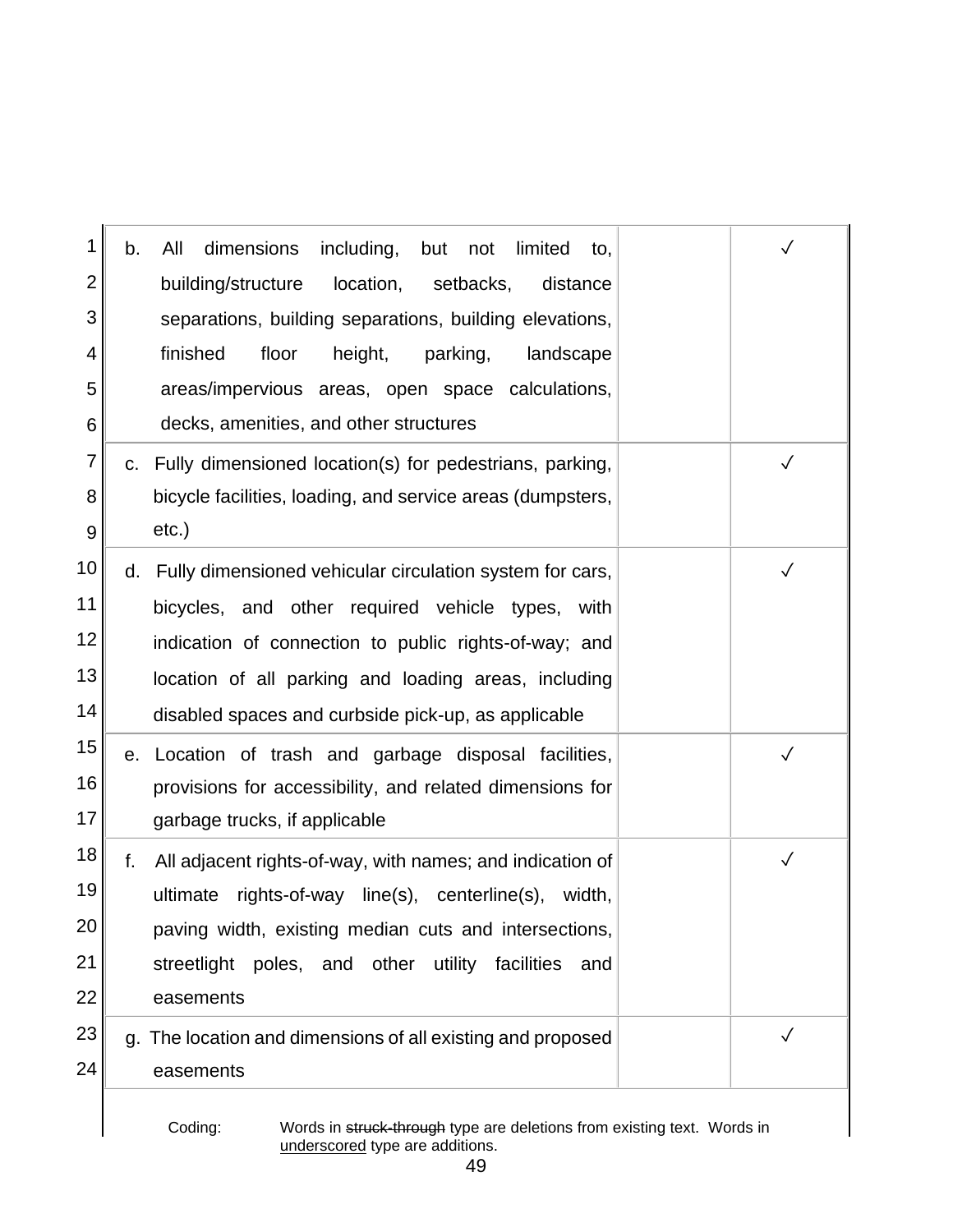| 1  | h. The location of lines indicating timing of all applicable<br>construction phases | $\checkmark$ |
|----|-------------------------------------------------------------------------------------|--------------|
| 2  | Data box(es) with the following computations:                                       |              |
| 3  | Τ.                                                                                  |              |
| 4  | Gross acreage<br>1.                                                                 |              |
| 5  | 2. Net acreage: Gross acreage covered by the property                               |              |
| 6  | excluding road easements and rights-of-way, if any                                  |              |
| 7  | Gross floor area of building(s)/structure(s) for<br>3.                              | $\checkmark$ |
| 8  | nonresidential use and indication of total Floor to                                 |              |
| 9  | Area Ratio and lot coverage, as applicable                                          |              |
| 10 | 4. Number of dwelling units and density for residential                             | $\checkmark$ |
| 11 | uses only                                                                           |              |
| 12 | 5. Square footage of ground covered by buildings or                                 | $\checkmark$ |
| 13 | structures and designation of use                                                   |              |
| 14 | Required number of parking spaces, including<br>6.                                  | $\checkmark$ |
| 15 | disabled spaces                                                                     |              |
| 16 | 7. Number of parking spaces provided, including                                     | $\checkmark$ |
| 17 | provisions for disabled spaces                                                      |              |
| 18 | Pervious, impervious, and paved surface areas, in<br>8.                             | $\checkmark$ |
| 19 | square footage and percentage                                                       |              |
| 20 | j. Indication of use(s) for each building/structure                                 | $\checkmark$ |
| 21 | k. Indication of Zoning District and Future Land Use                                | $\sqrt{}$    |
| 22 | designations on the subject property and all adjacent                               |              |
| 23 | properties                                                                          |              |
| 24 | Design review shall include:                                                        | $\checkmark$ |
|    |                                                                                     |              |

 $\overline{\phantom{a}}$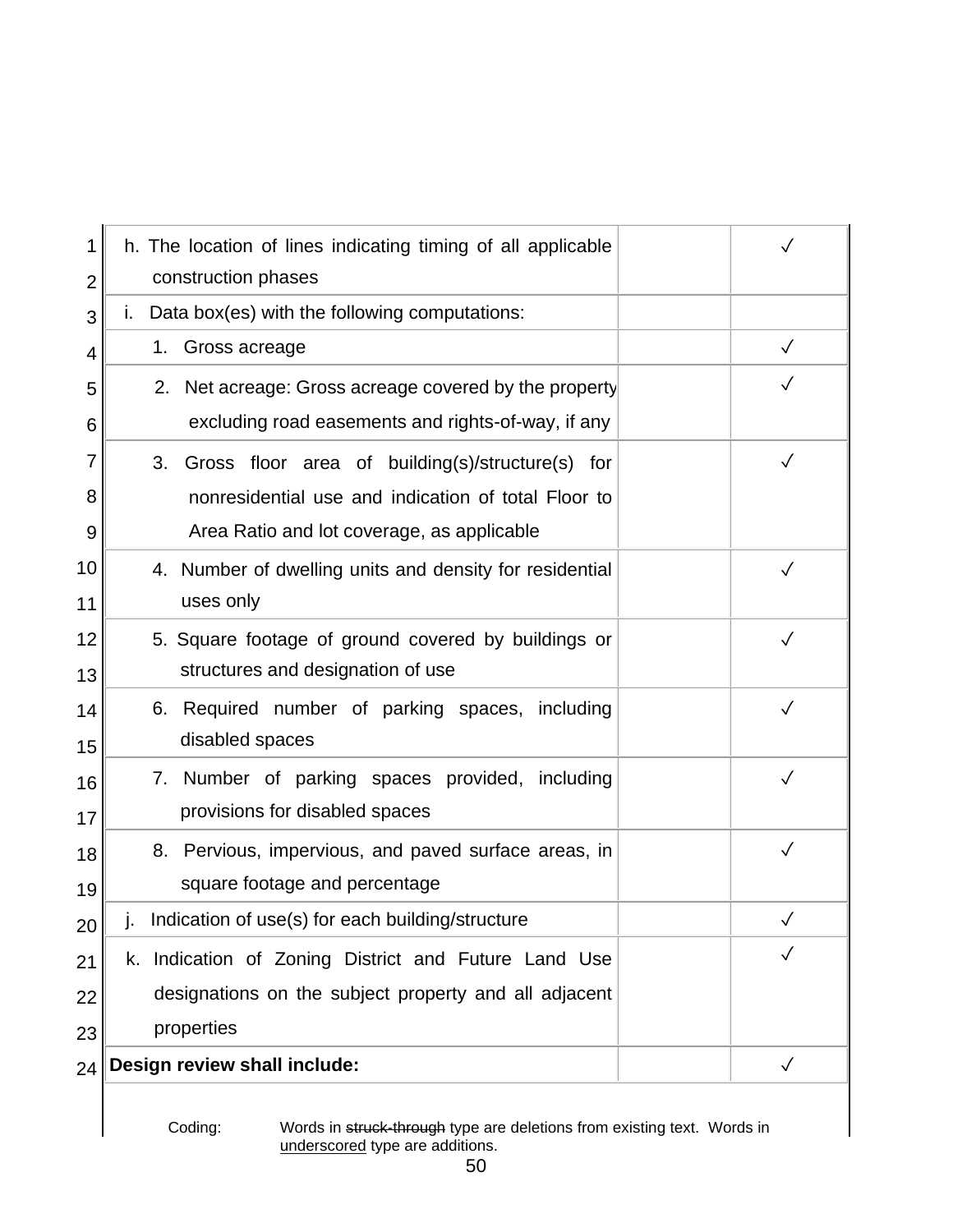| 1  | a. Color renderings providing visualization for proposed      |              |
|----|---------------------------------------------------------------|--------------|
| 2  | design, texture, and proportion of buildings and              |              |
| 3  | structures (the Director may waive this requirement for       |              |
| 4  | smaller scale development applications)                       |              |
| 5  | b. Color architectural elevations of each facade fronting a   | $\checkmark$ |
| 6  | public right-of-way                                           |              |
| 7  | c. Paint chips and an identification of each building element | $\checkmark$ |
| 8  | to be painted with the color indicated on each paint chip     |              |
| 9  | (this requirement shall not apply to single family or two-    |              |
| 10 | family dwellings)                                             |              |
| 11 | d. Photographs and a description of materials to be used      | $\checkmark$ |
| 12 | for each building element (walls, roof, trim, accents,        |              |
| 13 | window frames, etc.) (this requirement shall not apply to     |              |
| 14 | single family or two-family dwellings)                        |              |
| 15 | Landscape plans shall include:                                |              |
| 16 | a. All landscape areas, including swale and abutting          | $\checkmark$ |
| 17 | properties to be landscaped                                   |              |
| 18 | b. Indication of existing native vegetation that will be      | $\checkmark$ |
| 19 | preserved, as required                                        |              |
| 20 | c. Proposed landscaping including:                            | $\checkmark$ |
| 21 | 1. Complete planting schematics of all planted material       | $\checkmark$ |
| 22 | inclusive of native species, heights, sizes, calipers,        |              |
|    | etc.                                                          |              |
| 23 |                                                               |              |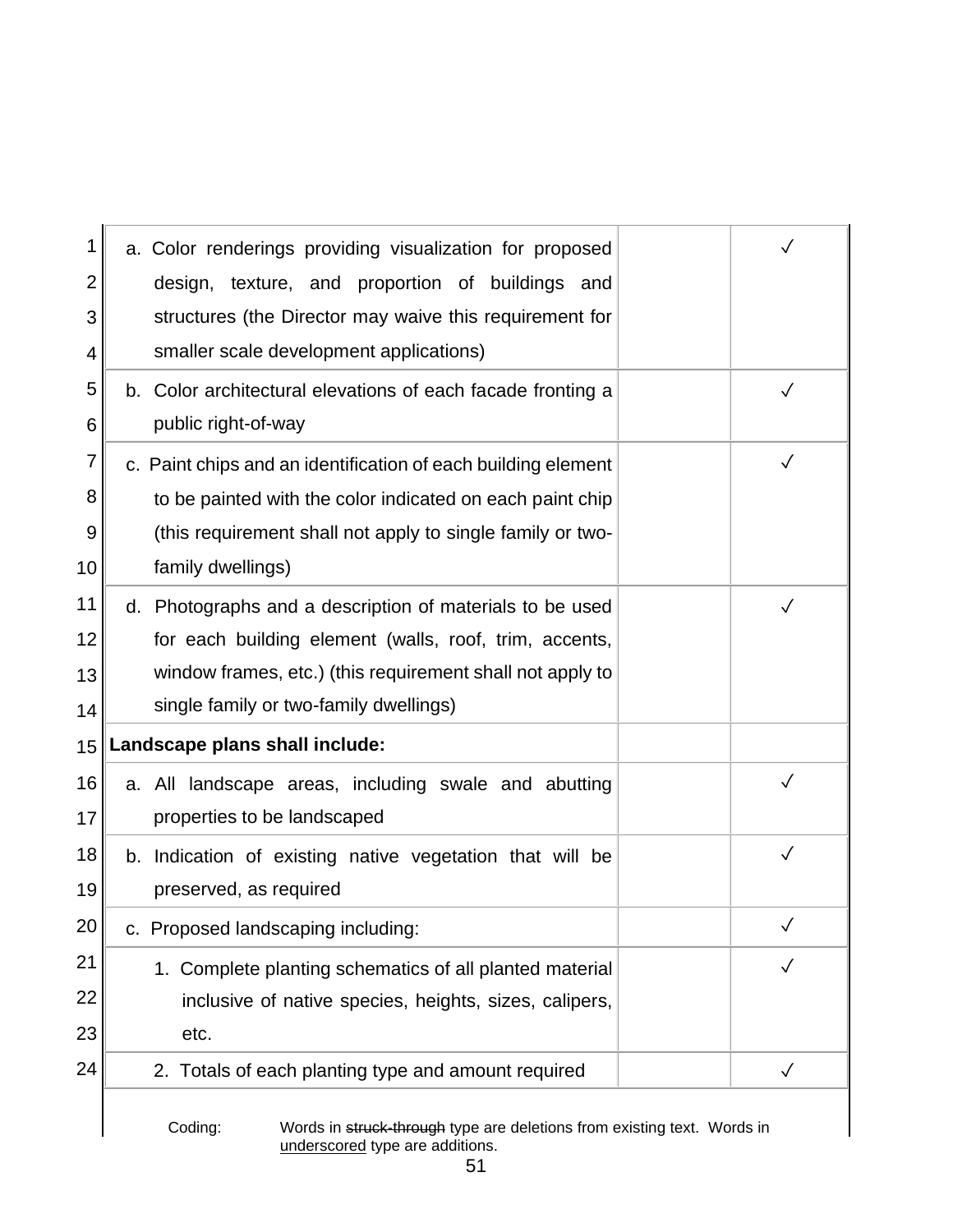| 3. Planting typical for each planting type                                                                                                          |                                                                                                            | $\checkmark$ |
|-----------------------------------------------------------------------------------------------------------------------------------------------------|------------------------------------------------------------------------------------------------------------|--------------|
| 4. Demonstration of compliance with irrigation<br>areas                                                                                             | requirements in all vegetative and planting                                                                | $\checkmark$ |
| practices shall be listed                                                                                                                           | 5. Green Building: Where applicable, Green Building                                                        | $\checkmark$ |
| Engineering and other site geometry-related plans shall<br>include:                                                                                 |                                                                                                            |              |
| a. Indication of type of water and sewage disposal to be<br>used                                                                                    |                                                                                                            | $\checkmark$ |
| b. Identification of site boundaries and ties-to-section<br>corners                                                                                 |                                                                                                            | $\checkmark$ |
| c. Geometry of all paved areas, including centerlines,<br>dimensions, radii, and elevations                                                         |                                                                                                            | $\checkmark$ |
| Provider of water and wastewater facilities<br>d.                                                                                                   |                                                                                                            | $\checkmark$ |
| Existing and proposed fire hydrant locations<br>е.                                                                                                  |                                                                                                            | $\checkmark$ |
| Areas for emergency vehicles and fire engines,<br>f.<br>provisions for accessibility to vehicles of the<br>and<br>required<br>type,<br>requirements | related<br>dimensional                                                                                     | $\checkmark$ |
| Location of all drainage features and retention areas,<br>g.<br>if any                                                                              |                                                                                                            | ✓            |
|                                                                                                                                                     |                                                                                                            |              |
| Coding:                                                                                                                                             | Words in struck-through type are deletions from existing text. Words in<br>underscored type are additions. |              |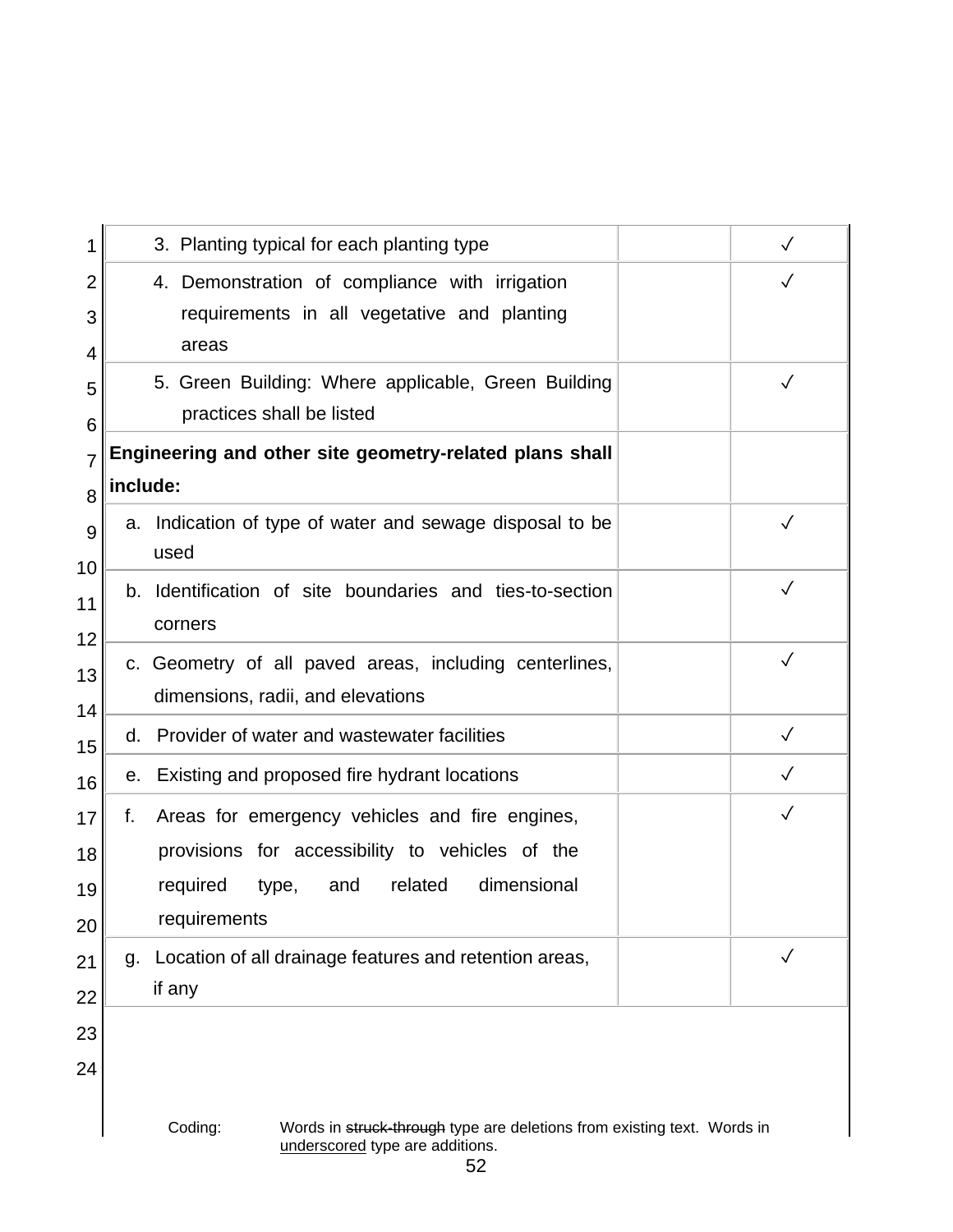| 1                | h. Schematic water and sewer plan, including the location       |              |
|------------------|-----------------------------------------------------------------|--------------|
| 2                | and size of all mains and lift stations (Note: final            |              |
| 3                | engineering plans must be submitted and approved prior          |              |
| 4                | to the issuance of a building permit)                           |              |
| 5                | Location of septic tank and drain field, if applicable          | $\checkmark$ |
| 6                | Other plans and submittal requirements shall include:           |              |
| 7                | Crime Prevention Through Environmental Design (CPTED):          | $\checkmark$ |
| 8                | include a minimum of five (5) CPTED practices on the site       |              |
| 9                | plan                                                            |              |
| 10               | Conceptual or final lighting plan as required by Article XII,   | $\checkmark$ |
| 11               | Offstreet Parking and Loading, of the Zoning Code               |              |
| 12               | Development phasing plan with schedule showing order of         | $\checkmark$ |
| 13 <sub>1</sub>  | construction; proposed date for the beginning of construction   |              |
|                  | 14 and completion of the project as a whole, and any phases     |              |
| 15 <sup>15</sup> | thereof; and construction staging areas                         |              |
| 16               | Street names and addresses, or a range of addresses, for any    | $\checkmark$ |
| 17               | proposed building within the site plan, in conformity with      |              |
| 18               | County standards                                                |              |
|                  | 19 Mailing information and clear depiction of front entrance    | $\checkmark$ |
|                  | $20$ Where the property abuts a trafficway that is functionally |              |
| 21               | classified as a state road, and that proposes direct vehicle    |              |
| 22               | access<br>to the<br>state road, Florida<br>Department<br>of     |              |
| 23               | Transportation issued approval letter pursuant to the "State"   |              |
| 24               |                                                                 |              |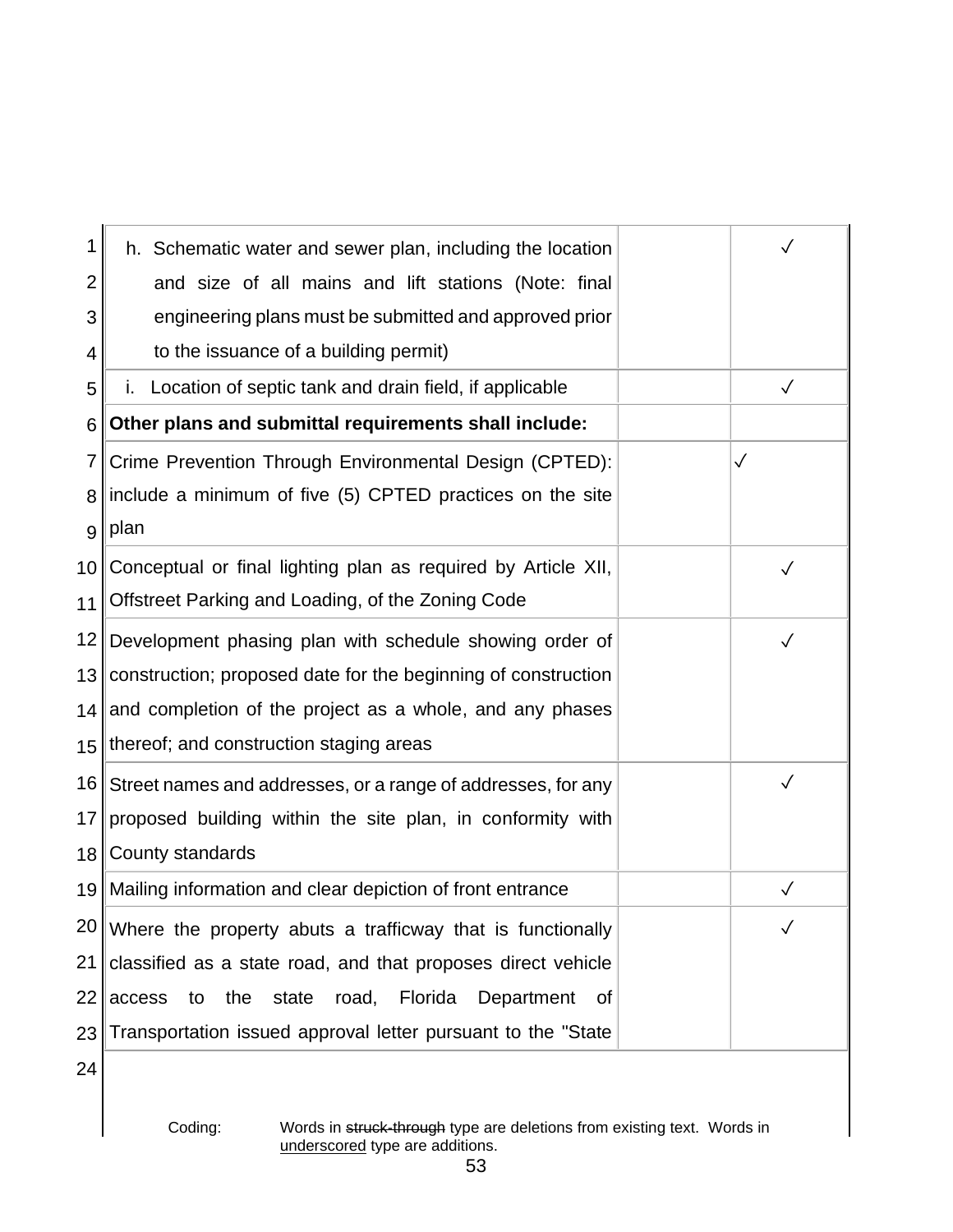| 1  | Highway System Access Management Classification System              |              |
|----|---------------------------------------------------------------------|--------------|
| 2  | and Standards".                                                     |              |
| 3  | For nonresidential use, written documentation demonstrating         | $\checkmark$ |
| 4  | specific measures that will be taken to prevent or minimize         |              |
| 5  | impacts<br>adjacent<br>residential<br>upon<br>within<br>property    |              |
| 6  | three hundred (300) feet of boundary of the site plan. Impacts      |              |
| 7  | shall include, but are not limited to, the effects of excessive     |              |
| 8  | noise, objectionable odors, visible emissions, particulate          |              |
| 9  | matter (including dust, smoke, soot, and aerosols), solid           |              |
|    | 10 waste, hazardous waste, fire, and explosion.<br>Specific         |              |
| 11 | measures shall include, but are not limited to, the provision of    |              |
|    | 12 setbacks, buffers, landscaping, fencing, walls, or other         |              |
|    | 13 measures as required by the Code. Such documentation             |              |
|    | 14   must be submitted in order for the application to be deemed    |              |
|    | 15 Complete and accepted pursuant to this section                   |              |
| 16 | Additional and relevant information, which is deemed to be          | $\checkmark$ |
| 17 | appropriate by the Director, or designee, to ensure                 |              |
| 18 | consideration and review of all relevant issues including, but      |              |
|    | 19 not be limited to, parking studies and analysis, traffic studies |              |
|    | 20 and analysis, environmental reports, etc.                        |              |
|    |                                                                     |              |

#### 21 **Sec. 39-412. Courtesy conceptual site plan meeting.**

22 23 24 (a) Depending on the location, design, size, impact, or other factor of a proposed development, the Urban Planning Division Director may require an applicant to file an application for Conceptual Review of the site plan prior to filing a site plan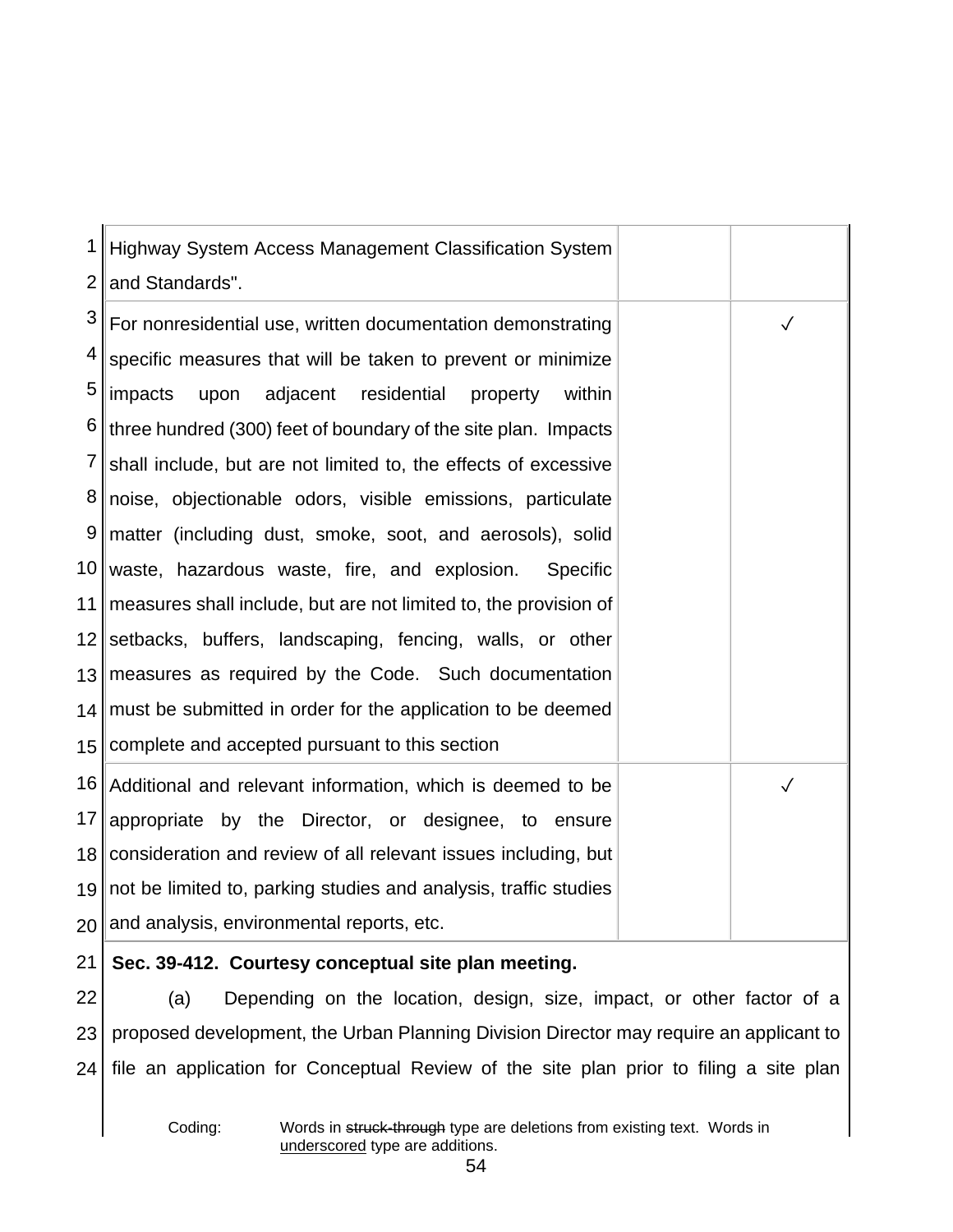1 2 application. The Conceptual Review is not a replacement for the full site plan application review procedure and does not qualify as a preapplication meeting.

- 3 4 5 (1) Review for completeness of a Conceptual Review application shall not be required as the review is merely conceptual. However, insufficient information may result in additional requests.
- 6 7 (2) When applicable, the Director shall forward the application for Conceptual Review consistent with Section 39-413(a)(3).
- 8 9 (3) The Urban Planning Division shall schedule a meeting with the applicant and the selected review agencies to discuss the conceptual site plans.
- 10 11 12 (4) When not required, an applicant has the option to file an application for Conceptual Review of the site plan prior to requesting a preapplication consultation.
- 13 14 (b) No formal comments, interpretation of the Code, or order shall be issued in conjunction with a Conceptual Review application.
- 15

**Sec. 39-413. Site plan review procedures.**

16 17 (a) Application Procedure. The following procedures shall govern the review of applications:

18 19 20 21 22 23 24 (1) Preapplication Required. Prior to the filing of a site plan application, the applicant shall attend a preapplication meeting with the Urban Planning Division staff to discuss filing requirements, including the submission requirements in Table 1 above, municipal and neighborhood notification procedures, application fee, sign posting procedures, and any other issues that may affect the application. A site plan application shall not be accepted or deemed complete until this meeting has occurred.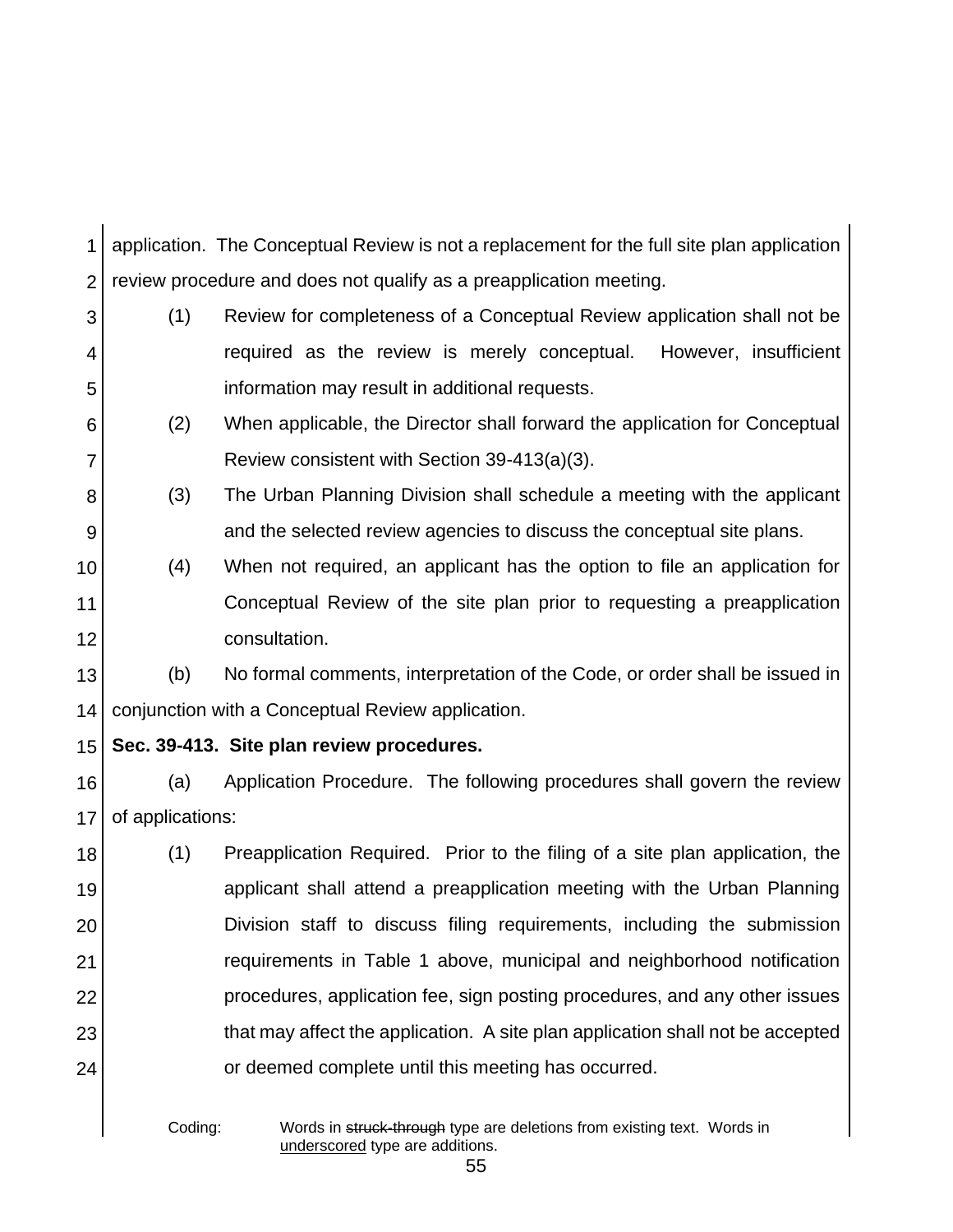| 1              | (2)     | Completeness of application. The Urban Planning Division shall review the                                        |
|----------------|---------|------------------------------------------------------------------------------------------------------------------|
| $\overline{2}$ |         | application to determine the completeness of required submittals based on                                        |
| 3              |         | Table 1 above. Within seven (7) days after receipt, the Urban and Planning                                       |
| 4              |         | Division shall either:                                                                                           |
| 5              |         | Find that the application is complete and initiate the review process<br>a.                                      |
| 6              |         | commencing on the eighth (8th) day after filing; or                                                              |
| 7              |         | b.<br>Reject the application and forward to the applicant with a notice of                                       |
| 8              |         | incompleteness specifying the information missing from the                                                       |
| 9              |         | application. The applicant shall resubmit the application with the                                               |
| 10             |         | information required within ten (10) days after the transmittal of the                                           |
| 11             |         | notice of incompleteness, or the application shall be deemed                                                     |
| 12             |         | The Urban Planning Division shall review the<br>withdrawn.                                                       |
| 13             |         | resubmitted application in the manner provided in this section for the                                           |
| 14             |         | original application.                                                                                            |
| 15             | (3)     | Agency Review.                                                                                                   |
| 16             |         | The Director shall determine to which agencies the application shall<br>a.                                       |
| 17             |         | be routed based upon the type of application submitted, the                                                      |
| 18             |         | intensity/density of the proposed development, and whether the                                                   |
| 19             |         | application is relevant to that reviewing agency. Each agency shall                                              |
| 20             |         | review the plan in accordance with its applicable laws, rules, and                                               |
| 21             |         | procedures. The reviewing agencies are as follows:                                                               |
| 22             |         | 1.<br>School Board of Broward County, Florida;                                                                   |
| 23             |         | 2.<br><b>Building Code Division;</b>                                                                             |
| 24             |         | 3.<br>Parks and Recreation Division;                                                                             |
|                | Coding: | Words in struck-through type are deletions from existing text. Words in<br>underscored type are additions.<br>56 |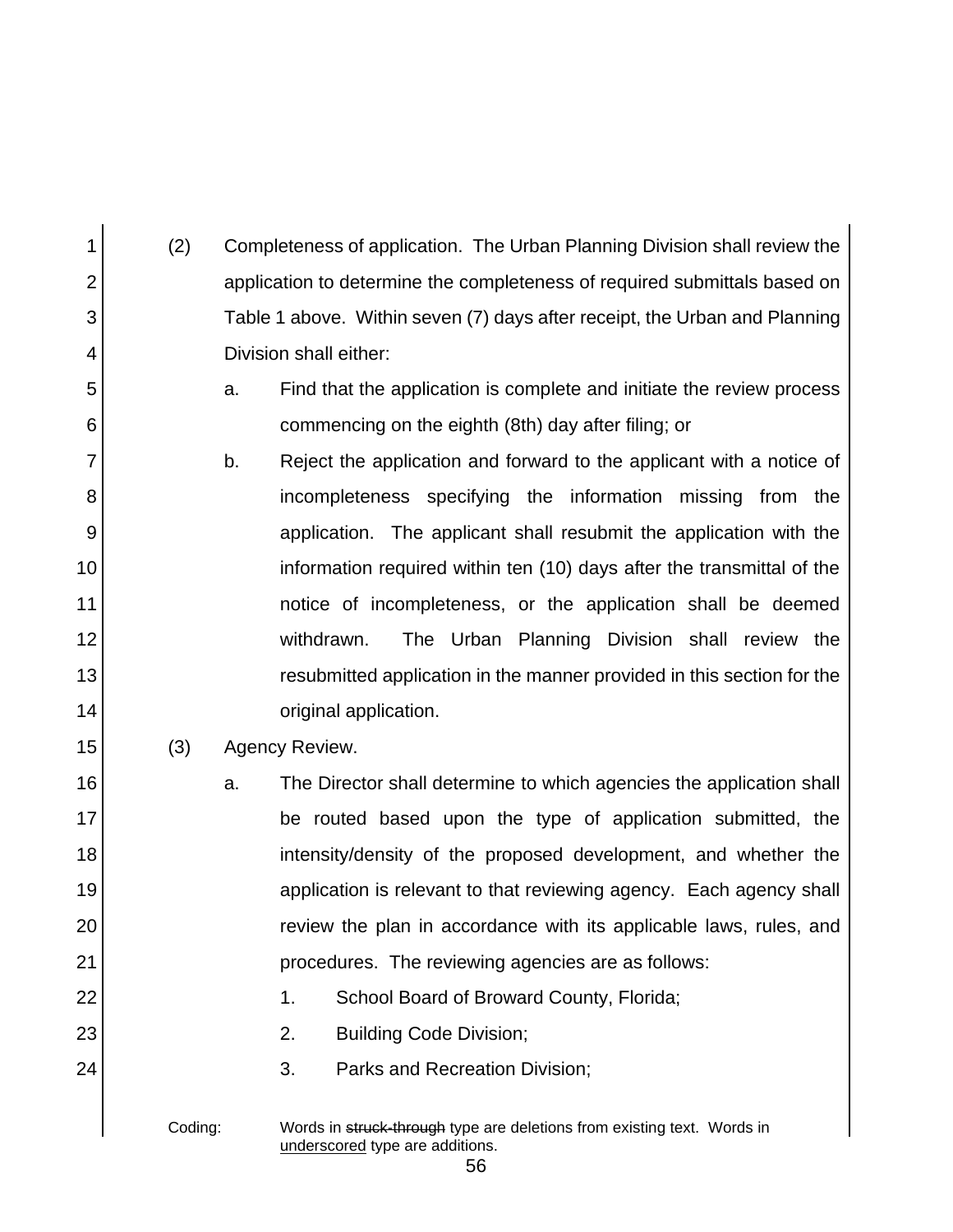| 1              |         | 4.  | <b>Aviation Department;</b>                                                                                |
|----------------|---------|-----|------------------------------------------------------------------------------------------------------------|
| $\overline{2}$ |         | 5.  | Broward Sheriff's Office Fire Marshal's Bureau;                                                            |
| 3              |         | 6.  | Broward County Health Department (BCHD);                                                                   |
| 4              |         | 7.  | <b>Water and Wastewater Services;</b>                                                                      |
| 5              |         | 8.  | Urban Planning Division;                                                                                   |
| 6              |         | 9.  | <b>Consumer Protection Division;</b>                                                                       |
| 7              |         | 10. | <b>Environmental Resources Division;</b>                                                                   |
| 8              |         | 11. | <b>Environmental Permitting Division;</b>                                                                  |
| 9              |         | 12. | <b>Broward County Transportation Department;</b>                                                           |
| 10             |         | 13. | <b>Traffic Engineering Division;</b>                                                                       |
| 11             |         | 14. | Highway Construction and Engineering Division; and                                                         |
| 12             |         | 15. | Florida Department of Transportation (FDOT), for applications                                              |
| 13             |         |     | where the property abuts a trafficway that is functionally                                                 |
| 14             |         |     | classified as a state road, and propose direct vehicle access                                              |
| 15             |         |     | to a state road.                                                                                           |
| 16             | b.      |     | The Director may waive agency review, in whole or in part, under this                                      |
| 17             |         |     | section upon a determination that such a review has already been                                           |
| 18             |         |     | made regarding the same land and no change in circumstances has                                            |
| 19             |         |     | occurred that necessitates further review, or upon a determination by                                      |
| 20             |         |     | the Director that further review is not necessary.                                                         |
| 21             | C.      |     | Additional matters to be addressed with an application for site plan:                                      |
| 22             |         | 1.  | The Broward County Health Department (BCHD) assesses                                                       |
| 23             |         |     | availability of facilities by applying a gallons-per-day design                                            |
| 24             |         |     | flow demand rate to the proposed development and then                                                      |
|                | Coding: |     | Words in struck-through type are deletions from existing text. Words in<br>underscored type are additions. |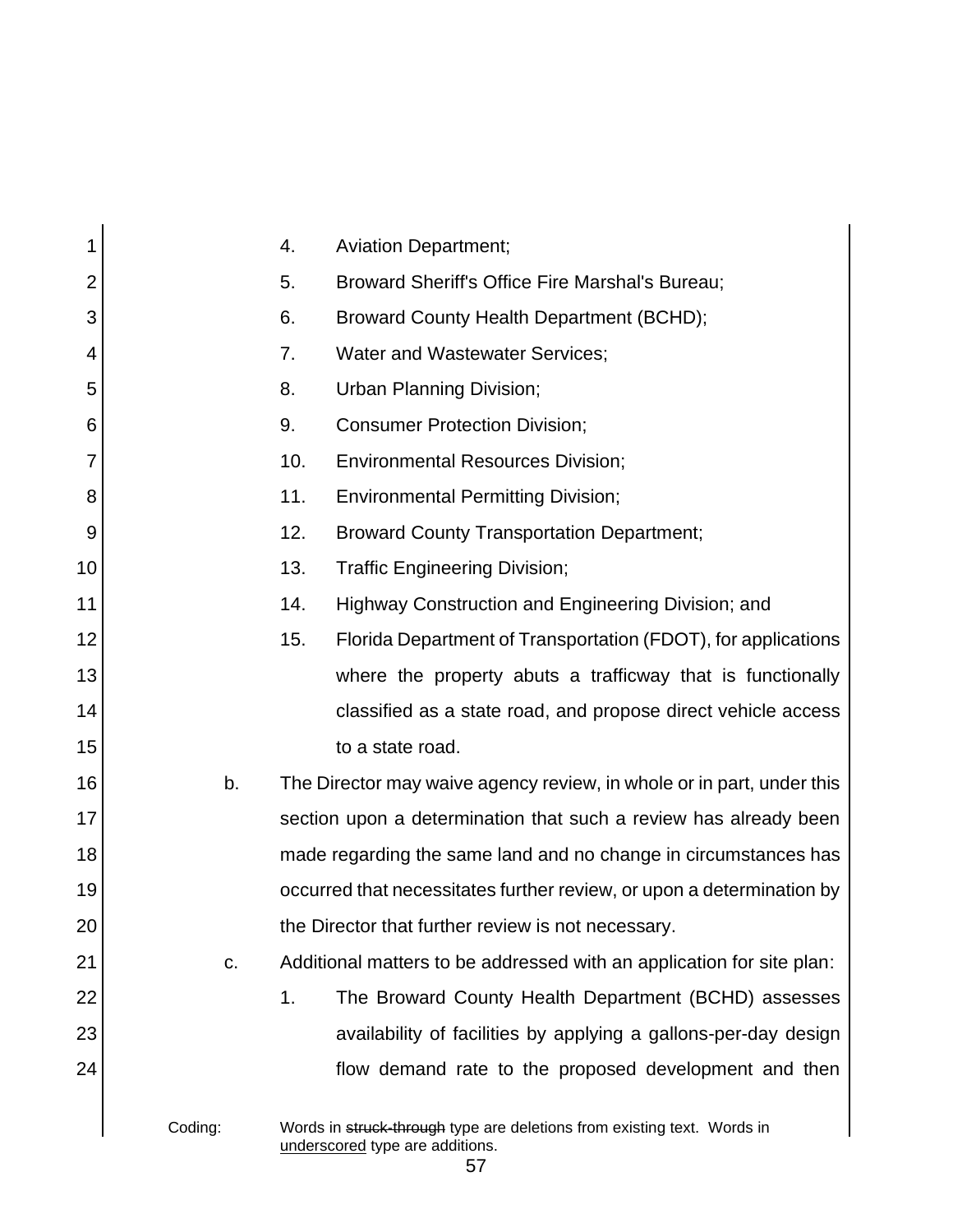determining whether the proposed development's demand will exceed the licensed capacity of the treatment plant, considering the existing utilized and "committed" capacity. The BCHD uses potable water design flow rates set forth in the Water Management Element of the Broward County Comprehensive Plan to assess adequacy of service at the time of site plan application for those properties that are not required to be platted. If the proposed land use does not have a potable water demand rate set forth in the Water Management Element, the BCHD is authorized to assign the most suitable rate.

2. Site plan applications involving residential uses shall be forwarded to the School Board of Broward County, Florida, for a determination as to whether the project is exempt from the requirements of public school concurrency, consistent with Chapter 5 of Broward County's Land Development Code, and the Public School Facilities Interlocal Agreement.

3. If a site plan application includes all or any part of any lands identified as a site recommended for inclusion in the Urban Wilderness Inventory by the Urban Wilderness Advisory Board pursuant to Chapter 25½ of the Code, which recommendation has been approved by the County Commission; or a site designated as a Native Vegetative Communities Category Local Area of Particular Concern

1

2

3

4

5

6

7

8

9

10

11

12

13

14

15

16

17

18

19

20

21

22

23

24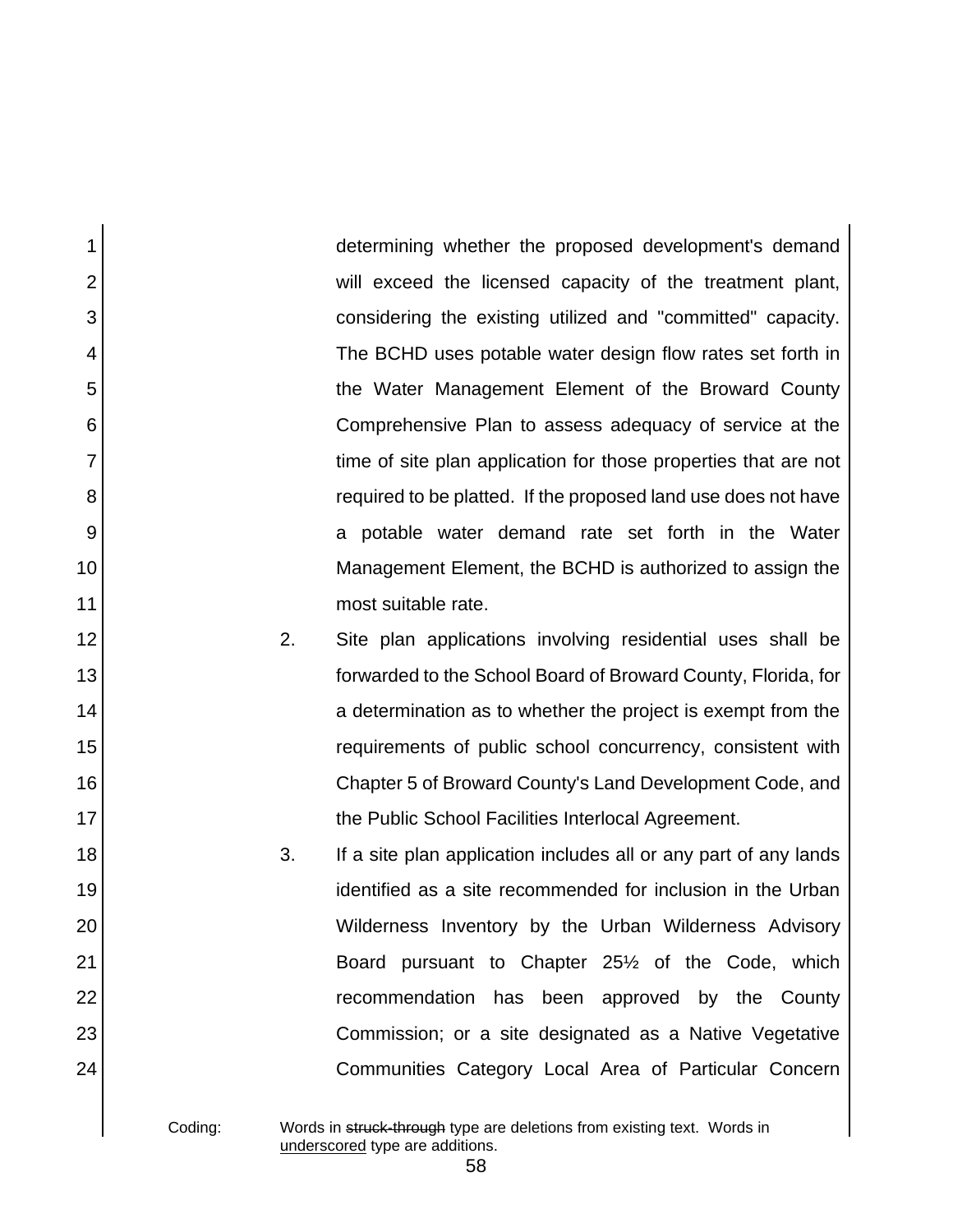within the Broward County Land Use Plan; or subject to notice of a public hearing regarding designation as a Native Vegetative Communities Category Local Area of Particular Concern or inclusion in the Urban Wilderness Inventory, which is mailed any time before a site plan application is filed, then the Urban Planning Division Director shall provide for the preparation of an environmental impact report (EIR) consistent with Section 5-182.8 of the Land Development Code.

4. If the Broward County Aviation Department determines that the site plan application includes property that is or may be subject to the notice requirements of Federal Aviation Regulations (FAR) Part 77, Subpart B, the applicant must obtain and submit an FAA determination that it does not constitute a hazard to air navigation or require operational modifications to the airport to avoid such a hazard.

(4) Municipal Notification. Upon acceptance of a site plan application for public or regional facilities, such as highway rest stations, transit infrastructure, landfills, government facilities, or similar uses, a copy of the application, including all attachments and drawings, shall be forwarded by the Urban Planning Division Director, electronically or by hard copy, to any municipality within a four (4) mile radius of a boundary of the site plan and to any unincorporated area neighborhood/civic organizations within a one (1) mile radius of the site plan boundary, as listed on the "Neighborhood

1

2

3

4

5

6

7

8

9

10

11

12

13

14

15

16

17

18

19

20

21

22

23

24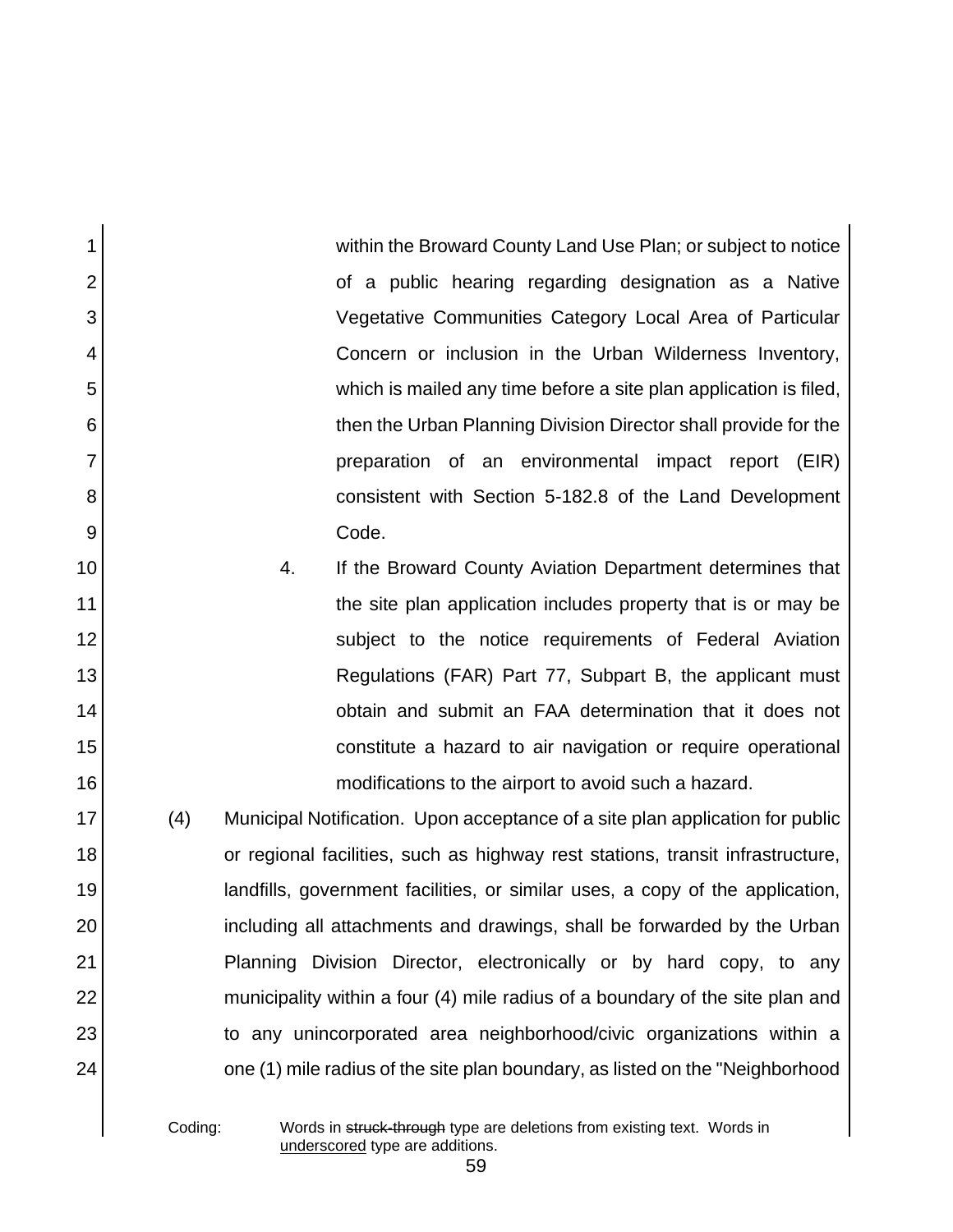Association/Civic Representatives List for the Broward Municipal Services District" and as delineated on the "Broward Municipal Services District Map." Municipalities and neighborhood/civic organizations shall have the same time limits as reviewing agencies to provide written comments to the Director, as specified in Section 39-413(b). Comments received from municipalities and neighborhood/civic organizations shall be attached to the compilation of comments forwarded to the applicant in accordance with Section 39-413(b) and shall be considered by the Urban Planning Division Director only as they relate to compliance with the Code.

1

2

3

4

5

6

7

8

9

20

10 11 12 13 14 15 16 17 18 19 (5) Posted Notice. Notice of submittal of a site plan application must be provided by the applicant by posting, in accordance with this section. The applicant must securely post the sign(s) on the property in a visible location on each street frontage and shall submit to the Urban Planning Division an affidavit, including date-stamped photographic proof, of posting of the sign(s) in accordance with this section. If the applicant fails to submit the affidavit, processing of the application shall cease and any required action by the Director shall be postponed until such affidavit is received. The following requirements must be followed by the applicant for signage posting:

*Public Notification - Signage Posting for Site Plan Approval*

21 22 23 24 Coding: Words in struck-through type are deletions from existing text. Words in underscored type are additions. Number of signs  $\Box$  One (1) at the center of each property line of the project site that fronts on a public roadway.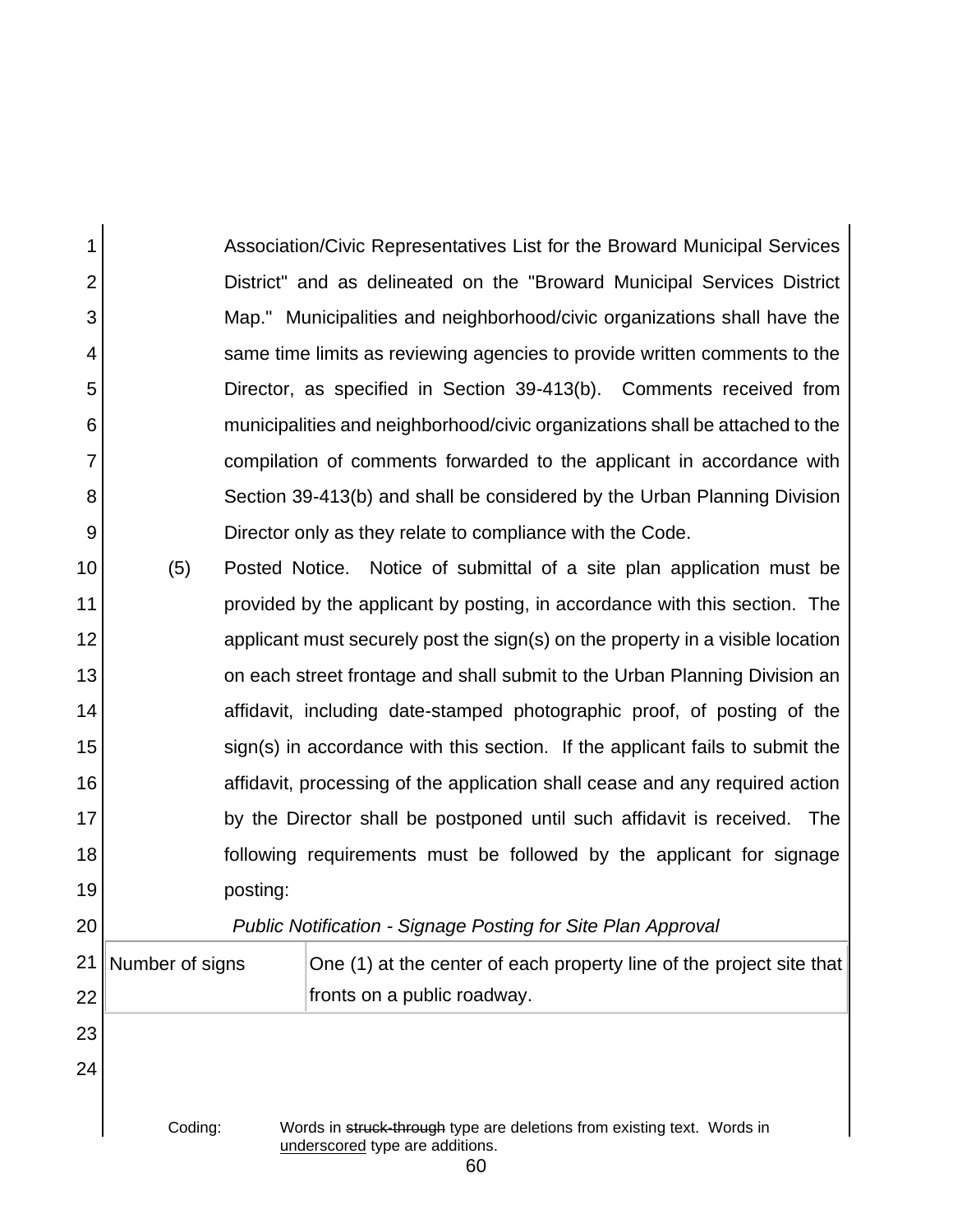| 1              | Signage size                          | No less than three (3) feet wide by two (2) feet high, with white                            |
|----------------|---------------------------------------|----------------------------------------------------------------------------------------------|
| $\overline{2}$ | requirements                          | background and black letters, and Arial font size no less than                               |
| 3              |                                       | three (3) inches in height per letter.                                                       |
| 4              | <b>Sign Update</b>                    | Posted sign shall be updated by the applicant in the event the                               |
| 5              |                                       | application is scheduled for quasi-judicial hearing. The update                              |
| 6              |                                       | shall reflect the date, time, and location of the quasi-judicial                             |
| $\overline{7}$ |                                       | hearing.                                                                                     |
| 8              | Removal, if                           | Posted sign shall be removed within five (5) business days after                             |
| 9              | administrative                        | issuance of agency administrative approval(s).                                               |
| 10             | Removal, if referred to               | Posted sign shall be removed within five (5) business days after                             |
| 11             | <b>County Commission</b>              | final disposition of the application by the County Commission.                               |
| 12             |                                       | *If the applicant fails to remove the sign(s) within the time frames above, the County shall |
| 13             | have the right to remove the sign(s). |                                                                                              |
| 14             | (6)                                   | Public Participation Plan. For site plans located within an enclave identified               |
| 15             |                                       | within the BMSD Land Use Plan, that consist of four (4) or more residential                  |
| 16             |                                       | units, new commercial, mixed use, and industrial uses shall include a plan                   |
| 17             |                                       | for citizen participation. Commercial and industrial renovations or changes                  |
| 18             |                                       | of use requiring a site plan that increase required parking by less than five                |
| 19             |                                       | (5) spaces or less than fifty percent (50%), whichever is greater, are exempt                |
| 20             |                                       | from this provision. A citizen participation plan must be approved by the                    |
| 21             |                                       | Director, or designee, prior to its execution by the applicant. The Director                 |
| 22             |                                       | shall not issue a notice of the application's status pursuant to Section (c)                 |
| 23             |                                       | below until after the applicant implements the citizen participation plan and                |
| 24             |                                       |                                                                                              |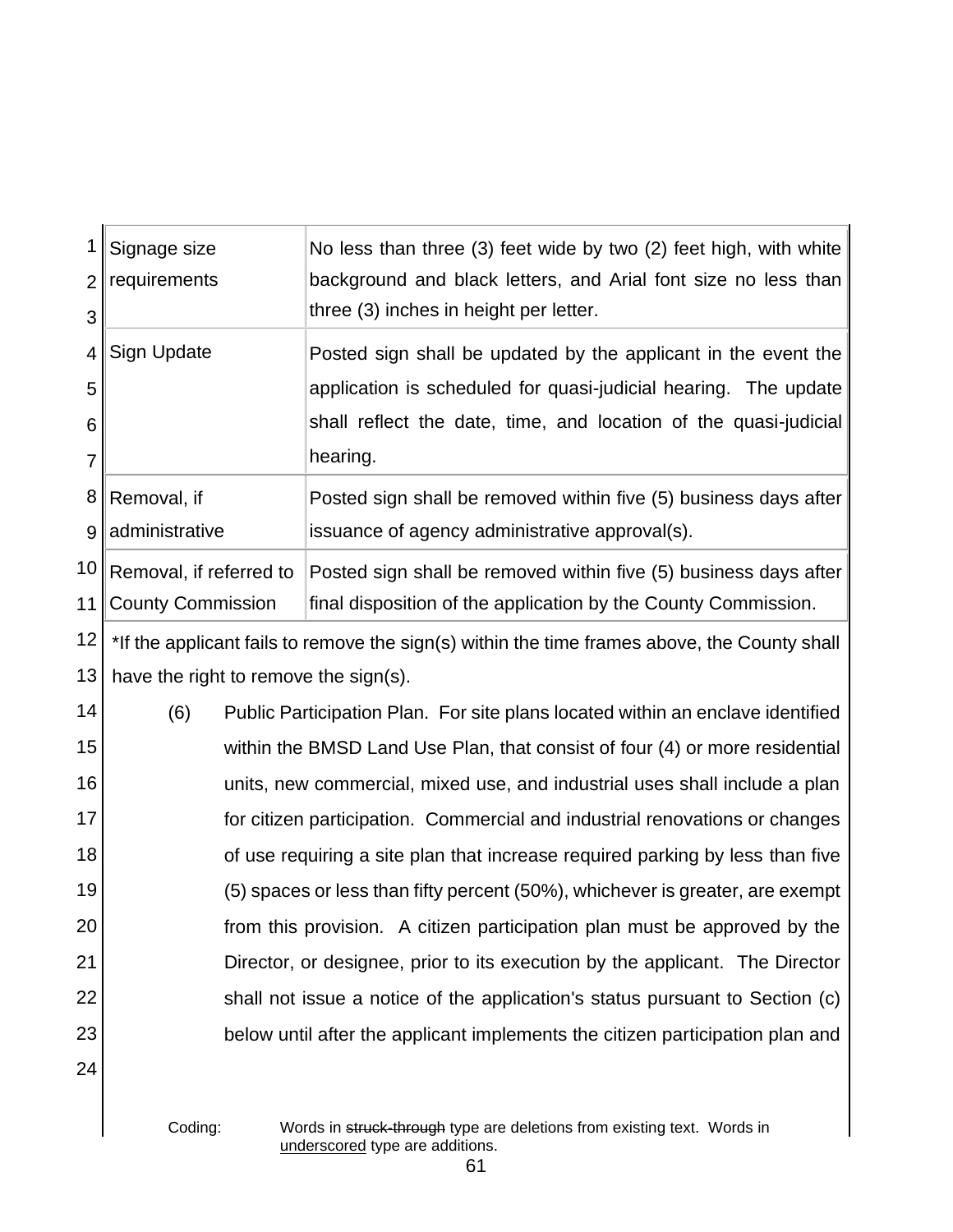| 1              |     |         |                 |          |                                                                                                            |     |       |          |                 | submits to the Director a written report setting forth the results of the citizen |
|----------------|-----|---------|-----------------|----------|------------------------------------------------------------------------------------------------------------|-----|-------|----------|-----------------|-----------------------------------------------------------------------------------|
| $\overline{2}$ |     |         |                 |          | participation plan as provided below.                                                                      |     |       |          |                 |                                                                                   |
| 3              |     |         | a.              |          |                                                                                                            |     |       |          |                 | All citizen participation plans shall include, at a minimum, the                  |
| 4              |     |         |                 |          |                                                                                                            |     |       |          |                 | neighborhood civic association in which the development is located                |
| 5              |     |         |                 |          |                                                                                                            |     |       |          |                 | or to which it is adjacent. Projects within the central county                    |
| 6              |     |         |                 |          |                                                                                                            |     |       |          |                 | neighborhoods shall include the Central County Community Advisory                 |
| 7              |     |         |                 |          |                                                                                                            |     |       |          |                 | Board. A minimum of one (1) meeting shall be held with the affected               |
| 8              |     |         |                 |          | community.                                                                                                 |     |       |          |                 |                                                                                   |
| 9              |     |         | b.              |          |                                                                                                            |     |       |          |                 | A citizen participation report shall be provided to the Director and              |
| 10             |     |         |                 | include: |                                                                                                            |     |       |          |                 |                                                                                   |
| 11             |     |         |                 | 1.       |                                                                                                            |     |       |          |                 | A written summary of the results of the citizen participation                     |
| 12             |     |         |                 |          |                                                                                                            |     |       |          |                 | effort prior to the first public meeting in which the application                 |
| 13             |     |         |                 |          | is heard;                                                                                                  |     |       |          |                 |                                                                                   |
| 14             |     |         |                 | 2.       |                                                                                                            |     |       |          |                 | Dates and locations of all meetings where citizens were                           |
| 15             |     |         |                 |          | invited to discuss the applicant's proposal;                                                               |     |       |          |                 |                                                                                   |
| 16             |     |         |                 | 3.       |                                                                                                            |     |       |          |                 | The names, dates, addresses, and number of people that                            |
| 17             |     |         |                 |          | participated in the process; and                                                                           |     |       |          |                 |                                                                                   |
| 18             |     |         |                 | 4.       |                                                                                                            |     |       |          |                 | A written summary of the issues and/or concerns raised by                         |
| 19             |     |         |                 |          |                                                                                                            |     |       |          |                 | residents and how the applicant proposes to resolve these                         |
| 20             |     |         |                 |          |                                                                                                            |     |       |          |                 | issues and/or concerns. If the applicant is unable or unwilling                   |
| 21             |     |         |                 |          |                                                                                                            |     |       |          |                 | to resolve the issues, the summary should state the reason                        |
| 22             |     |         |                 |          | why these issues cannot be or were not resolved.                                                           |     |       |          |                 |                                                                                   |
| 23             |     | (b)     |                 |          |                                                                                                            |     |       |          |                 | Review responsibilities. Each review agency shall submit written comments         |
| 24             | and |         | recommendations |          | to                                                                                                         | the | Urban | Planning | <b>Division</b> | within                                                                            |
|                |     | Coding: |                 |          | Words in struck-through type are deletions from existing text. Words in<br>underscored type are additions. |     |       |          |                 |                                                                                   |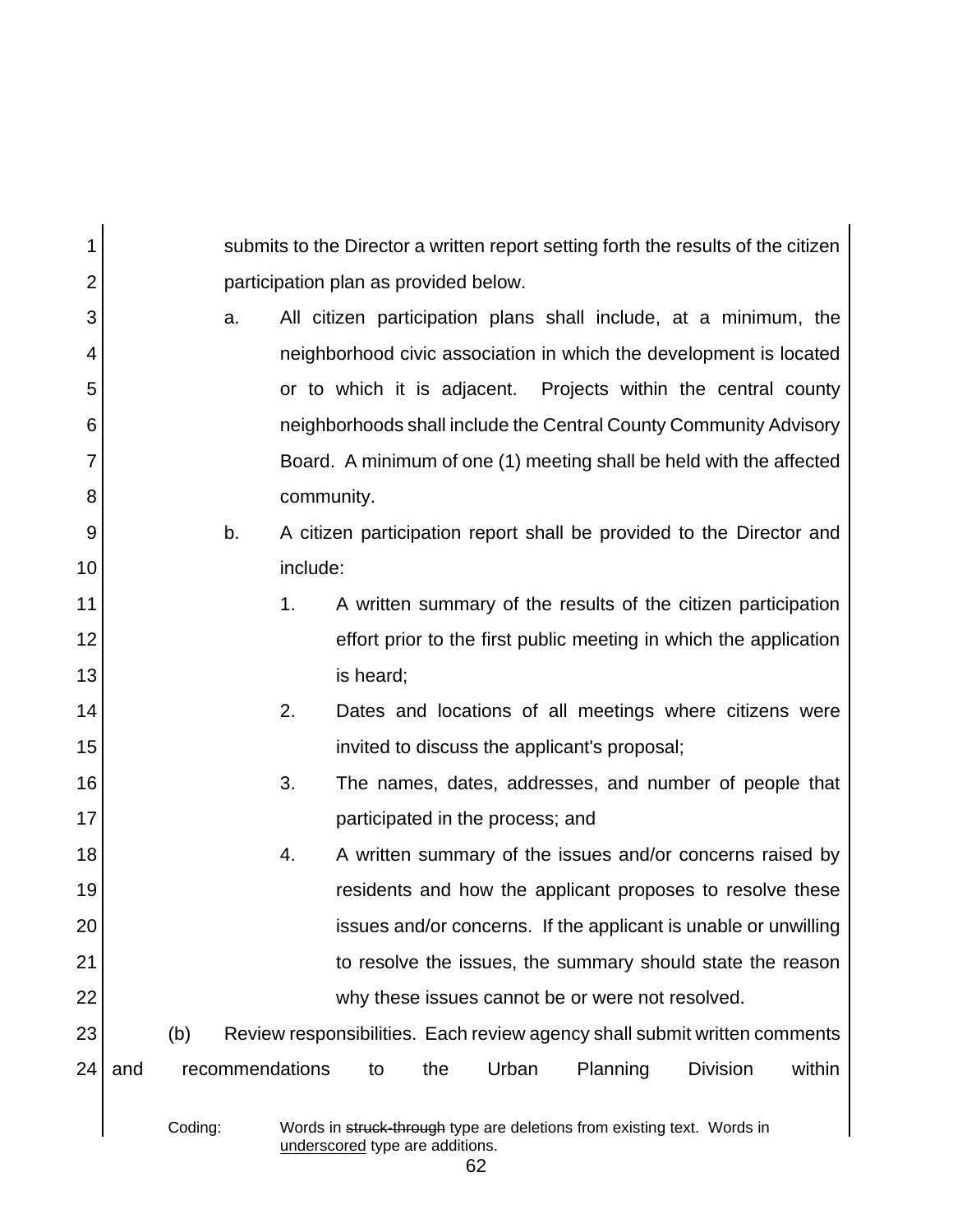1 2 3 twenty-eight (28) calendar days after acceptance of the application by the Urban Planning Division. If any reviewing agency report does not respond within said time frame, it shall be presumed that the agency has no comments or objections.

4 5 6 (c) Reviewing agency reports; comments; required action. The Urban Planning Division Director shall review the application, the citizen participation report, and the reports of the reviewing agencies.

7 8 9 (1) Within seven (7) days after receiving the reviewing comments and recommendations, the Urban Planning Division shall prepare a report and issue a notice of the status of the application.

10 11 12 13 14 15 16 17 18 19 20 21 a. For a site plan application found to be in compliance or conditionally in compliance, the notice shall state the application complies with the applicable standards and the minimum requirements of this article and that a development order will be granted, inclusive of any applicable conditions identified in the compiled report. The Urban Planning Division Director shall forward the compilation of such reviewing agency reports and the notice to the applicant and the County Commission. Each County Commissioner shall have fourteen (14) days after the date of transmittal of the notification to request that the application be placed on the County Commission quasi-judicial agenda. Absent such request, the Urban Planning Division Director shall issue an order consistent with the notice.

> b. For a site plan application found not to be in compliance with this article, the notice shall state the reason for noncompliance. The applicant shall have sixty (60) days after the date of the notice to

22

23

24

Coding: Words in struck-through type are deletions from existing text. Words in underscored type are additions.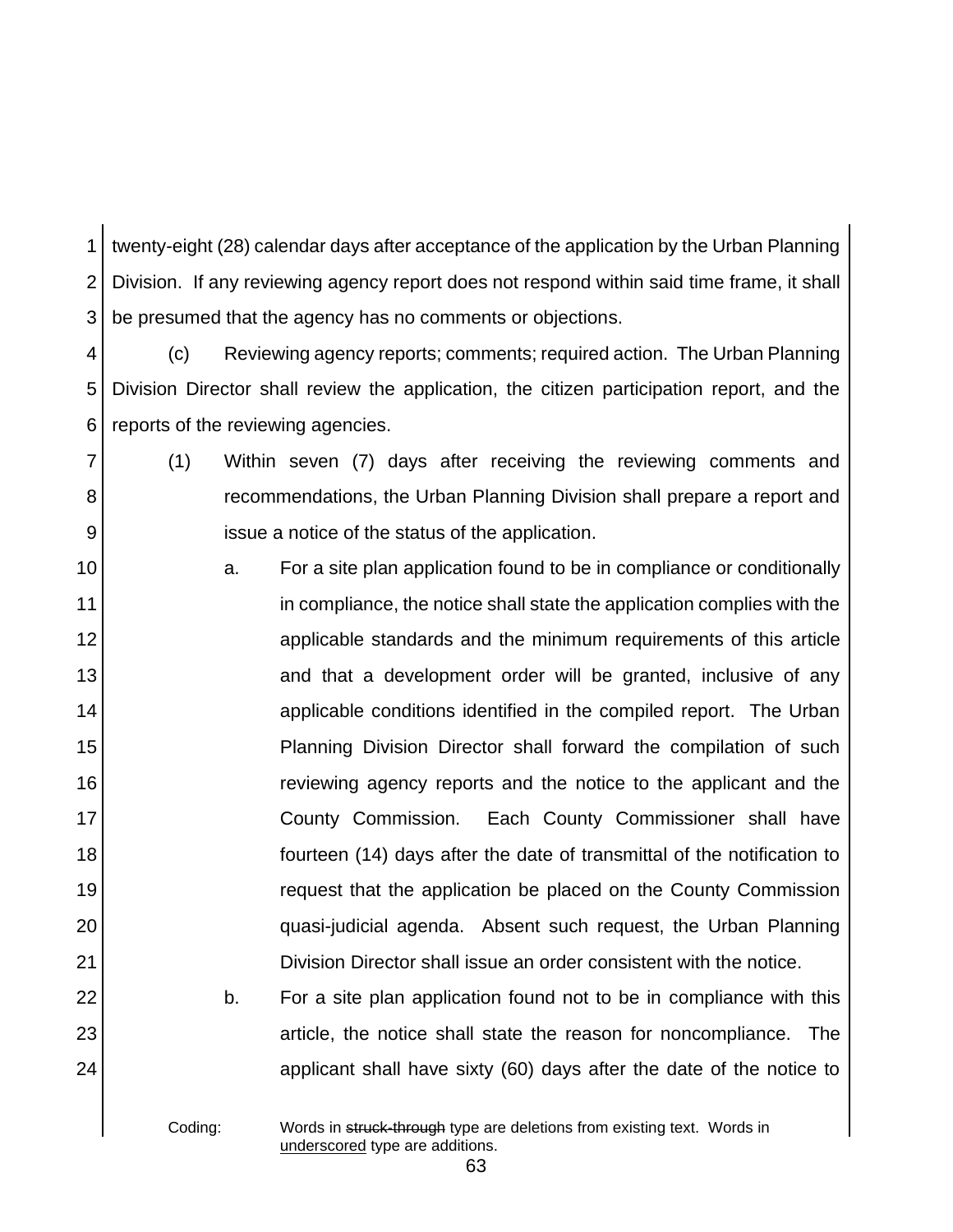1 2 3 4 5 6 7 8 9 10 11 12 13 14 15 address any noncompliance items identified by the review agencies. The resubmitted plan shall be routed pursuant to Section 39-413(a)(3) and ensuing reviews shall be noticed and processed pursuant to Section 39-413(c). Failure to submit corrections curing deficiencies identified in the notice shall result in issuance of another notice, together with the site plan report, to the applicant and the County Commission stating the intent to deny the site plan application. A County Commissioner shall have fourteen (14) days after the date of transmittal of the notification to request that the application be placed on the County Commission quasijudicial agenda. Absent such request, the Urban Planning Division Director shall issue an order consistent with the notice. Any further request will require a new site plan application submittal and may not be submitted any sooner than six (6) months after the date of the notice of noncompliance.

(2) All site plan applications shall be issued final orders consistent with the most recent notice within one hundred eighty (180) days after the application being deemed complete as set forth in Section 39-413(a)(2) above. The applicant may submit a written request for one (1) extension, not to exceed one hundred eighty (180) days, provided the applicant agrees to waive Section125.022, Florida Statutes.

(3) Notwithstanding Section 39-413(c), if the Director believes that there is a substantial question regarding the interpretation of this article as it applies to the application, the Director may place the matter on the County

16

17

18

19

20

21

22

23

24

Coding: Words in struck-through type are deletions from existing text. Words in underscored type are additions.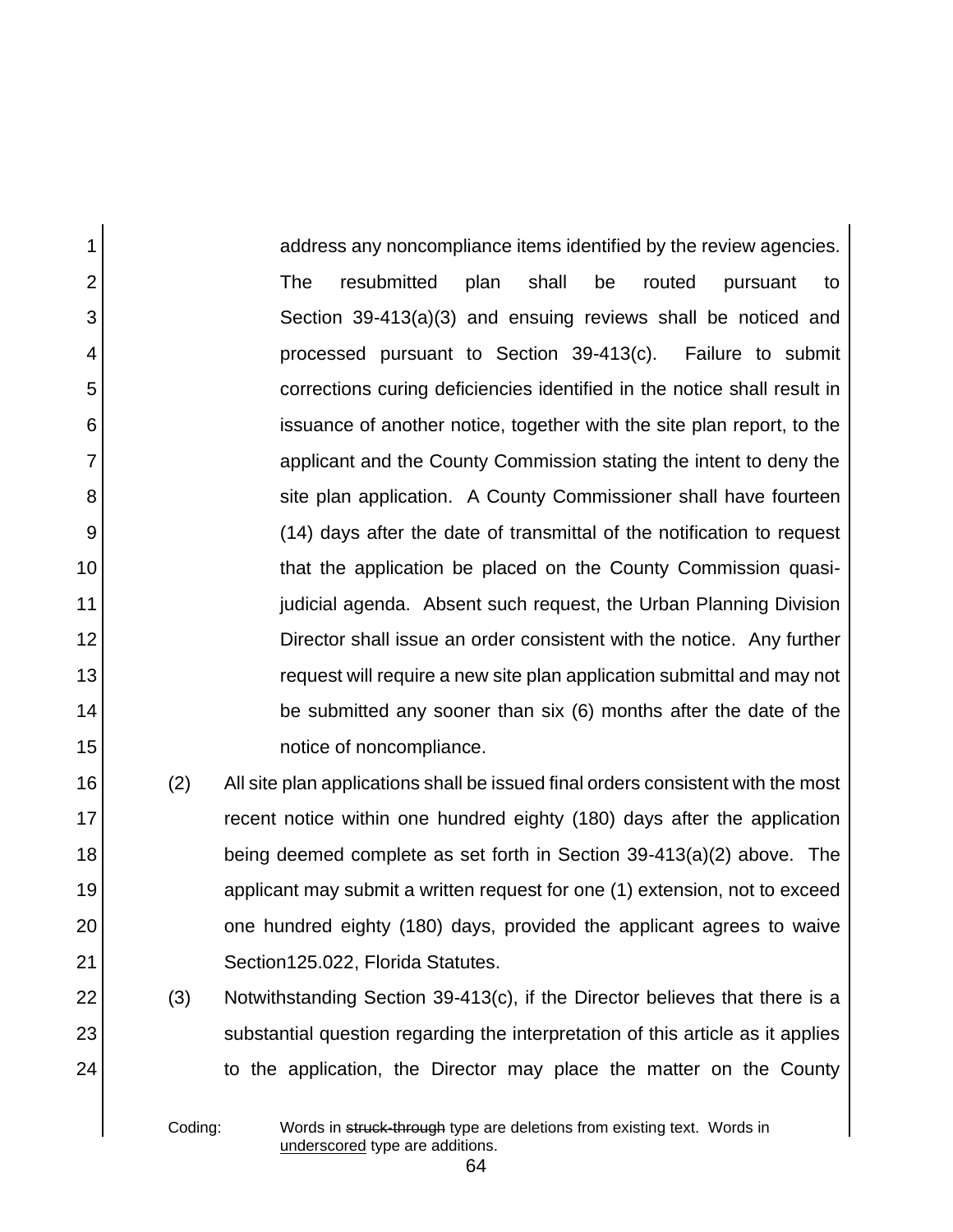1 2 3 4 5 6 7 Commission quasi-judicial agenda for consideration within one hundred eighty (180) days after the application was deemed complete, as set forth in Section 39-413(a)(1) above. If the application generates significant public interest, the Director may place the matter on the County Commission quasi-judicial agenda for consideration within one hundred eighty (180) days after the application was deemed complete, as set forth in Section 39-413(a)(1) above.

8 9 10 (d) Amendments; revised/changed site plan. Revisions to development plans after issuance of a site plan approval/development order shall require the applicant to file an application with the Director.

- 11 12 13 (1) New site plan requests shall be deemed a new application and the procedures of this article shall be repeated with required time limitations beginning anew.
- 14 15 16 17 (2) Significant revisions to an approved site plan shall be deemed a new application and the procedures of this article shall be repeated with the required time limitations beginning anew. The following shall be considered a significant revision:
	- a. Any reduction in the approved setbacks;

18

19

20

21

22

23

- b. One (1) or more new buildings, structures, or additions;
	- c. Deletion of one (1) or more buildings or structures;
- d. Relocation of one (1) or more principal buildings or structures by more than ten percent (10%) from the location shown on the approved site plan;
	- e. Any increase in residential density;
	- Coding: Words in struck-through type are deletions from existing text. Words in underscored type are additions.
		- 65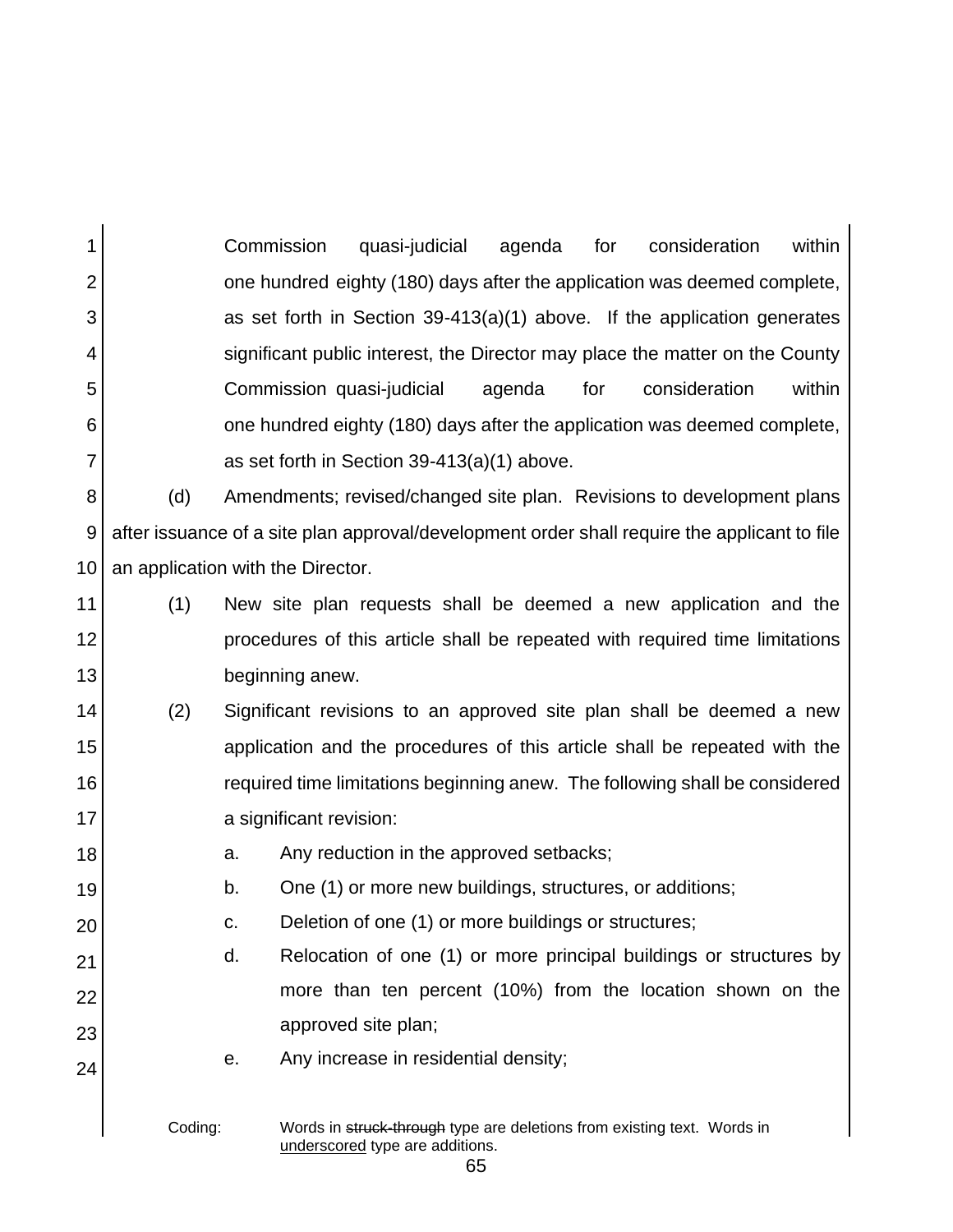| 1              |     | f.        | Any increase in building size exceeding one thousand (1,000) square                |
|----------------|-----|-----------|------------------------------------------------------------------------------------|
| $\overline{2}$ |     |           | feet or one percent (1%), whichever is less;                                       |
| 3              |     | g.        | Major landscape revisions that change the mixture of hardwood,                     |
| 4              |     |           | palm, native and nonnative plantings, or reduce the approved                       |
| 5              |     |           | canopy;                                                                            |
| 6              |     | h.        | Reconfiguration of parking areas that significantly alter site                     |
| 7              |     |           | circulation and access; and                                                        |
| 8              |     | j.        | Any increase in height of one (1) or more principal buildings or                   |
| 9              |     |           | structures.                                                                        |
| 10             |     |           | Significant revisions to a site plan application that deviate from the approved    |
| 11             |     |           | plan shall be documented in the "Justification Statement" of the application.      |
| 12             | (3) |           | Minor deviations from an approved site plan may be approved by the                 |
| 13             |     |           | Director. Minor deviations shall be considered modifications that do not           |
| 14             |     |           | qualify for Section (2) above. Minor deviations may also include, but are          |
| 15             |     |           | not limited to, parking lot revisions that do not significantly alter the internal |
| 16             |     |           | on-site circulation or alter approved landscaped areas; minor architectural        |
| 17             |     | elevation | and upgrades; dumpster enclosure revisions;<br>changes                             |
| 18             |     |           | generators; minor substitutions to landscaping, provided that the changes          |
| 19             |     |           | reflect an upgrading to the original approved plan; and engineering revisions      |
| 20             |     |           | (drainage, water, sewer, etc.) of a technical nature that do not impact any        |
| 21             |     |           | other aspects of the approved plans.<br>Minor revisions to a site plan             |
| 22             |     |           | application that deviate from the approved plan shall be documented in the         |
| 23             |     |           | "Justification Statement" of the application.                                      |
| 24             |     |           |                                                                                    |

Coding: Words in struck-through type are deletions from existing text. Words in underscored type are additions.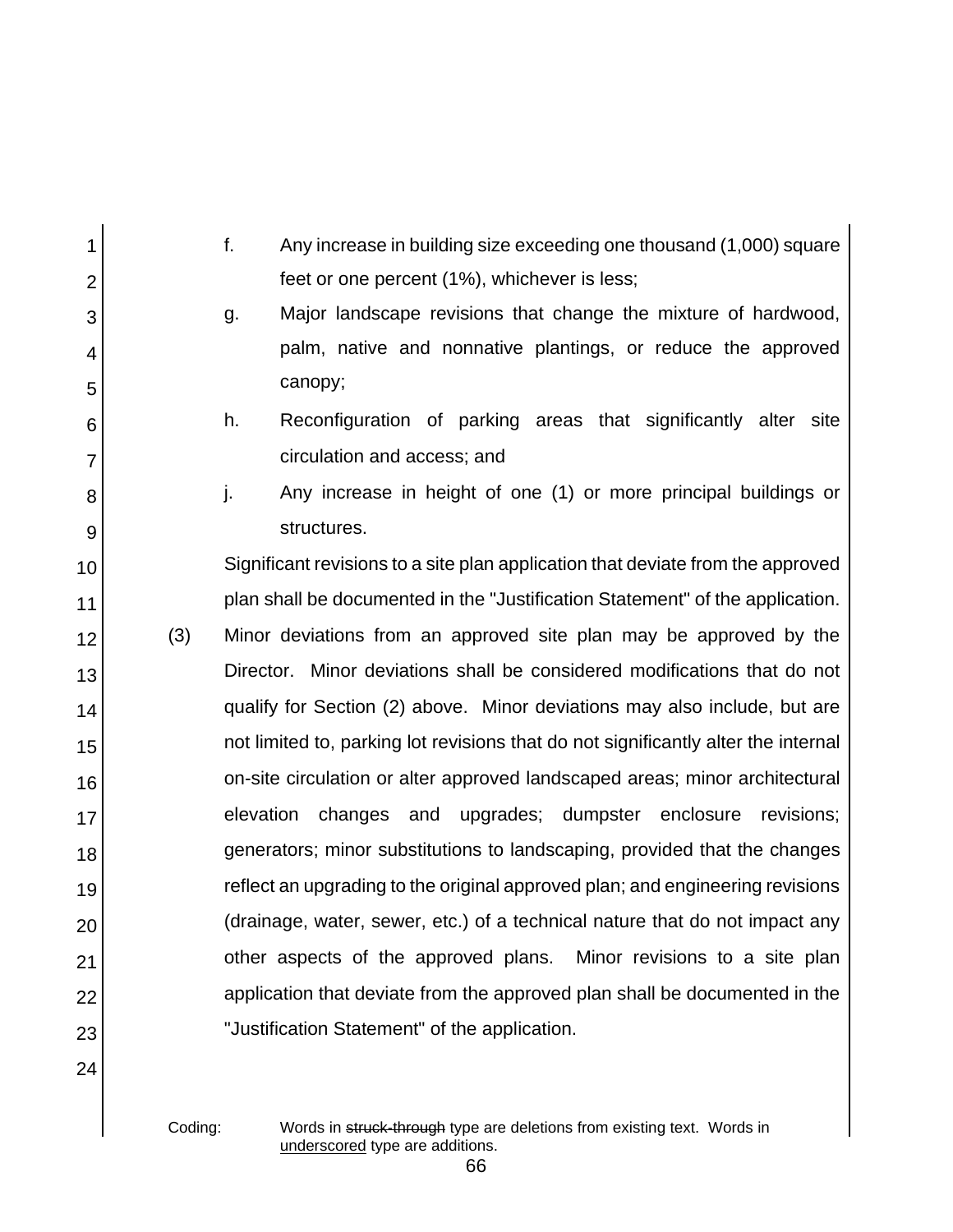1 2 3 4 (e) Effective period of site plan approval. A site plan approval shall expire within one (1) year if a building permit for the identified improvements is not issued, or if an issued building permit expires and is not in effect for a period of ninety (90) days. In such cases, the development order granting approval shall be null and void.

5 6 7 8 9 (f) Whenever the Urban Planning Division Director has denied a site plan application or condition thereto, the Director shall not accept the same or substantially similar request unless the Director determines that such action is permitted due to changed circumstances; to prevent an injustice; or to facilitate the proper development of the County based upon evidence provided by the applicant.

10 **Sec. 39-414. Site plan parking, circulation, landscaping, and design requirements.**

11 12 13 14 (a) All parking, loading, and circulation shall comply with Chapter 39, Article XII, Offstreet Parking and Loading, and Chapter 5, Article IX, Division 4, Development Standards for Broward County Jurisdictional Roadways, Rights-of-Way, Natural Resource Areas, and Other Easements.

15 16 17 (b) *Functional landscaping and tree preservation*. Compliance with the applicable provisions of Chapter 39, Article VIII, and Chapter 27, Article XI, of the Broward County Code of Ordinances is required for site plan approval.

18 19 20 21 (c) *Natural Resource Areas*. If a proposed development includes all or any part of any lands identified as a Natural Resource Area, or any lands for which a notice of public hearing for designation as a Natural Resource Area has been given, the proposed development shall comply with Section 5-192(b).

22 23 24 (d) *Bicycle Facilities*' *Location*. Bicycle facilities shall be indicated by site plans when such facilities are voluntarily supplied or supplied in accordance with Section 39-321.

Coding: Words in struck-through type are deletions from existing text. Words in underscored type are additions.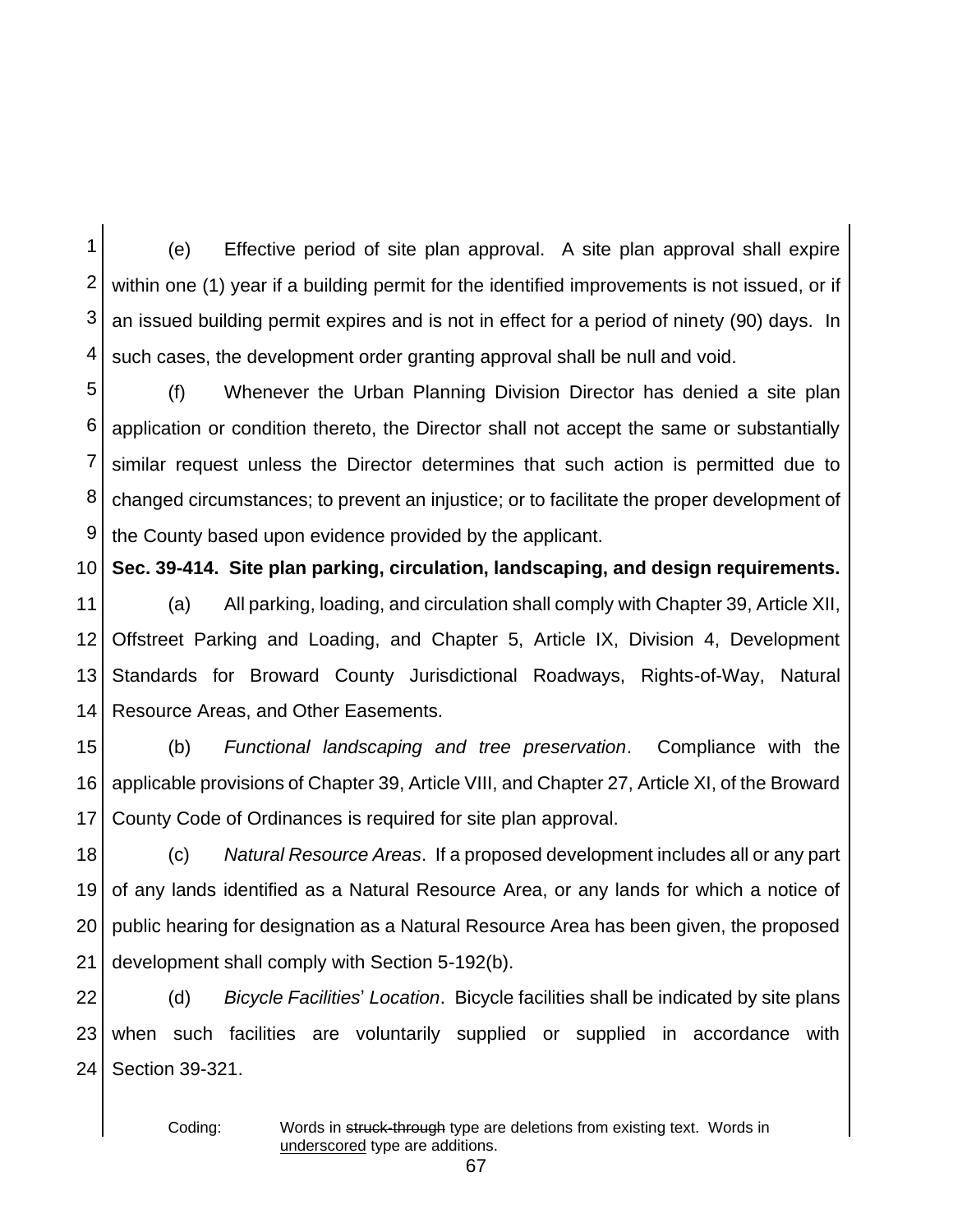(e) *Sidewalks*. Sidewalks shall comply with Section 5-192(b)(4).

2 3 (f) *Water and Wastewater Infrastructure*. Water and wastewater infrastructure shall comply with Section 5-192(b)(5).

4 5 6 7 8 Section 18. Chapter 39 of the Broward County Code of Ordinances, "Broward County Zoning Code," is hereby amended to replace each instance of "Planning and Development Management Division" throughout the chapter with "Urban Planning Division," and each instance of "Environmental Protection and Growth Management Department" with "Resilient Environment Department."

9

10

## Section 19. Severability.

11 12 13 14 15 16 If any portion of this Ordinance is determined by any court to be invalid, the invalid portion will be stricken, and such striking will not affect the validity of the remainder of this Ordinance. If any court determines that this Ordinance, in whole or in part, cannot be legally applied to any individual, group, entity, property, or circumstance, such determination will not affect the applicability of this Ordinance to any other individual, group, entity, property, or circumstance.

17

18

## Section 20. Inclusion in the Broward County Code of Ordinances.

19 20 21 22 23 It is the intention of the Board of County Commissioners that the provisions of this Ordinance become part of the Broward County Code of Ordinances as of the effective date. The sections of this Ordinance may be renumbered or relettered and the word "ordinance" may be changed to "section," "article," or such other appropriate word or phrase to the extent necessary in order to accomplish such intention.

24